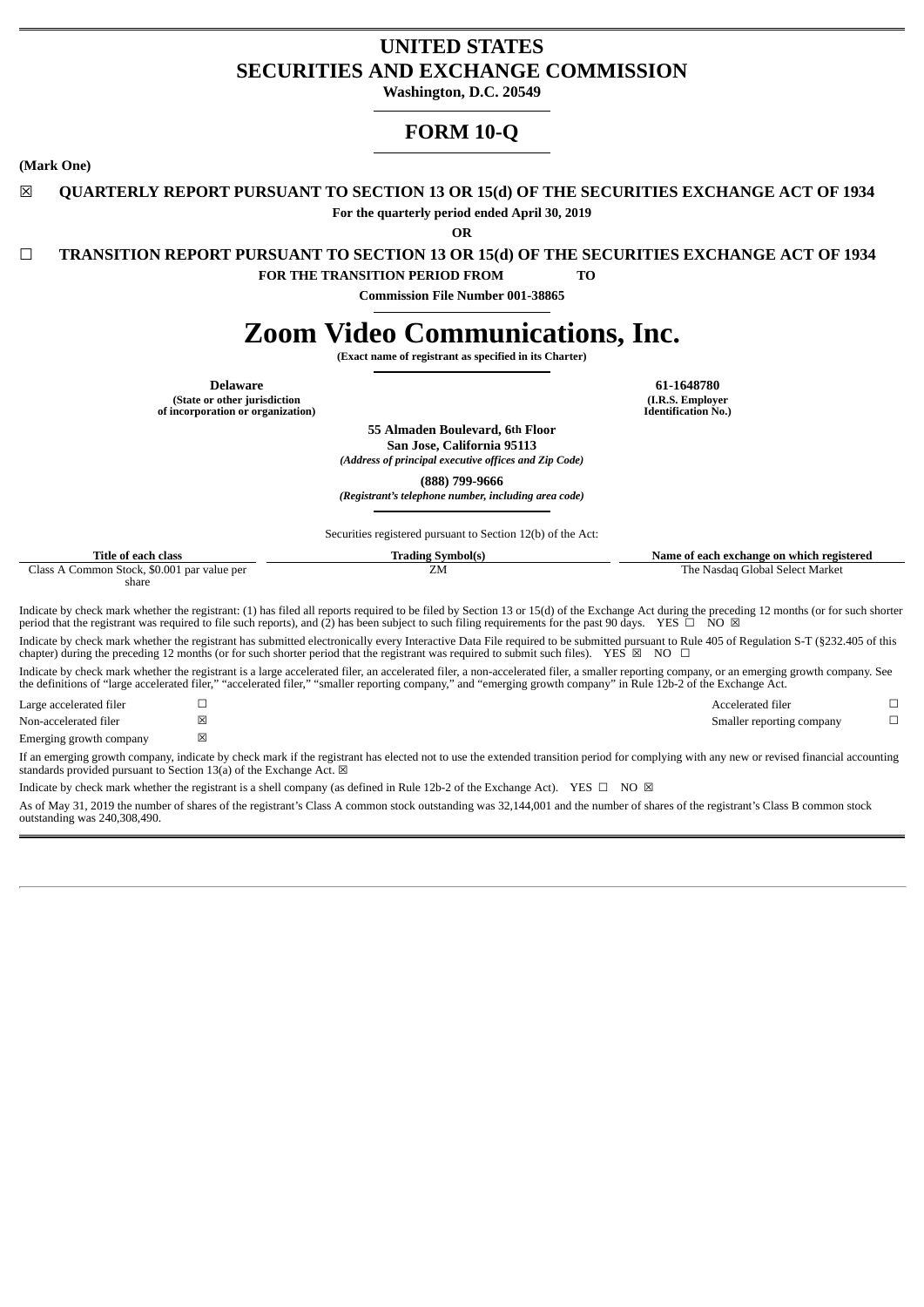# **Zoom Video Communications, Inc.**

# **Quarterly Report on Form 10-Q**

# **For the Quarterly Period Ended April 30, 2019**

# **TABLE OF CONTENTS**

|          |                                                                                                                                | Page           |
|----------|--------------------------------------------------------------------------------------------------------------------------------|----------------|
|          | <b>PART I – Financial Information</b>                                                                                          |                |
| Item 1.  | <b>Financial Statements (Unaudited)</b>                                                                                        | $\overline{4}$ |
|          | Condensed Consolidated Balance Sheets as of April 30, 2019 and January 31, 2019                                                | 4              |
|          | Condensed Consolidated Statements of Operations for the Three Months Ended April 30, 2019 and 2018                             | 5              |
|          | Condensed Consolidated Statements of Comprehensive Income (Loss) for the Three Months Ended April 30, 2019 and 2018            | 6              |
|          | Condensed Consolidated Statements of Convertible Preferred Stock and Stockholders' Equity (Deficit) for the Three Months Ended |                |
|          | April 30, 2019 and 2018                                                                                                        |                |
|          | Condensed Consolidated Statements of Cash Flows for the Three Months Ended April 30, 2019 and 2018                             | 8              |
|          | <b>Notes to Condensed Consolidated Financial Statements</b>                                                                    | 9              |
| Item 2.  | <b>Management's Discussion and Analysis of Financial Condition and Results of Operations</b>                                   | 21             |
| Item 3.  | <b>Quantitative and Qualitative Disclosures About Market Risk</b>                                                              | 29             |
| Item 4.  | <b>Controls and Procedures</b>                                                                                                 | 29             |
|          | <b>PART II – Other Information</b>                                                                                             | 30             |
| Item 1.  | <b>Legal Proceedings</b>                                                                                                       | 30             |
| Item 1A. | <b>Risk Factors</b>                                                                                                            | 30             |
| Item 2.  | <b>Unregistered Sales of Equity Securities and Use of Proceeds</b>                                                             | 54             |
| Item 3.  | <b>Defaults Upon Senior Securities</b>                                                                                         | 55             |
| Item 4.  | <b>Mine Safety Disclosures</b>                                                                                                 | 55             |
| Item 5.  | <b>Other Information</b>                                                                                                       | 55             |
| Item 6.  | <b>Exhibits</b>                                                                                                                | 56             |
|          | <b>Signatures</b>                                                                                                              | 57             |
|          |                                                                                                                                |                |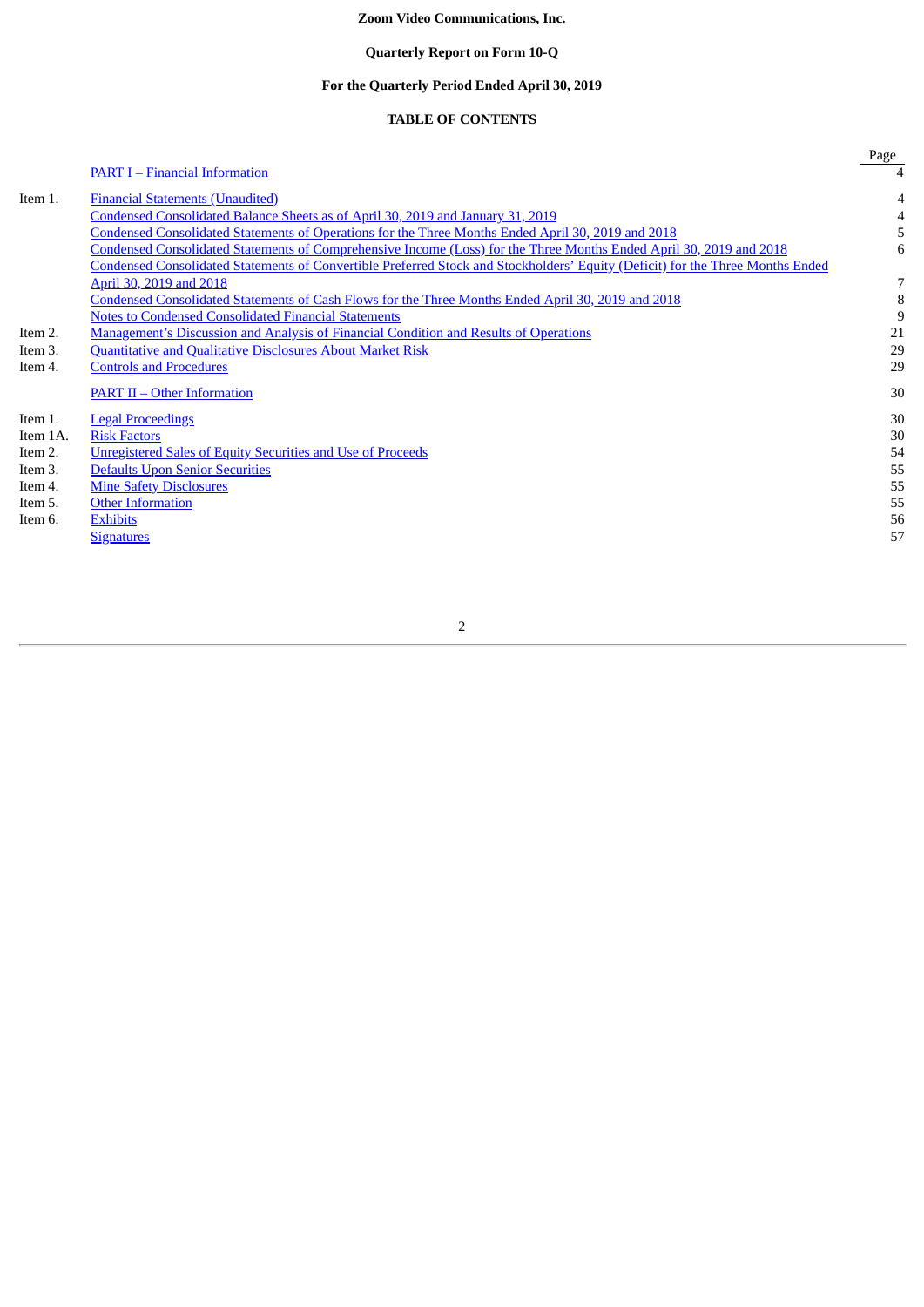#### **SPECIAL NOTE REGARDING FORWARD-LOOKING STATEMENTS**

This Quarterly Report on Form 10-Q contains forward-looking statements within the meaning of Section 27A of the Securities Act of 1933, as amended, and Section 21E of the Securities Exchange Act of 1934, as amended, which statements involve substantial risks and uncertainties. All statements other than statements of historical facts contained in this Quarterly Report on Form 10-Q, including statements regarding our future results of operations or financial condition, business strategy and plans and objectives of management for future operations, including our statements regarding the benefits and timing of the roll-out of new technology, are forward-looking statements. In some cases, you can identify forward-looking statements because they contain words such as "anticipate," "believe," "contemplate," "continue," "could," "estimate," "expect," "intend," "may," "plan," "potential," "predict," "project," "should," "target," "will" or "would" or the negative of these words or other similar terms or expressions. Forward-looking statements contained in this Quarterly Report on Form 10-Q include, but are not limited to, statements about: our future financial performance, including our revenue, cost of revenue, gross profit, margins and operating expenses; trends in our key business metrics; the sufficiency of our cash and cash equivalents, investments and cash provided by sales of our products and services to meet our liquidity needs; our ability to become the ubiquitous platform for communications; our ability to attract new customers and retain existing customers; our ability to successfully expand into our existing markets and into new markets; our ability to effectively manage our growth and future expenses; and the impact of recent accounting pronouncements on our financial statements.

You should not rely on forward-looking statements as predictions of future events. We have based the forward-looking statements contained in this Quarterly Report on Form 10-Q primarily on our current expectations and projections about future events and trends that we believe may affect our business, financial condition and operating results. The outcome of the events described in these forward-looking statements is subject to risks, uncertainties and other factors described in the section titled "Risk Factors" and elsewhere in this Quarterly Report on Form 10-Q. Moreover, we operate in a very competitive and rapidly changing environment. New risks and uncertainties emerge from time to time, and it is not possible for us to predict all risks and uncertainties that could have an impact on the forward-looking statements contained in this Quarterly Report on Form 10-Q. The results, events and circumstances reflected in the forward-looking statements may not be achieved or occur, and actual results, events or circumstances could differ materially from those described in the forward-looking statements.

In addition, statements that "we believe" and similar statements reflect our beliefs and opinions on the relevant subject. These statements are based on information available to us as of the date of this Quarterly Report on Form 10-Q. While we believe that such information provides a reasonable basis for these statements, that information may be limited or incomplete. Our statements should not be read to indicate that we have conducted an exhaustive inquiry into, or review of, all relevant information. These statements are inherently uncertain, and investors are cautioned not to unduly rely on these statements.

The forward-looking statements made in this Quarterly Report on Form 10-Q relate only to events as of the date on which the statements are made. We undertake no obligation to update any forward-looking statements made in this Quarterly Report on Form 10-Q to reflect events or circumstances after the date of this Quarterly Report on Form 10-Q or to reflect new information or the occurrence of unanticipated events, except as required by law. We may not actually achieve the plans, intentions or expectations disclosed in our forward-looking statements, and you should not place undue reliance on our forwardlooking statements. Our forward-looking statements do not reflect the potential impact of any future acquisitions, mergers, dispositions, joint ventures or investments.

You should read this Quarterly Report on Form 10-Q and the documents that we reference in this Quarterly Report on Form 10-Q and have filed with the SEC as exhibits to this Quarterly Report on Form 10-Q with the understanding that our actual future results, levels of activity, performance, and events and circumstances may be materially different from what we expect.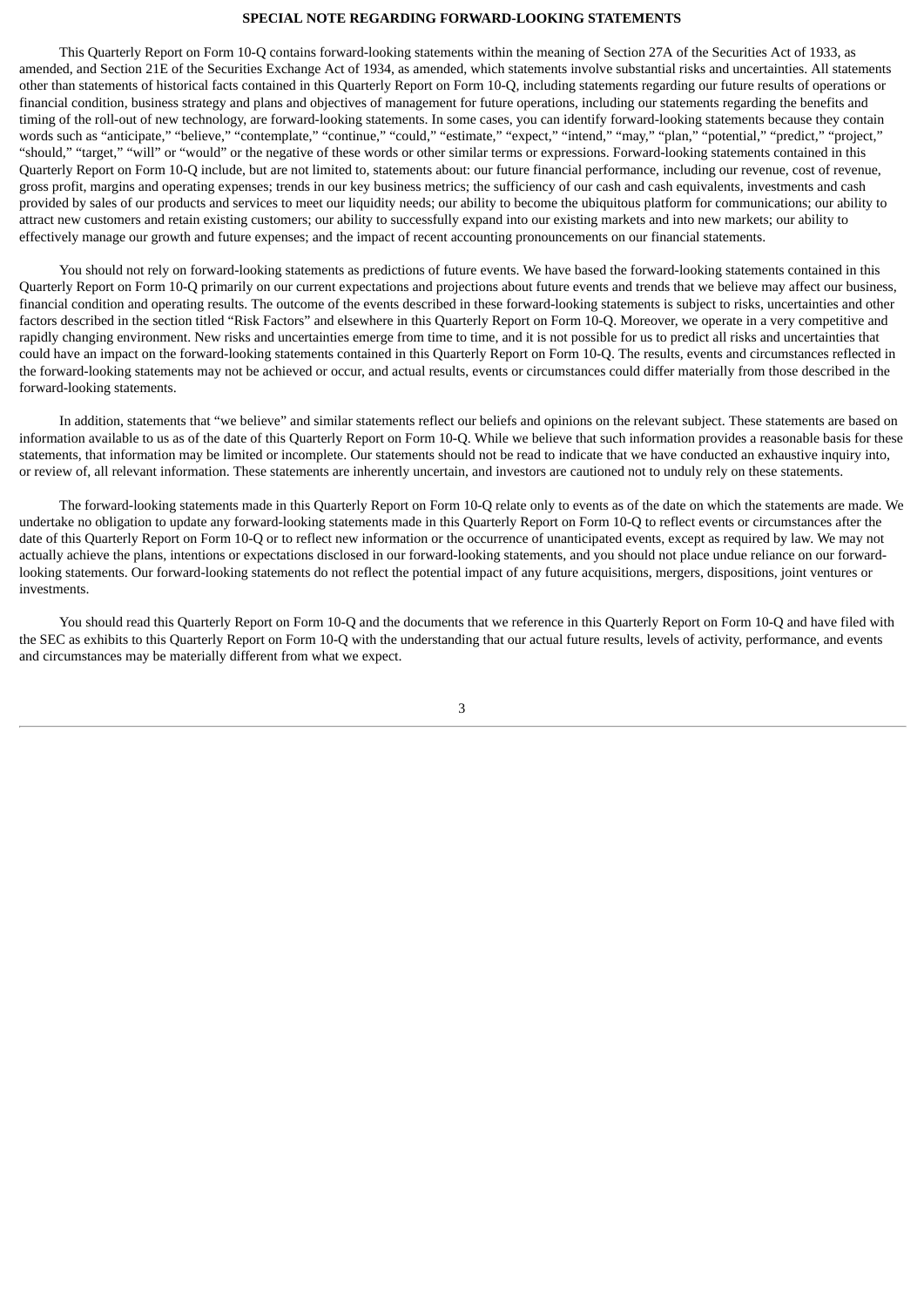# **ZOOM VIDEO COMMUNICATIONS, INC. CONDENSED CONSOLIDATED BALANCE SHEETS (in thousands, except share and per share data) (unaudited)**

<span id="page-3-2"></span><span id="page-3-1"></span><span id="page-3-0"></span>

|                                                                                                                                                                                                                                                                                                                                                                                                                                        |              | As of             |    |                     |  |  |
|----------------------------------------------------------------------------------------------------------------------------------------------------------------------------------------------------------------------------------------------------------------------------------------------------------------------------------------------------------------------------------------------------------------------------------------|--------------|-------------------|----|---------------------|--|--|
|                                                                                                                                                                                                                                                                                                                                                                                                                                        |              | April 30,<br>2019 |    | January 31,<br>2019 |  |  |
| <b>Assets</b>                                                                                                                                                                                                                                                                                                                                                                                                                          |              |                   |    |                     |  |  |
| Current assets:                                                                                                                                                                                                                                                                                                                                                                                                                        |              |                   |    |                     |  |  |
| Cash and cash equivalents                                                                                                                                                                                                                                                                                                                                                                                                              | $\mathbb{S}$ | 629,793           | \$ | 63,624              |  |  |
| Marketable securities                                                                                                                                                                                                                                                                                                                                                                                                                  |              | 107,389           |    | 112,777             |  |  |
| Accounts receivable, net of allowances of \$2,502 and \$2,071 as of April 30,                                                                                                                                                                                                                                                                                                                                                          |              |                   |    |                     |  |  |
| 2019 and January 31, 2019, respectively                                                                                                                                                                                                                                                                                                                                                                                                |              | 78,888            |    | 63,613              |  |  |
| Deferred contract acquisition costs, current                                                                                                                                                                                                                                                                                                                                                                                           |              | 30,339            |    | 26,453              |  |  |
| Prepaid expenses and other current assets                                                                                                                                                                                                                                                                                                                                                                                              |              | 19,931            |    | 10,252              |  |  |
| Total current assets                                                                                                                                                                                                                                                                                                                                                                                                                   |              | 866,340           |    | 276,719             |  |  |
| Deferred contract acquisition costs, non-current                                                                                                                                                                                                                                                                                                                                                                                       |              | 32,192            |    | 29,063              |  |  |
| Property and equipment, net                                                                                                                                                                                                                                                                                                                                                                                                            |              | 41,724            |    | 37,275              |  |  |
| Operating lease right-of-use assets                                                                                                                                                                                                                                                                                                                                                                                                    |              | 48,957            |    |                     |  |  |
| Other assets, non-current                                                                                                                                                                                                                                                                                                                                                                                                              |              | 9,839             |    | 11,508              |  |  |
| Total assets                                                                                                                                                                                                                                                                                                                                                                                                                           | \$           | 999,052           | \$ | 354,565             |  |  |
| Liabilities, convertible preferred stock, and stockholders' equity (deficit)                                                                                                                                                                                                                                                                                                                                                           |              |                   |    |                     |  |  |
| Current liabilities:                                                                                                                                                                                                                                                                                                                                                                                                                   |              |                   |    |                     |  |  |
| Accounts payable                                                                                                                                                                                                                                                                                                                                                                                                                       | \$           | 9,678             | \$ | 4,963               |  |  |
| Accrued expenses and other current liabilities                                                                                                                                                                                                                                                                                                                                                                                         |              | 47,410            |    | 32,256              |  |  |
| Deferred revenue, current                                                                                                                                                                                                                                                                                                                                                                                                              |              | 137,337           |    | 115,122             |  |  |
| Total current liabilities                                                                                                                                                                                                                                                                                                                                                                                                              |              | 194,425           |    | 152,341             |  |  |
| Deferred revenue, non-current                                                                                                                                                                                                                                                                                                                                                                                                          |              | 11,993            |    | 10,651              |  |  |
| Operating lease liabilities, non-current                                                                                                                                                                                                                                                                                                                                                                                               |              | 46,056            |    |                     |  |  |
| Other liabilities, non-current                                                                                                                                                                                                                                                                                                                                                                                                         |              | 26,850            |    | 39,460              |  |  |
| <b>Total liabilities</b>                                                                                                                                                                                                                                                                                                                                                                                                               |              | 279,324           |    | 202,452             |  |  |
| Commitments and contingencies (Note 7)                                                                                                                                                                                                                                                                                                                                                                                                 |              |                   |    |                     |  |  |
| Convertible preferred stock, \$0.001 par value per share, zero and 158,104,540 shares<br>authorized as of April 30, 2019 and January 31, 2019, respectively; zero and<br>152,665,804 shares issued and outstanding as of April 30, 2019 and January 31,                                                                                                                                                                                |              |                   |    |                     |  |  |
| 2019, respectively<br>Stockholders' equity (deficit):                                                                                                                                                                                                                                                                                                                                                                                  |              |                   |    | 159,552             |  |  |
| Preferred stock, \$0.001 par value per share, 200,000,000 and zero shares authorized as<br>of April 30, 2019 and January 31, 2019, respectively; zero shares issued and<br>outstanding as of April 30, 2019 and January 31, 2019                                                                                                                                                                                                       |              |                   |    |                     |  |  |
| Common stock, \$0.001 par value per share, 2,000,000,000 and 320,000,000 Class A<br>shares authorized as of April 30, 2019 and January 31, 2019, respectively; 32,144,001<br>and zero shares issued and outstanding as of April 30, 2019 and January 31, 2019,<br>respectively; 300,000,000 Class B shares authorized as of April 30, 2019 and<br>January 31, 2019; 240, 192, 861 and 90, 327, 435 shares issued and outstanding as of |              |                   |    |                     |  |  |
| April 30, 2019 and January 31, 2019, respectively                                                                                                                                                                                                                                                                                                                                                                                      |              | 271               |    | 89                  |  |  |
| Additional paid-in capital                                                                                                                                                                                                                                                                                                                                                                                                             |              | 742,388           |    | 17,760              |  |  |
| Accumulated other comprehensive income (loss)                                                                                                                                                                                                                                                                                                                                                                                          |              | 8                 |    | (135)               |  |  |
| Accumulated deficit                                                                                                                                                                                                                                                                                                                                                                                                                    |              | (22, 939)         |    | (25, 153)           |  |  |
| Total stockholders' equity (deficit)                                                                                                                                                                                                                                                                                                                                                                                                   |              | 719,728           |    | (7,439)             |  |  |
| Total liabilities, convertible preferred stock, and stockholders' equity (deficit)                                                                                                                                                                                                                                                                                                                                                     | $\mathbb{S}$ | 999,052           | \$ | 354,565             |  |  |

*The accompanying notes are an integral part of these unaudited condensed consolidated financial statements.*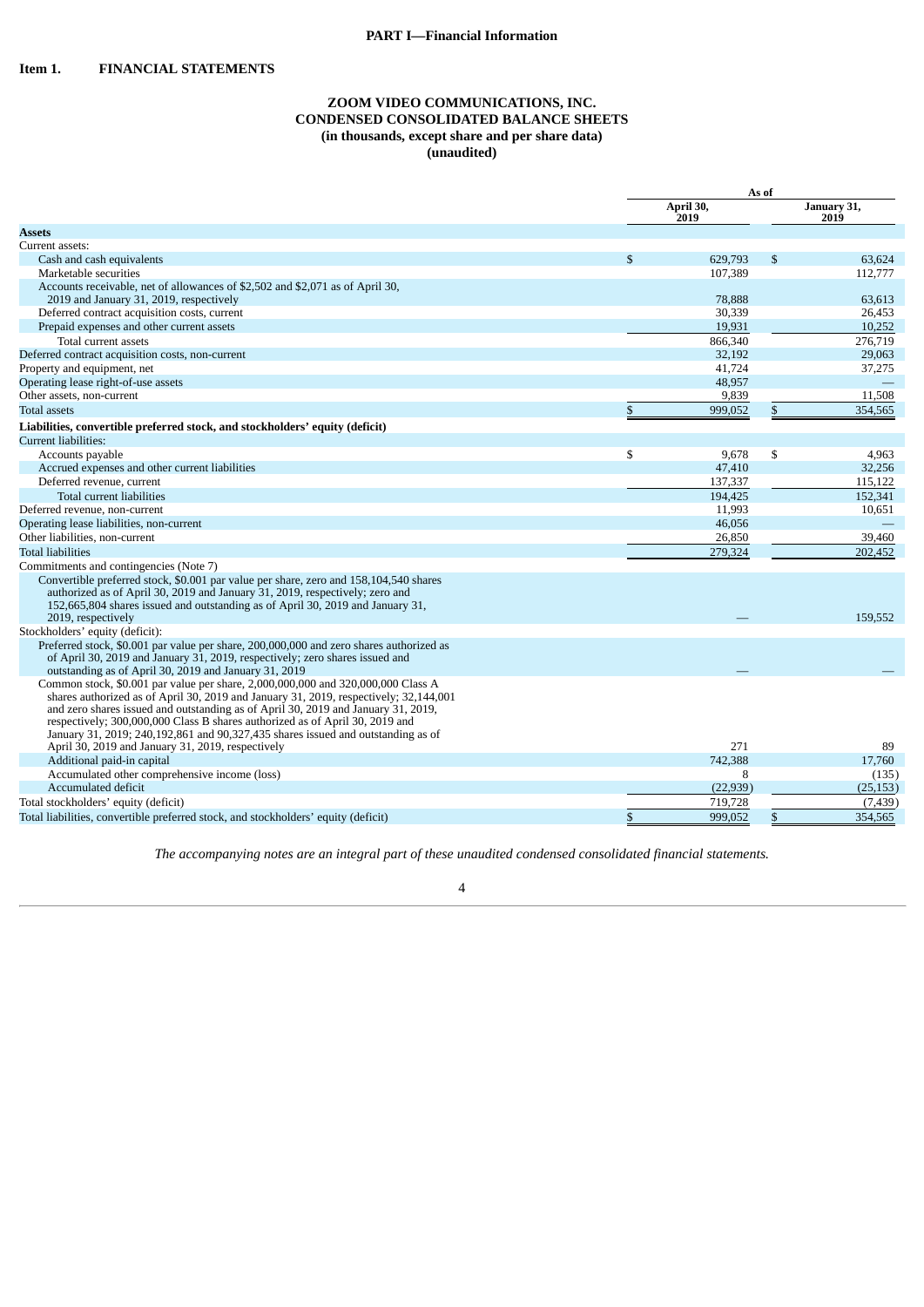# **ZOOM VIDEO COMMUNICATIONS, INC. CONDENSED CONSOLIDATED STATEMENTS OF OPERATIONS (in thousands, except share and per share data) (unaudited)**

<span id="page-4-0"></span>

|                                                                                                               | <b>Three Months Ended</b><br>April 30, |             |    |            |  |
|---------------------------------------------------------------------------------------------------------------|----------------------------------------|-------------|----|------------|--|
|                                                                                                               |                                        | 2019        |    | 2018       |  |
| Revenue                                                                                                       | \$                                     | 121,988     | \$ | 60,070     |  |
| Cost of revenue                                                                                               |                                        | 24,104      |    | 11,660     |  |
| Gross profit                                                                                                  |                                        | 97,884      |    | 48,410     |  |
| Operating expenses:                                                                                           |                                        |             |    |            |  |
| Research and development                                                                                      |                                        | 13,783      |    | 6,264      |  |
| Sales and marketing                                                                                           |                                        | 64,041      |    | 36,261     |  |
| General and administrative                                                                                    |                                        | 18,503      |    | 7,569      |  |
| Total operating expenses                                                                                      |                                        | 96,327      |    | 50,094     |  |
| Income (loss) from operations                                                                                 |                                        | 1,557       |    | (1,684)    |  |
| Interest income, net                                                                                          |                                        | 658         |    | 436        |  |
| Other income, net                                                                                             |                                        | 315         |    | 5.         |  |
| Net income (loss) before provision for income taxes                                                           |                                        | 2,530       |    | (1,243)    |  |
| Provision for income taxes                                                                                    |                                        | (316)       |    | (97)       |  |
| Net income (loss)                                                                                             |                                        | 2,214       |    | (1,340)    |  |
| Undistributed earnings attributable to participating securities                                               |                                        | (2,016)     |    |            |  |
| Net income (loss) attributable to common stockholders                                                         | \$                                     | 198         | \$ | (1, 340)   |  |
| Net income (loss) per share attributable to common stockholders:                                              |                                        |             |    |            |  |
| <b>Basic</b>                                                                                                  | \$                                     | 0.00        |    | (0.02)     |  |
| <b>Diluted</b>                                                                                                | \$                                     | 0.00        | Я  | (0.02)     |  |
| Weighted-average shares used in computing net income (loss) per share attributable<br>to common stockholders: |                                        |             |    |            |  |
| Basic                                                                                                         |                                        | 109,708,898 |    | 80,623,861 |  |
| Diluted                                                                                                       |                                        | 136,428,379 |    | 80,623,861 |  |

*The accompanying notes are an integral part of these unaudited condensed consolidated financial statements.*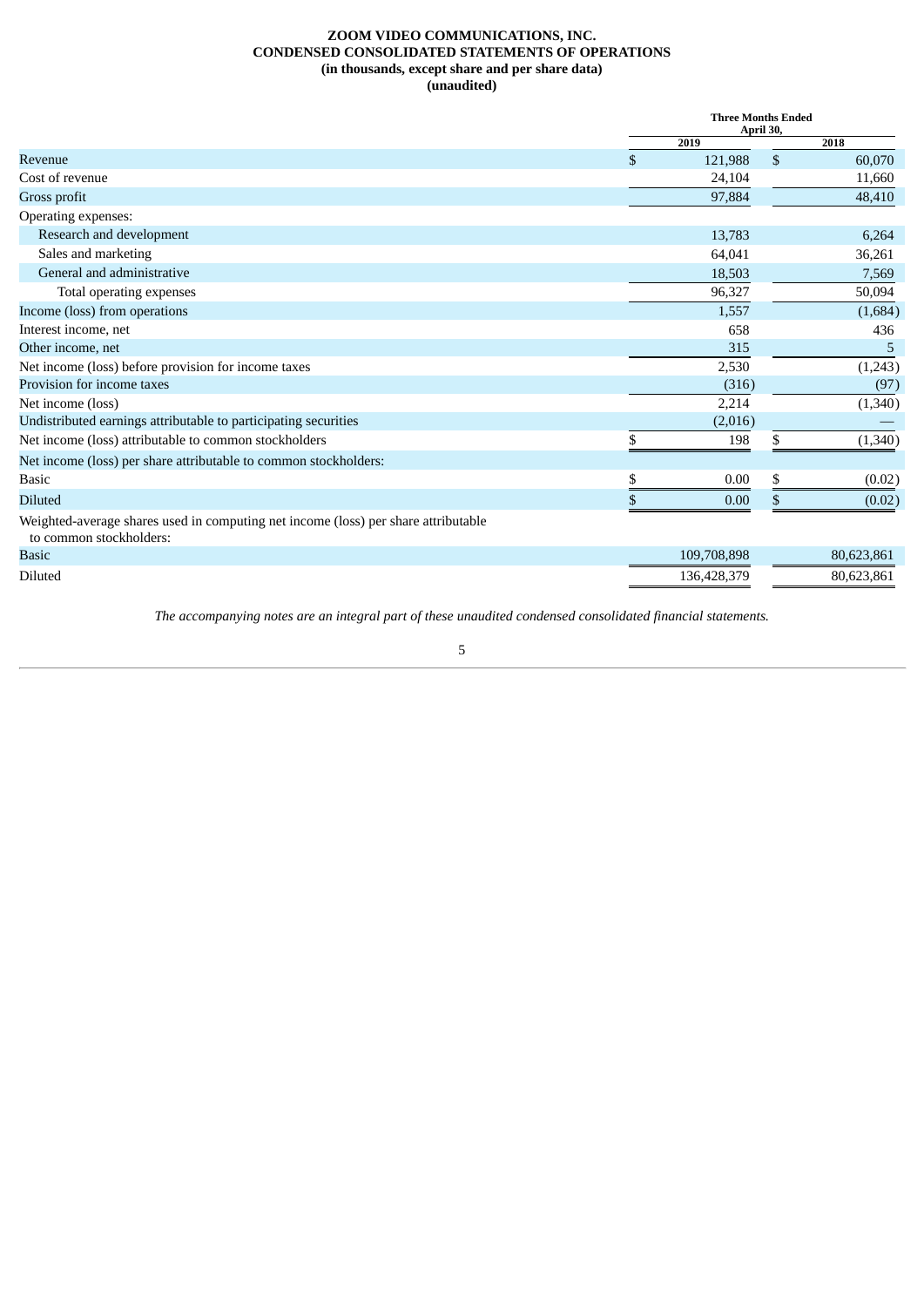# **ZOOM VIDEO COMMUNICATIONS, INC. CONDENSED CONSOLIDATED STATEMENTS OF COMPREHENSIVE INCOME (LOSS) (in thousands) (unaudited)**

<span id="page-5-0"></span>

|                                                                                | <b>Three Months Ended</b><br>April 30, |  |          |  |  |  |
|--------------------------------------------------------------------------------|----------------------------------------|--|----------|--|--|--|
|                                                                                | 2019                                   |  | 2018     |  |  |  |
| Net income (loss)                                                              | 2.214                                  |  | (1,340)  |  |  |  |
| Other comprehensive loss:                                                      |                                        |  |          |  |  |  |
| Unrealized gain (loss) on available for sale marketable securities, net of tax | 143                                    |  | (82)     |  |  |  |
| Comprehensive income (loss)                                                    | 2,357                                  |  | (1, 422) |  |  |  |

*The accompanying notes are an integral part of these unaudited condensed consolidated financial statements.*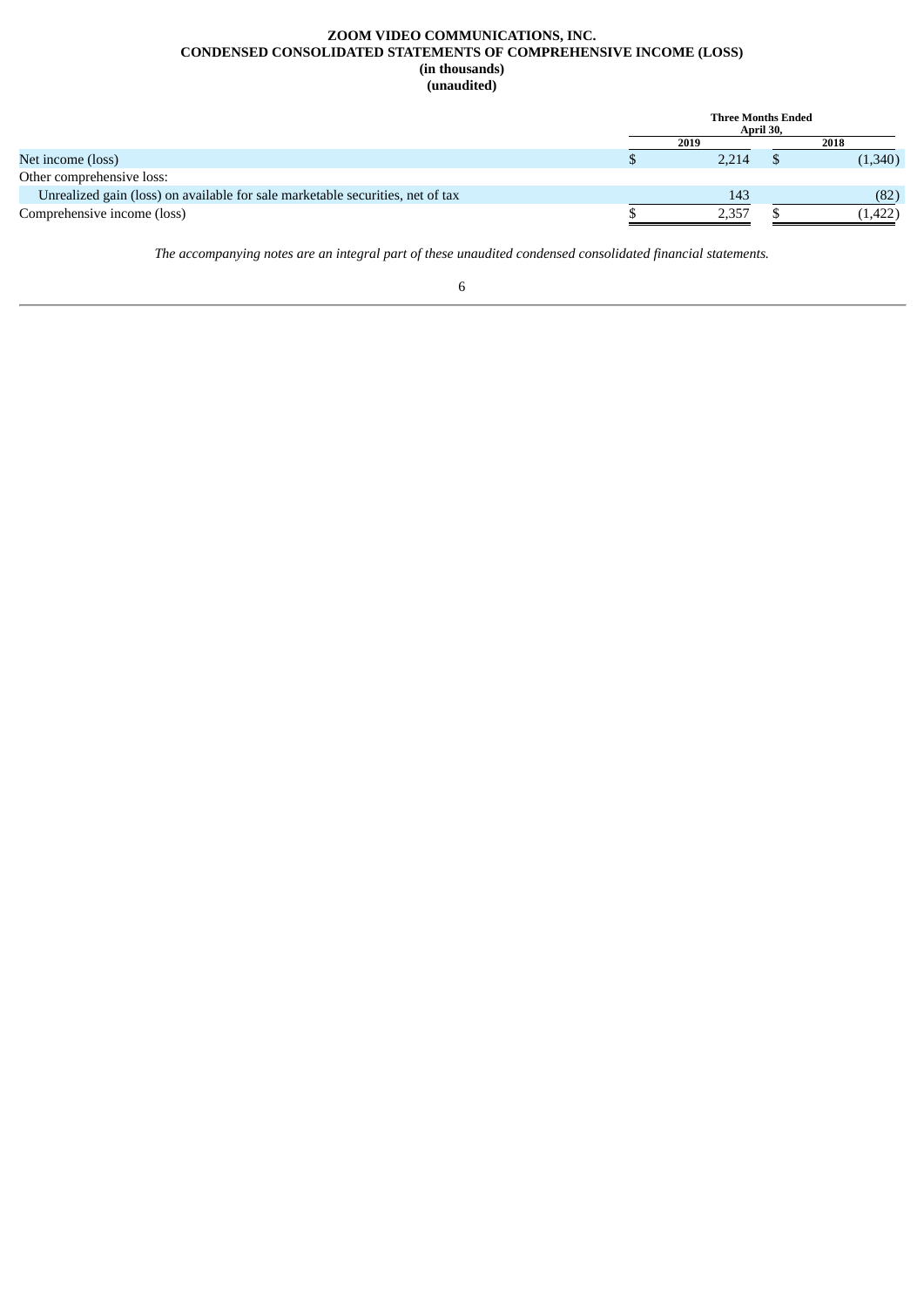# <span id="page-6-0"></span>**ZOOM VIDEO COMMUNICATIONS, INC. CONDENSED CONSOLIDATED STATEMENTS OF CONVERTIBLE PREFERRED STOCK AND STOCKHOLDERS' EQUITY (DEFICIT) (in thousands, except share data)**

**(unaudited)**

|                                                                                                                                                                    | Three Months Ended April 30, 2019     |               |               |                     |              |     |                              |  |                                              |                           |              |                                                |
|--------------------------------------------------------------------------------------------------------------------------------------------------------------------|---------------------------------------|---------------|---------------|---------------------|--------------|-----|------------------------------|--|----------------------------------------------|---------------------------|--------------|------------------------------------------------|
|                                                                                                                                                                    | Convertible<br><b>Preferred Stock</b> |               |               | <b>Common Stock</b> |              |     | <b>Additional</b><br>Paid-in |  | <b>Accumulated</b><br>Other<br>Comprehensive | <b>Accumulated</b>        |              | <b>Total</b><br>Stockholders'<br><b>Equity</b> |
|                                                                                                                                                                    | <b>Shares</b>                         |               | <b>Amount</b> | <b>Shares</b>       | Amount       |     | Capital                      |  | Income (Loss)                                | <b>Deficit</b>            | (Deficit)    |                                                |
| Balance as of January 31, 2019                                                                                                                                     | 152,665,804                           | $\mathcal{S}$ | 159,552       | 90,327,435          | $\mathbb{S}$ | 89  | $\mathcal{S}$<br>17,760      |  | \$<br>(135)                                  | $\mathbb{S}$<br>(25, 153) | $\mathbb{S}$ | (7, 439)                                       |
| Conversion of convertible<br>preferred stock to<br>common stock upon<br>initial public offering                                                                    | (152, 665, 804)                       |               | (159, 552)    | 152,665,804         |              | 153 | 159,399                      |  |                                              |                           |              | 159,552                                        |
| Conversion of convertible<br>promissory notes and<br>accrued interest to<br>common stock upon<br>initial public offering                                           |                                       |               |               | 426,223             |              |     | 15,344                       |  |                                              |                           |              | 15,344                                         |
| Issuance of common stock<br>upon initial public offering<br>and private placement,<br>net of underwriting<br>discounts and commissions<br>and other offering costs |                                       |               |               | 15,819,646          |              | 16  | 541,483                      |  |                                              |                           |              | 541,499                                        |
| Issuance of common stock<br>upon exercise of stock<br>options, net of repurchases                                                                                  |                                       |               |               | 13,097,754          |              | 13  | 1,740                        |  |                                              |                           |              | 1,753                                          |
| Stock-based compensation<br>expense                                                                                                                                |                                       |               |               |                     |              |     | 6,662                        |  |                                              |                           |              | 6,662                                          |
| Other comprehensive income                                                                                                                                         |                                       |               |               |                     |              |     |                              |  | 143                                          |                           |              | 143                                            |
| Net income                                                                                                                                                         | —                                     |               | --            |                     |              | –   |                              |  |                                              | 2,214                     |              | 2,214                                          |
| Balance as of April 30, 2019                                                                                                                                       |                                       |               |               | 272,336,862         |              | 271 | 742,388                      |  | 8                                            | (22, 939)                 |              | 719,728                                        |

|                                                               | Three Months Ended April 30, 2018     |  |                     |               |  |               |                              |         |                                       |       |             |                |                        |                |
|---------------------------------------------------------------|---------------------------------------|--|---------------------|---------------|--|---------------|------------------------------|---------|---------------------------------------|-------|-------------|----------------|------------------------|----------------|
|                                                               | Convertible<br><b>Preferred Stock</b> |  | <b>Common Stock</b> |               |  |               | <b>Additional</b><br>Paid-in |         | Accumulated<br>Other<br>Comprehensive |       | Accumulated |                | Total<br>Stockholders' |                |
|                                                               | <b>Shares</b>                         |  | Amount              | <b>Shares</b> |  | <b>Amount</b> |                              | Capital |                                       | Loss  |             | <b>Deficit</b> |                        | <b>Deficit</b> |
| Balance as of January 31, 2018                                | 152,665,804                           |  | 159,552             | 82,609,638    |  | 80            |                              | 6,517   |                                       | (531) |             | (32, 737)      | $\mathcal{F}$          | (26, 671)      |
| Issuance of common stock<br>upon exercise of stock<br>options |                                       |  |                     | 513,140       |  |               |                              | 237     |                                       |       |             |                |                        | 238            |
| Stock-based compensation                                      |                                       |  |                     |               |  |               |                              |         |                                       |       |             |                |                        |                |
| expense                                                       |                                       |  |                     |               |  |               |                              | 849     |                                       |       |             |                |                        | 849            |
| Other comprehensive loss                                      |                                       |  |                     |               |  |               |                              |         |                                       | (82)  |             |                |                        | (82)           |
| Net loss                                                      |                                       |  |                     |               |  |               |                              |         |                                       |       |             | (1,340)        |                        | (1,340)        |
| Balance as of April 30, 2018                                  | 152,665,804                           |  | 159,552             | 83,122,778    |  | 81            |                              | 7,603   |                                       | (613) |             | (34,077)       |                        | (27,006)       |

*The accompanying notes are an integral part of these unaudited condensed consolidated financial statements.*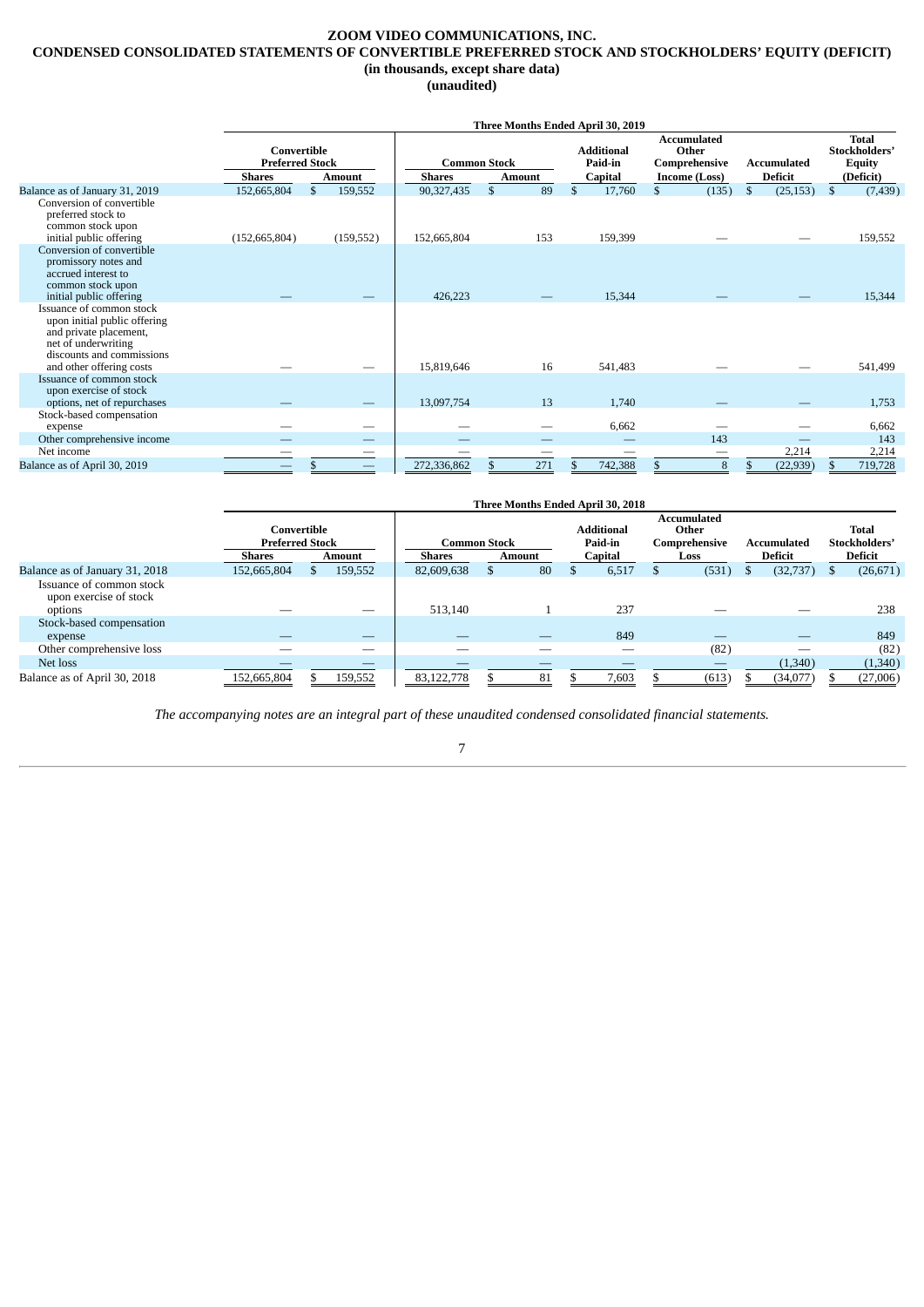# **ZOOM VIDEO COMMUNICATIONS, INC CONDENSED CONSOLIDATED STATEMENTS OF CASH FLOWS (in thousands) (unaudited)**

<span id="page-7-0"></span>

|                                                                                                                                                             | <b>Three Months Ended</b><br>April 30, |           |      |           |  |
|-------------------------------------------------------------------------------------------------------------------------------------------------------------|----------------------------------------|-----------|------|-----------|--|
|                                                                                                                                                             |                                        | 2019      | 2018 |           |  |
| <b>Cash flows from operating activities:</b>                                                                                                                |                                        |           |      |           |  |
| Net income (loss)                                                                                                                                           | \$                                     | 2,214     | \$   | (1,340)   |  |
| Adjustments to reconcile net income (loss) to net cash provided by operating activities:                                                                    |                                        |           |      |           |  |
| Depreciation and amortization                                                                                                                               |                                        | 3,324     |      | 1,167     |  |
| Amortization of deferred contract acquisition costs                                                                                                         |                                        | 7,419     |      | 3,917     |  |
| Amortization of operating lease right-of-use assets                                                                                                         |                                        | 1,533     |      |           |  |
| Stock-based compensation expense                                                                                                                            |                                        | 6,662     |      | 849       |  |
| Provision for accounts receivable allowances                                                                                                                |                                        | 828       |      | 419       |  |
| Other                                                                                                                                                       |                                        | 257       |      | 11        |  |
| Changes in operating assets and liabilities:                                                                                                                |                                        |           |      |           |  |
| Accounts receivable                                                                                                                                         |                                        | (16, 103) |      | (13, 359) |  |
| Prepaid expenses and other assets                                                                                                                           |                                        | (8,617)   |      | (1,880)   |  |
| Deferred contract acquisition costs                                                                                                                         |                                        | (14, 434) |      | (9, 121)  |  |
| Accounts payable                                                                                                                                            |                                        | 4,373     |      | 786       |  |
| Accrued expenses and other liabilities                                                                                                                      |                                        | 12,223    |      | 3,682     |  |
| Deferred revenue                                                                                                                                            |                                        | 23,557    |      | 17,628    |  |
| Operating lease liabilities, net                                                                                                                            |                                        | (1,000)   |      |           |  |
| Net cash provided by operating activities                                                                                                                   |                                        | 22,236    |      | 2,759     |  |
| <b>Cash flows from investing activities:</b>                                                                                                                |                                        |           |      |           |  |
| Purchases of marketable securities                                                                                                                          |                                        | (23, 312) |      | (15,500)  |  |
| Maturities of marketable securities                                                                                                                         |                                        | 28,890    |      | 11,820    |  |
| Purchases of property and equipment                                                                                                                         |                                        | (6, 897)  |      | (3,850)   |  |
| Net cash used in investing activities                                                                                                                       |                                        | (1, 319)  |      | (7,530)   |  |
| <b>Cash flows from financing activities:</b>                                                                                                                |                                        |           |      |           |  |
| Proceeds from initial public offering and private placement, net of                                                                                         |                                        |           |      |           |  |
| underwriting discounts and commissions and other offering costs                                                                                             |                                        | 543,471   |      |           |  |
| Proceeds from exercise of stock options, net of repurchases                                                                                                 |                                        | 1,781     |      | 188       |  |
| Principal payments on capital lease obligations                                                                                                             |                                        |           |      | (53)      |  |
| Net cash provided by financing activities                                                                                                                   |                                        | 545,252   |      | 135       |  |
| Net increase (decrease) in cash, cash equivalents, and restricted cash                                                                                      |                                        | 566,169   |      | (4,636)   |  |
| Cash, cash equivalents, and restricted cash - beginning of period                                                                                           |                                        | 65,968    |      | 36,821    |  |
| Cash, cash equivalents, and restricted cash - end of period                                                                                                 | \$                                     | 632,137   | \$   | 32,185    |  |
|                                                                                                                                                             |                                        |           |      |           |  |
| Reconciliation of cash, cash equivalents, and restricted cash within the condensed<br>consolidated balance sheets to the amounts shown in the statements of |                                        |           |      |           |  |
| cash flows above:                                                                                                                                           |                                        |           |      |           |  |
| Cash and cash equivalents                                                                                                                                   | \$                                     | 629,793   | \$   | 30,810    |  |
| Restricted cash, current included in prepaid expenses and other current assets                                                                              |                                        | 200       |      |           |  |
| Restricted cash, non-current included in other assets, non-current                                                                                          |                                        | 2,144     |      | 1,375     |  |
|                                                                                                                                                             | \$                                     | 632,137   | \$   | 32,185    |  |
| Total cash, cash equivalents, and restricted cash                                                                                                           |                                        |           |      |           |  |

*The accompanying notes are an integral part of these unaudited condensed consolidated financial statements.*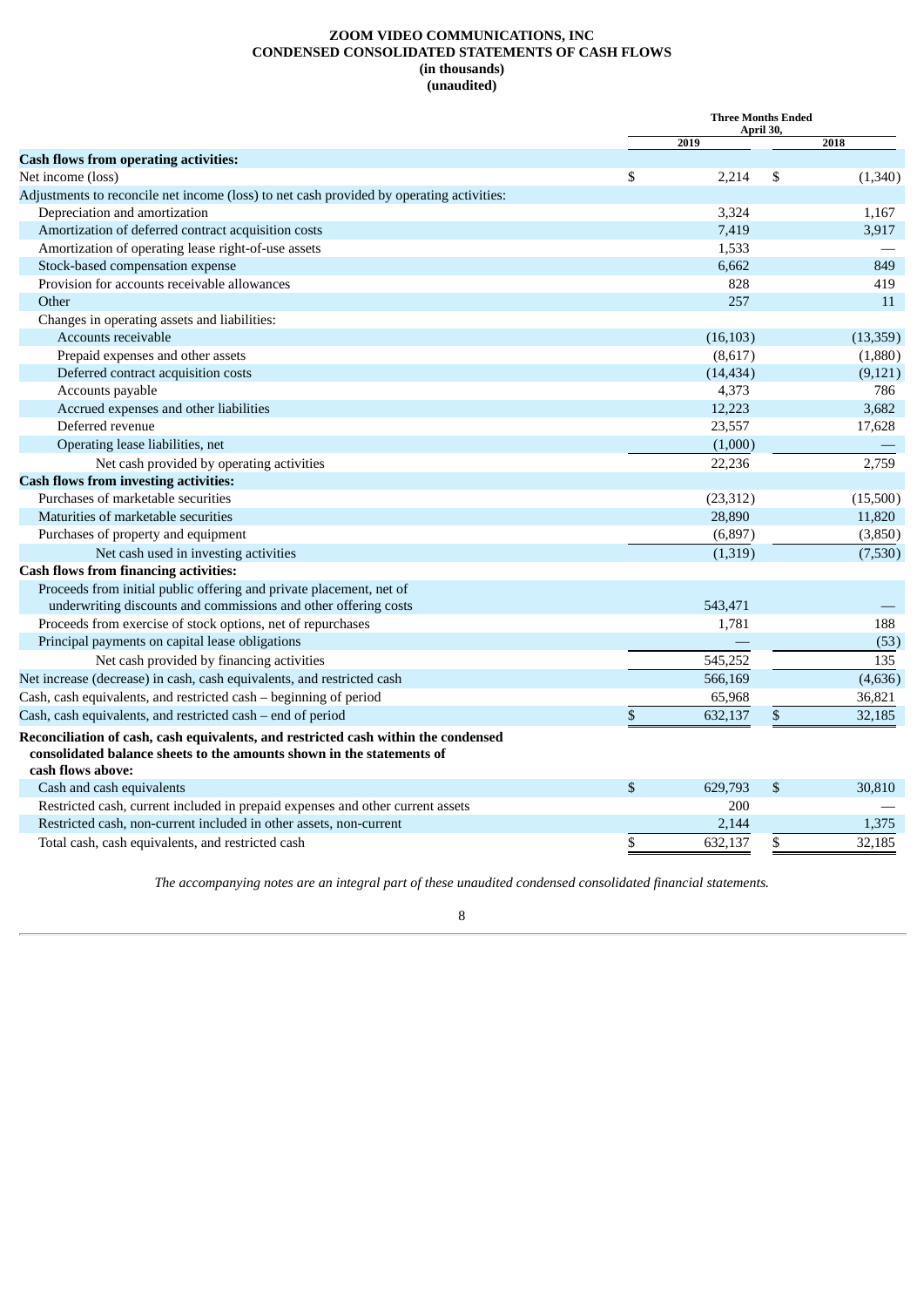# **ZOOM VIDEO COMMUNICATIONS, INC. NOTES TO CONDENSED CONSOLIDATED FINANCIAL STATEMENTS (unaudited)**

# <span id="page-8-0"></span>*1. Summary of Business and Significant Accounting Policies*

# *Description of Business*

Zoom Video Communications, Inc. and its subsidiaries (together, Zoom, the Company, we, us, or our) provide a video-first, unified communications platform. Our platform combines video, audio, phone, screen sharing, and chat functionalities. We were incorporated in the state of Delaware in April 2011 and are headquartered in San Jose, California.

# *Fiscal Year*

Our fiscal year ends on January 31. References to fiscal 2020, for example, refer to the fiscal year ending January 31, 2020.

# *Initial Public Offering and Private Placement*

On April 23, 2019, we completed our initial public offering (IPO), in which we issued and sold 9,911,434 shares of our Class A common stock at \$36.00 per share, resulting in net proceeds of \$340.8 million after deducting underwriting discounts and commissions. On April 18, 2019, the underwriters exercised their option to purchase an additional 3,130,435 shares of our Class A common stock at \$36.00 per share. This transaction closed on April 23, 2019, resulting in additional proceeds of \$107.1 million, net of underwriters' discounts and commissions. In connection with the IPO:

- all of the shares of convertible preferred stock outstanding automatically converted into an aggregate of 152,665,804 shares of Class B common stock;
- outstanding convertible promissory notes and accrued interest automatically converted into 426,223 shares of Class A common stock based on the IPO price of \$36.00 per share; and
- Salesforce Ventures LLC purchased 2,777,777 shares of Class A common stock from us at \$36.00 per share in a concurrent private placement. We received aggregate proceeds of \$100.0 million and did not pay any underwriting discounts or commissions with respect to the shares of Class A common stock that were sold in this private placement.

Deferred offering costs consist primarily of accounting, legal, and other fees related to our IPO. Prior to the IPO, all deferred offering costs were capitalized in other assets, non-current in the condensed consolidated balance sheets. After the IPO, \$6.4 million of deferred offering costs were reclassified into stockholders' equity as a reduction of the IPO proceeds in the condensed consolidated balance sheets. We capitalized \$2.4 million of deferred offering costs within other assets, non-current in the condensed consolidated balance sheet as of January 31, 2019.

# *Basis of Presentation*

The accompanying unaudited condensed consolidated financial statements have been prepared in accordance with generally accepted accounting principles in the United States of America (GAAP) and applicable regulations of the Securities and Exchange Commission (SEC) regarding interim financial reporting, and include the accounts of Zoom Video Communications, Inc. and its subsidiaries. All intercompany balances and transactions have been eliminated in consolidation.

The unaudited condensed consolidated balance sheet as of January 31, 2019 included herein was derived from the audited financial statements as of that date, but does not include all disclosures including certain notes required by GAAP on an annual reporting basis. The unaudited condensed consolidated financial statements reflect all normal recurring adjustments necessary to present fairly the balance sheets, statements of operations, statements of comprehensive income (loss), statements of convertible preferred stock and stockholders' equity (deficit), and statements of cash flows for the interim periods, but are not necessarily indicative of the results of operations to be anticipated for the full fiscal year or any future period.

The unaudited condensed consolidated financial statements should be read in conjunction with the audited consolidated financial statements and notes included in our final prospectus dated April 17, 2019 (Prospectus) filed with the SEC pursuant to Rule 424(b) under the Securities Act of 1933, as amended.

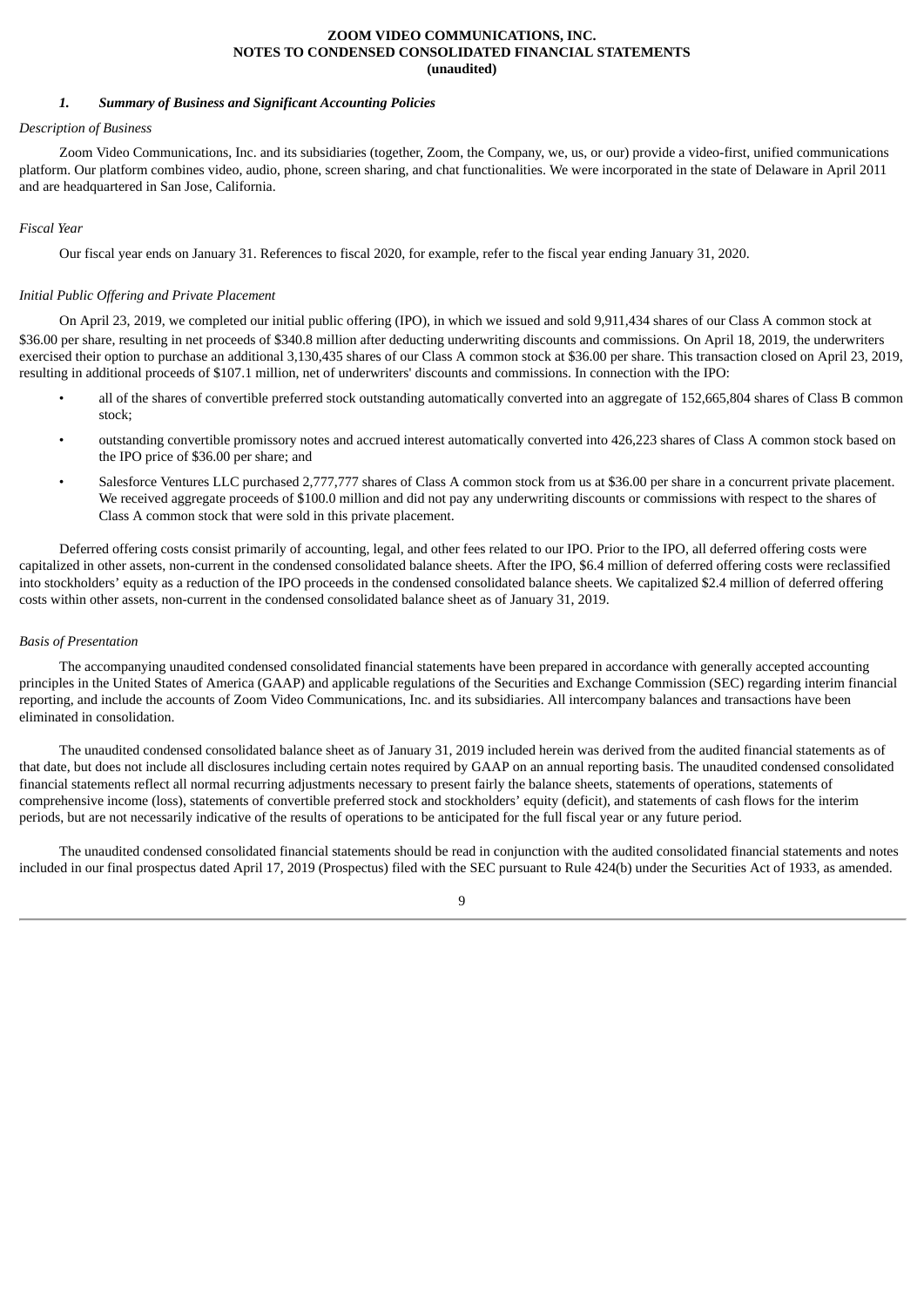# *Use of Estimates*

The preparation of condensed consolidated financial statements in conformity with GAAP requires management to make estimates and assumptions that affect the reported amounts of assets and liabilities and disclosure of contingent assets and liabilities at the date of the condensed consolidated financial statements and the reported amounts of revenue and expenses during the reporting period. Actual results could differ from those estimates. Significant items subject to such estimates and assumptions include, but are not limited to, the estimated expected benefit period for deferred contract acquisition costs, the accounts receivable allowances, the useful lives of long-lived assets, the incremental borrowing rate for operating leases, the valuation of derivative liabilities, the value of common stock and other assumptions used to measure stock-based compensation expense, sales and other tax liabilities, the valuation of deferred income tax assets and uncertain tax positions. Actual results could differ from those estimates.

#### *Summary of Significant Accounting Policies*

Our significant accounting policies are discussed in Note 1. "Summary of Business and Significant Accounting Policies" in the Notes to Consolidated Financial Statements in our Prospectus. There have been no significant changes to these policies during the three months ended April 30, 2019, except as noted below.

#### *Leases*

All significant lease arrangements are generally recognized at lease commencement. Operating lease right-of-use (ROU) assets and operating lease liabilities are recognized at commencement. For short term leases (an initial term of 12 months or less), a ROU asset and corresponding lease liability are not recorded and we record rent expense in our condensed consolidated statements of operations on a straight-line basis over the lease term and record variable lease payments as incurred. ROU assets represent our right to use an underlying asset during the reasonably certain lease term and lease liabilities represent our obligation to make lease payments arising from the lease. Our lease terms may include options to extend or terminate the lease when it is reasonably certain that we will exercise that option. Operating lease ROU assets and liabilities are recognized at commencement date based on the present value of fixed payments not yet paid over the lease term. We use our incremental borrowing rate based on the information available at the commencement date in determining the lease liabilities as our leases generally do not provide an implicit rate. ROU assets also include any initial direct costs incurred and any lease payments made at or before the lease commencement date, less lease incentives received. We currently do not have any finance leases.

#### *Recently Adopted Accounting Pronouncements*

In February 2016, the Financial Accounting Standards Board (FASB) issued Accounting Standards Update (ASU) No. 2016-02 (Topic 842), *Leases* (ASU 2016-02), which supersedes FASB ASC Topic 840, *Leases* (ASC 840), and makes other conforming amendments to GAAP. ASU 2016-02 requires, among other changes to the lease accounting guidance, lessees to recognize most leases on-balance sheet via a right-of-use asset and lease liability, and additional qualitative and quantitative disclosures. ASU 2016-02 is effective for the annual periods in fiscal years beginning after December 15, 2018, and interim periods therein. We adopted the standard as of February 1, 2019 using the modified retrospective method of applying the new standard at the adoption date. Under this approach, we will continue to report comparative periods presented in the period of adoption under ASC 840. We have elected the package of practical expedients permitted under the transition guidance within the new standard, which allows us to (1) carry forward the historical lease classification, (2) not reassess whether any expired or existing contracts contain leases, and (3) not reassess indirect costs for any existing leases. This election allows us to account for lease components (e.g., fixed payments or variable payments that depend on a rate that can be determined at commencement, including rent for the right to use the asset) together with nonlease components (e.g., other fixed payments that deliver a good or service including common-area maintenance costs) in the calculation of the right-of-use asset and corresponding liability. Adoption of this standard resulted in the recording of ROU assets and total liabilities of \$40.5 million and \$43.0 million, respectively, with no material impact on retained earnings as of February 1, 2019. See Note 7 for further details.

In June 2018, the FASB issued ASU No. 2018-07, *Improvements to Nonemployee Share-Based Payment Accounting* (ASU 2018-07). The standard simplifies the accounting for share-based payments granted to nonemployees for goods and services and aligns most of the guidance on such payments to nonemployees with the requirements for share-based payments granted to employees. ASU 2018-07 is effective for the annual periods in fiscal years beginning after December 15, 2018, and interim periods therein, using a modified retrospective approach. We adopted ASU 2018-07 as of February 1, 2019, and our adoption did not have a material impact on the condensed consolidated financial statements.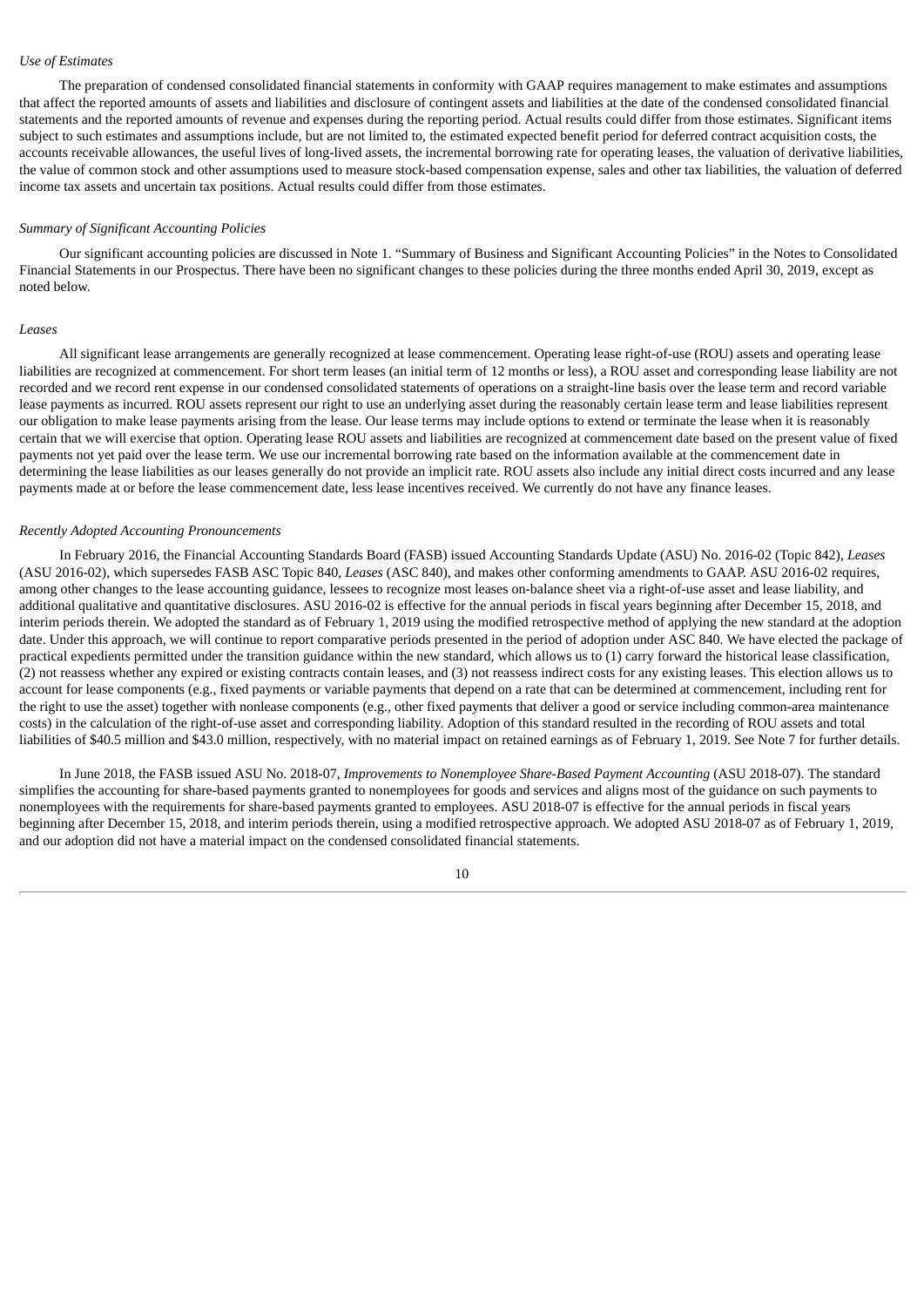In August 2018, the FASB issued ASU No. 2018-13 (Topic 820), *Fair Value Measurement: Disclosure Framework-Changes to the Disclosure Requirements for Fair Value Measurement* (ASU 2018-13). The standard no longer requires disclosure of the amount and reasons for transfers between Level 1 and Level 2 of the fair value hierarchy, however public companies will be required to disclose the range and weighted-average used to develop significant unobservable inputs for Level 3 fair value measurements. ASU 2018-13 is effective for the annual periods in fiscal years beginning after December 15, 2019, and interim periods therein, with early adoption permitted. We adopted ASU 2018-13 as of February 1, 2019, and our adoption did not have a material impact on the condensed consolidated financial statements.

# *2. Revenue Recognition*

#### *Disaggregation of Revenue*

The following table summarizes revenue by region based on the billing address of customers:

|                 |   | Three Months Ended April 30, |                                    |      |        |                          |  |  |  |  |  |
|-----------------|---|------------------------------|------------------------------------|------|--------|--------------------------|--|--|--|--|--|
|                 |   |                              | 2019                               |      | 2018   |                          |  |  |  |  |  |
|                 |   | Amount                       | Percentage of<br>Revenue           |      | Amount | Percentage of<br>Revenue |  |  |  |  |  |
|                 |   |                              | (in thousands, except percentages) |      |        |                          |  |  |  |  |  |
| <b>Americas</b> | Φ | 98,160                       | 80%                                | - \$ | 49,559 | 82%                      |  |  |  |  |  |
| APAC            |   | 10,441                       |                                    |      | 4,742  |                          |  |  |  |  |  |
| EMEA            |   | 13,387                       | 11                                 |      | 5,769  | 10                       |  |  |  |  |  |
| Total           |   | 121,988                      | 100%                               |      | 60,070 | 100%                     |  |  |  |  |  |

# *Contract Balances*

We receive payments from customers based on a billing schedule as established in our customer contracts. Accounts receivable are recorded when we contractually have the right to consideration. In some arrangements, a right to consideration for our performance under the customer contract may occur before invoicing to the customer, resulting in an unbilled accounts receivable. The amount of unbilled accounts receivable included within accounts receivable, net on the condensed consolidated balance sheets was \$6.9 million and \$7.2 million as of April 30, 2019 and January 31, 2019, respectively.

Contract liabilities consist of deferred revenue. Revenue is deferred when we have the right to invoice in advance of performance under a customer contract. The current portion of deferred revenue balances are recognized over the next 12 months. The amount of revenue recognized during the three months ended April 30, 2019 and 2018 that was included in deferred revenue at the beginning of each period was \$53.6 million and \$23.3 million, respectively.

#### *Remaining Performance Obligation*

The terms of our subscription agreements are monthly, annual, and multi-year, and we may bill for the full term in advance or on an annual or monthly basis, depending on the customer preference. As of April 30, 2019, the aggregate amount of the transaction price allocated to remaining performance obligations was \$376.5 million, which consists of both billed consideration in the amount of \$149.3 million and unbilled consideration in the amount of \$227.2 million that we expect to recognize as revenue. We expect to recognize 64% of our remaining performance obligations as revenue over the next 12 months, and the remainder thereafter.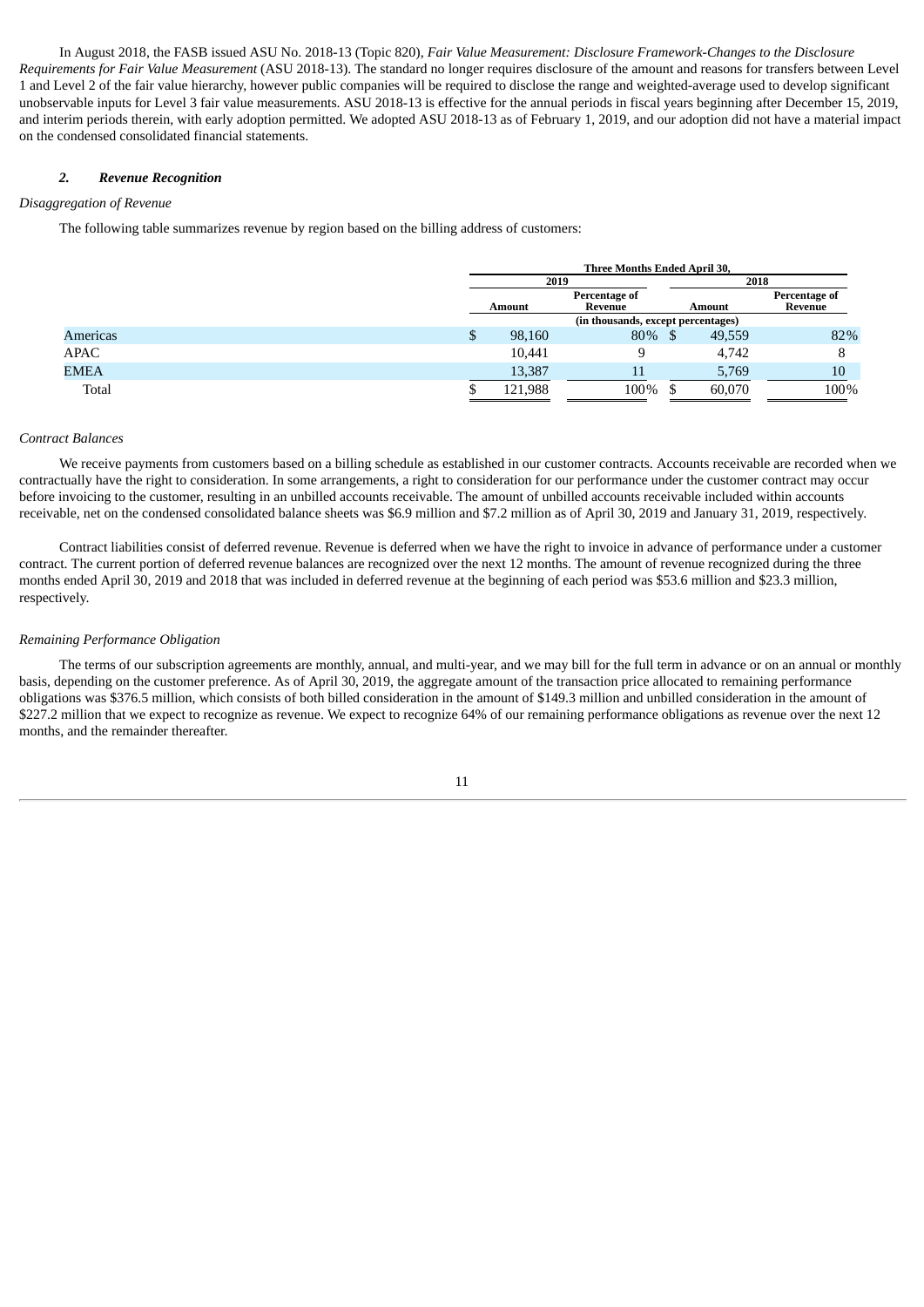# *3. Marketable Securities*

As of April 30, 2019 and January 31, 2019, our marketable securities consisted of the following:

|                                   |   | April 30, 2019           |         |                              |                |                               |      |  |                                   |  |  |
|-----------------------------------|---|--------------------------|---------|------------------------------|----------------|-------------------------------|------|--|-----------------------------------|--|--|
|                                   |   | <b>Amortized</b><br>Cost |         | Gross<br>Unrealized<br>Gains |                | Gross<br>Unrealized<br>Losses |      |  | <b>Estimated</b><br>Fair<br>Value |  |  |
|                                   |   |                          |         |                              | (in thousands) |                               |      |  |                                   |  |  |
| Corporate bonds                   | D |                          | 53,717  |                              | 52             | -\$                           | (30) |  | 53,739                            |  |  |
| Agency bonds                      |   |                          | 21,482  |                              |                |                               | (29) |  | 21,458                            |  |  |
| U.S. government agency securities |   |                          | 32,182  |                              | 15             |                               | (5)  |  | 32,192                            |  |  |
| Total                             |   |                          | 107,381 |                              | 72             |                               | (64) |  | 107,389                           |  |  |

|                                   |                          | <b>January 31, 2019</b> |                                     |                          |    |                                             |  |                                   |  |  |  |  |
|-----------------------------------|--------------------------|-------------------------|-------------------------------------|--------------------------|----|---------------------------------------------|--|-----------------------------------|--|--|--|--|
|                                   | <b>Amortized</b><br>Cost |                         | Gross<br><b>Unrealized</b><br>Gains |                          |    | <b>Gross</b><br><b>Unrealized</b><br>Losses |  | <b>Estimated</b><br>Fair<br>Value |  |  |  |  |
|                                   |                          |                         |                                     | (in thousands)           |    |                                             |  |                                   |  |  |  |  |
| Commercial paper                  | \$                       | 1,243                   | - S                                 |                          | \$ | $\overline{\phantom{0}}$                    |  | 1,243                             |  |  |  |  |
| Corporate bonds                   |                          | 53,267                  |                                     |                          |    | (53)                                        |  | 53,214                            |  |  |  |  |
| <b>Agency bonds</b>               |                          | 32,675                  |                                     |                          |    | (71)                                        |  | 32,604                            |  |  |  |  |
| U.S. government agency securities |                          | 24,028                  |                                     |                          |    | (11)                                        |  | 24,017                            |  |  |  |  |
| <b>Treasury bills</b>             |                          | 1,699                   |                                     |                          |    |                                             |  | 1,699                             |  |  |  |  |
| Total                             | .TI                      | 112,912                 |                                     | $\overline{\phantom{a}}$ |    | (135)                                       |  | 112,777                           |  |  |  |  |

We review the individual securities that have unrealized losses on a regular basis to evaluate whether or not any security has experienced an otherthan-temporary decline in fair value. We evaluate, among other factors, whether we have the intention to sell any of these marketable securities and whether it is more likely than not that we will be required to sell any of them before recovery of the amortized cost basis. Based on the available evidence, we concluded that the gross unrealized losses on the marketable securities as of April 30, 2019 and January 31, 2019, are temporary in nature. There were no material realized gains or losses from available-for-sale securities that were reclassified out of accumulated other comprehensive loss for the three months ended April 30, 2019 and 2018.

The following table presents the contractual maturities of our marketable securities as of April 30, 2019 and January 31, 2019:

|                          |    | As of             |    |                     |  |
|--------------------------|----|-------------------|----|---------------------|--|
|                          |    | April 30,<br>2019 |    | January 31,<br>2019 |  |
|                          |    | (in thousands)    |    |                     |  |
| Less than one year       | \$ | 87,589            | S  | 85,077              |  |
| Due in one to five years |    | 19,800            |    | 27,700              |  |
| Total                    | S  | 107,389           | \$ | 112,777             |  |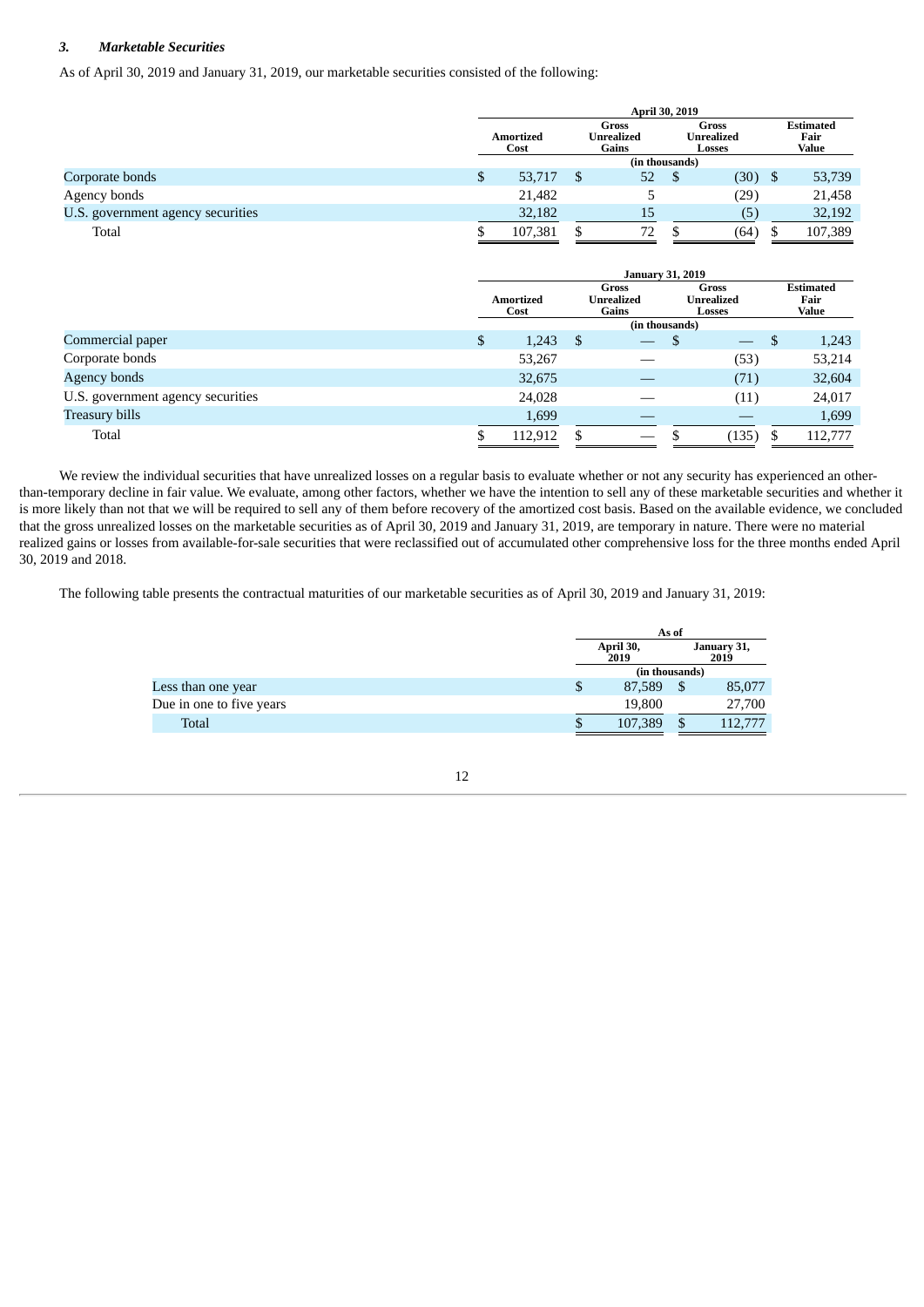#### *4. Fair Value Measurements*

The following table presents information about our financial instruments that are measured at fair value on a recurring basis using the input categories further discussed in Note 1. "Summary of Business and Significant Accounting Policies" in the Notes to Consolidated Financial Statements in our Prospectus:

|                                           | April 30, 2019    |    |         |         |         |    |         |
|-------------------------------------------|-------------------|----|---------|---------|---------|----|---------|
|                                           | <b>Fair Value</b> |    | Level 1 | Level 2 |         |    | Level 3 |
|                                           | (in thousands)    |    |         |         |         |    |         |
| <b>Financial Assets:</b>                  |                   |    |         |         |         |    |         |
| Money market funds                        | \$<br>202,605     | S. | 202,605 | - \$    |         | \$ |         |
| <b>Treasury bills</b>                     | 253,796           |    |         |         | 253,796 |    |         |
| Cash equivalents                          | 456,401           |    | 202,605 |         | 253,796 |    |         |
| Corporate bonds                           | 53,739            |    |         |         | 53,739  |    |         |
| Agency bonds                              | 21,458            |    |         |         | 21,458  |    |         |
| U.S. government agency securities         | 32,192            |    |         |         | 32,192  |    |         |
| Marketable securities                     | 107,389           |    |         |         | 107,389 |    |         |
| Certificate of deposit                    | 200               |    |         |         | 200     |    |         |
| Prepaid expenses and other current assets | 200               |    |         |         | 200     |    |         |
| Certificates of deposit                   | 2,144             |    |         |         | 2,144   |    |         |
| Other assets, non-current                 | 2,144             |    |         |         | 2,144   |    |         |
| Total financial assets                    | \$<br>566,134     |    | 202,605 | \$      | 363,529 |    |         |

|                                           | <b>January 31, 2019</b> |          |                |         |    |         |
|-------------------------------------------|-------------------------|----------|----------------|---------|----|---------|
|                                           | <b>Fair Value</b>       | Level 1  |                | Level 2 |    | Level 3 |
|                                           |                         |          | (in thousands) |         |    |         |
| <b>Financial Assets:</b>                  |                         |          |                |         |    |         |
| Money market funds                        | \$<br>78                | \$<br>78 | \$             |         | \$ |         |
| Cash equivalents                          | 78                      | 78       |                |         |    |         |
| Commercial paper                          | 1,243                   |          |                | 1,243   |    |         |
| Corporate bonds                           | 53,214                  |          |                | 53,214  |    |         |
| Agency bonds                              | 32,604                  |          |                | 32,604  |    |         |
| U.S. government agency securities         | 24,017                  |          |                | 24,017  |    |         |
| Treasury bills                            | 1,699                   |          |                | 1,699   |    |         |
| Marketable securities                     | 112,777                 |          |                | 112,777 |    |         |
| Certificate of deposit                    | 200                     |          |                | 200     |    |         |
| Prepaid expenses and other current assets | 200                     |          |                | 200     |    |         |
| Certificates of deposit                   | 2,144                   |          |                | 2,144   |    |         |
| Other assets, non-current                 | 2,144                   |          |                | 2,144   |    |         |
| Total financial assets                    | 115,199                 | 78       |                | 115,121 |    |         |
| <b>Financial Liabilities:</b>             |                         |          |                |         |    |         |
| Convertible promissory notes - derivative |                         |          |                |         |    |         |
| liabilities                               | \$<br>163               | \$       |                |         | \$ | 163     |
| Other liabilities, non-current            | 163                     |          |                |         |    | 163     |
| Total financial liabilities               | 163                     |          |                |         |    | 163     |

We classify our highly liquid money market funds within Level 1 of the fair value hierarchy because they are valued based on quoted market prices in active markets. We classify our commercial paper, agency bonds, corporate bonds, U.S. government agency securities, treasury bills, and certificates of deposit within Level 2 because they are valued using inputs other than quoted prices which are directly or indirectly observable in the market, including readily-available pricing sources for the identical underlying security which may not be actively traded. We classify the derivative liabilities as Level 3 due to the lack of relevant observable market data over fair value inputs such as the probability-weighting of the various scenarios that can impact settlement of the arrangement. There were no transfers of financial instruments between Level 1, Level 2, and Level 3 during the periods presented.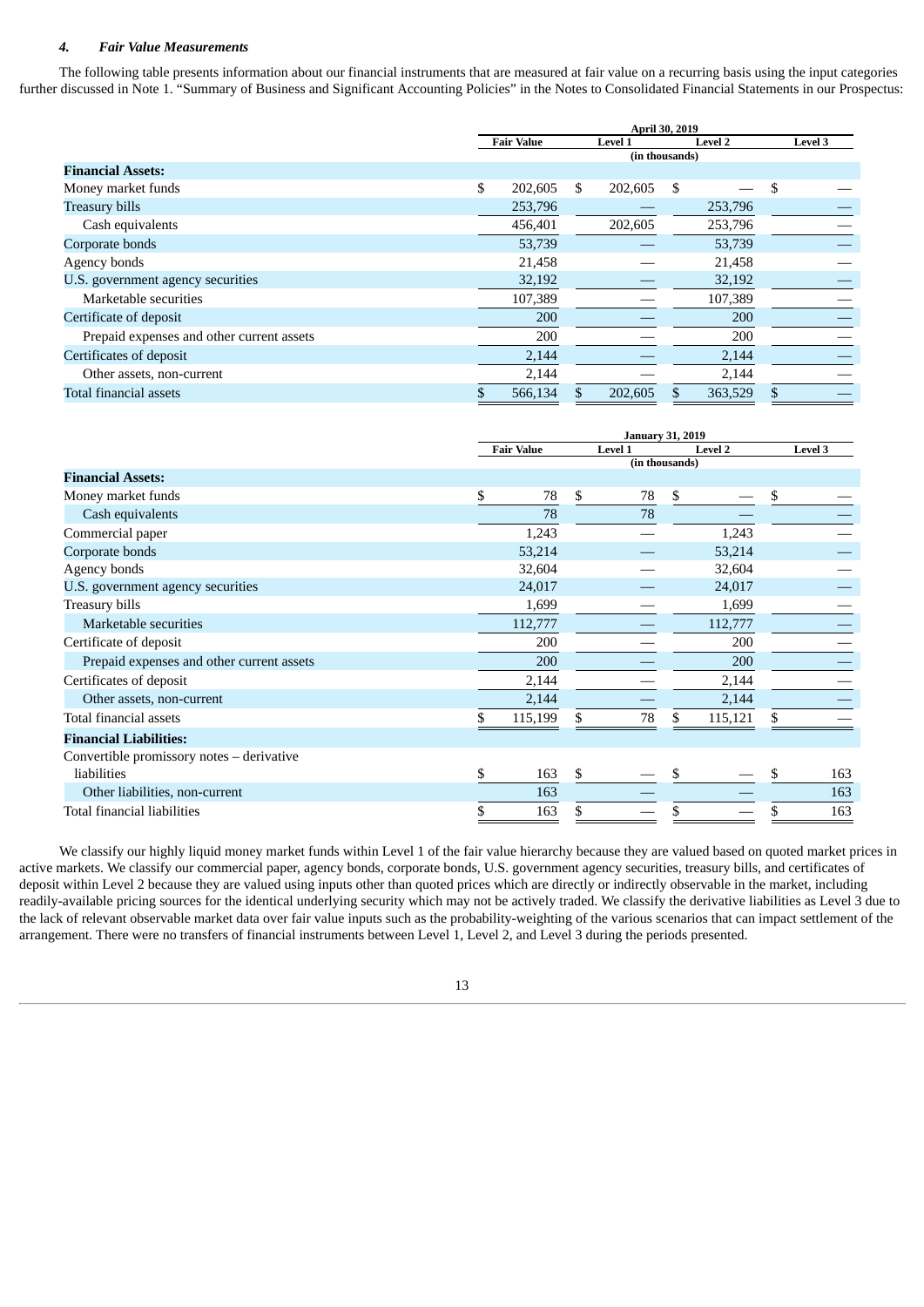As discussed in Note 6 below, in connection with the IPO, the fair value of our derivative liabilities associated with our convertible promissory notes were extinguished. The following table sets forth a summary of the changes in the fair value of our Level 3 financial instruments as follows:

| <b>Derivative</b><br><b>Liabilities</b><br>(in thousands) |
|-----------------------------------------------------------|
| 163                                                       |
|                                                           |
| (163)                                                     |
|                                                           |
|                                                           |

# *5. Balance Sheet Components*

# *Property and Equipment, Net*

Property and equipment consisted of the following:

|                                                 | As of |                   |     |                     |
|-------------------------------------------------|-------|-------------------|-----|---------------------|
|                                                 |       | April 30,<br>2019 |     | January 31,<br>2019 |
|                                                 |       | (in thousands)    |     |                     |
| Computer and office equipment                   | \$    | 36,603            | -S  | 32,515              |
| Leasehold improvements                          |       | 10,900            |     | 7,660               |
| Software                                        |       | 6.714             |     | 6,575               |
| Furniture and fixtures                          |       | 2,291             |     | 1,993               |
| Property and equipment, gross                   |       | 56,508            |     | 48,743              |
| Less: accumulated depreciation and amortization |       | (14, 784)         |     | (11, 468)           |
| Property and equipment, net                     |       | 41,724            | \$. | 37,275              |
|                                                 |       |                   |     |                     |

Depreciation and amortization expense was \$3.3 million and \$1.2 million for the three months ended April 30, 2019 and 2018, respectively.

# *Accrued Expenses and Other Current liabilities:*

Accrued expenses and other current liabilities consisted of the following:

|                                                      | As of             |                |               |                     |
|------------------------------------------------------|-------------------|----------------|---------------|---------------------|
|                                                      | April 30,<br>2019 |                |               | January 31,<br>2019 |
|                                                      |                   | (in thousands) |               |                     |
| Accrued compensation and benefits                    | \$                | 17,843         | <sup>\$</sup> | 12,004              |
| Accrued expenses                                     |                   | 16,446         |               | 13,596              |
| Operating lease liabilities, current                 |                   | 5,693          |               |                     |
| Liability for early exercise of common stock options |                   | 1,808          |               | 1,781               |
| Sales and other tax liabilities                      |                   | 1,660          |               | 1,183               |
| Other                                                |                   | 3,960          |               | 3,692               |
| Accrued expenses and other current liabilities       | \$                | 47,410         | \$            | 32,256              |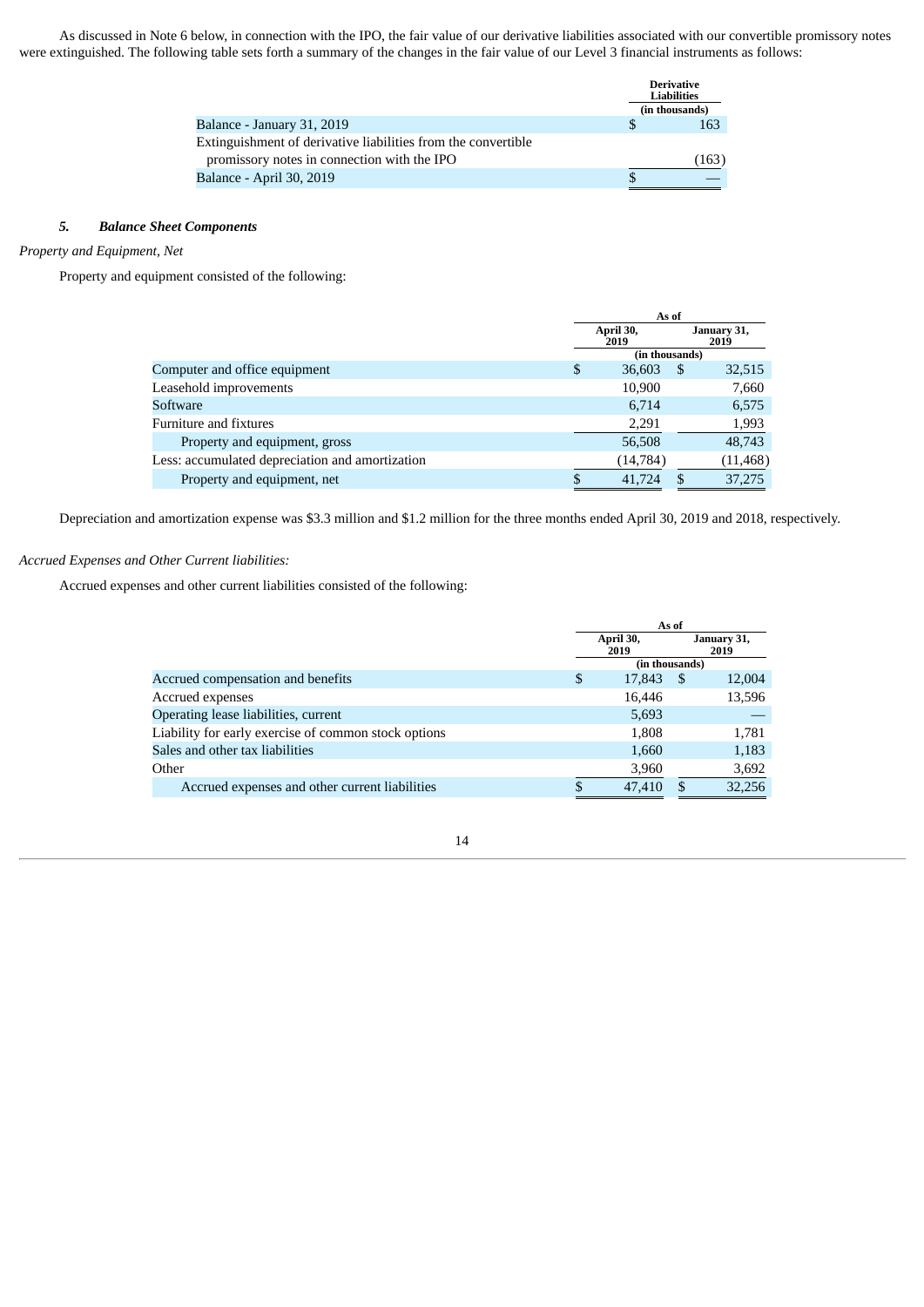#### *Other Liabilities, Non-current:*

Other liabilities, non-current consisted of the following:

|                                                    | As of             |                |      |                     |
|----------------------------------------------------|-------------------|----------------|------|---------------------|
|                                                    | April 30,<br>2019 |                |      | January 31,<br>2019 |
|                                                    |                   | (in thousands) |      |                     |
| Sales and other tax liabilities                    | \$                | 25,359         | - \$ | 20,817              |
| Convertible promissory notes, net of debt discount |                   |                |      | 14,858              |
| Deferred rent liabilities                          |                   |                |      | 2,314               |
| Derivative liabilities                             |                   |                |      | 163                 |
| Other                                              |                   | 1,491          |      | 1,308               |
| Other liabilities, non-current                     | S                 | 26,850         | S    | 39.460              |

#### *6. Convertible Promissory Notes*

In October 2018, we entered into a strategic partnership with Dropbox, Inc. (Dropbox), a global collaboration platform company, which involves the development of technology enabling integrated workflows for users between our platform and the Dropbox platform, as well as a strategic partnership with Atlassian, Inc. (Atlassian), a collaboration software company, which involves the development of technology enabling integrated workflows for users between our platform and Atlassian's Jira Ops and Jira Service Desk products. A part of the strategic partnerships, we issued unsecured three-year convertible promissory notes in the principal amounts of \$5.0 million and \$10.0 million to Dropbox and Atlassian, respectively, which accrue simple interest at 2.75% and 5.0% per annum, respectively. Both convertible promissory notes are collectively referred to as "the convertible notes" throughout the notes to the condensed consolidated financial statements, unless otherwise stated. The terms of the convertible notes provided that they would automatically convert into shares of Class A common stock upon an IPO at a conversion price equal to the IPO price.

In connection with the IPO, the convertible notes and accrued interest automatically converted into 426,223 shares of Class A common stock based on the IPO price of \$36.00 per share. As a result of the conversion, the related \$0.2 million derivative liabilities and the \$0.1 million unamortized debt discount of the convertible notes were recognized in other income, net and interest income, net, respectively, on the condensed consolidated statements of operations for the three months ended April 30, 2019.

# *7. Operating Leases*

We have entered into various operating lease agreements for office space, with remaining contractual periods from less than one year to 10 years. Many of our leases contain one or more options to extend. As leases approach maturity, we consider various factors such as market conditions and the terms of any renewal options that may exist to determine whether we will renew the lease. Operating lease expense for the three months ended April 30, 2019 was \$2.5 million including short-term lease expense of \$0.4 million.

Supplemental balance sheet information as of April 30, 2019, related to operating leases was as follows:

|                                                | As of<br>April 30,<br>2019<br>(in thousands) |
|------------------------------------------------|----------------------------------------------|
| Reported as:                                   |                                              |
| Assets:                                        |                                              |
| Operating lease right-of-use assets            | 48,957                                       |
| Liabilities:                                   |                                              |
| Accrued expenses and other current liabilities | \$<br>5,693                                  |
| Operating lease liabilities, non-current       | 46,056                                       |
| Total operating lease liabilities              | 51,749                                       |

As of April 30, 2019, the weighted-average remaining lease term is 7.4 years and the weighted-average discount rate is 5.1%.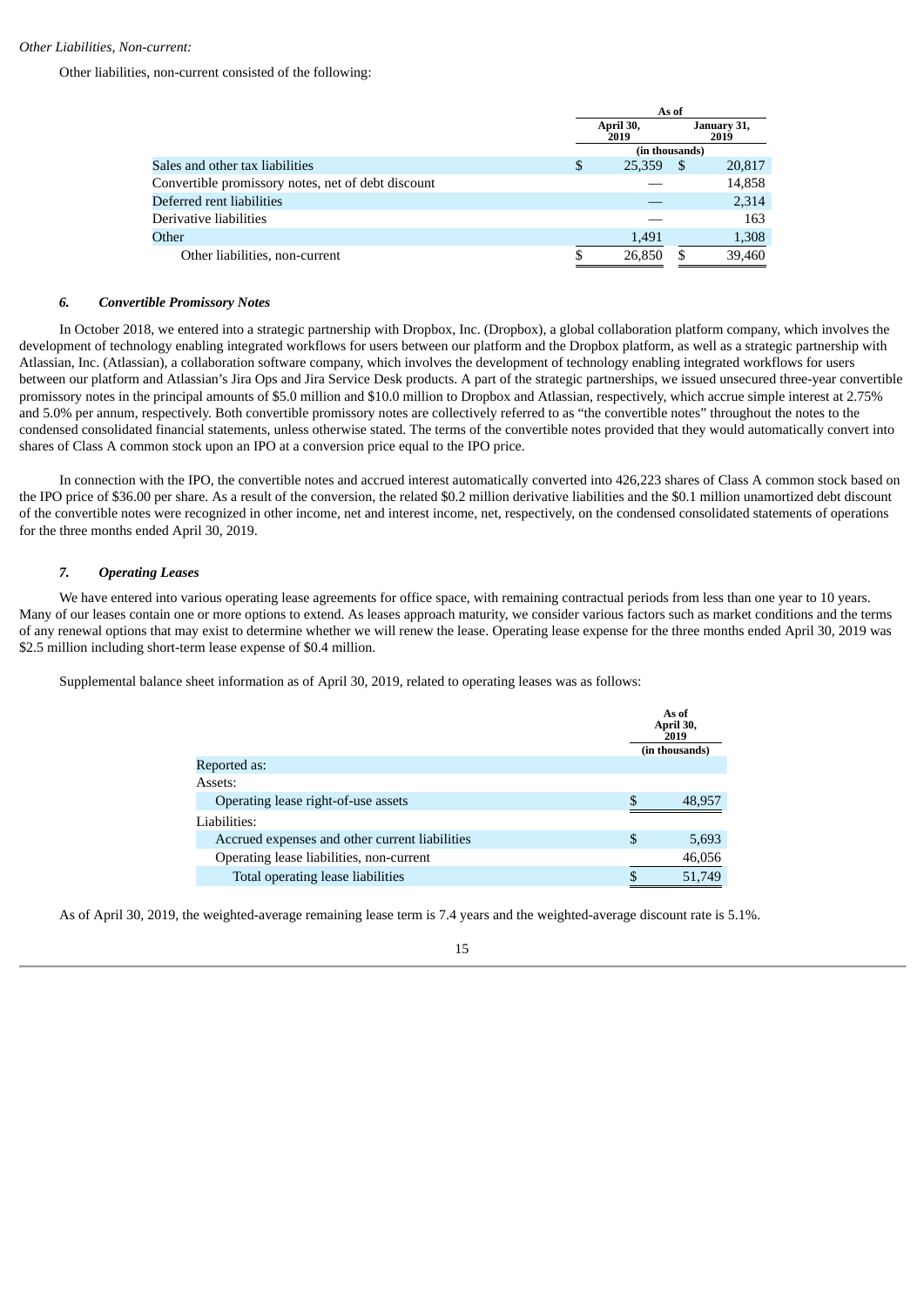Supplemental cash flow and other information for the three months ended April 30, 2019, related to operating leases was as follows:

|                                                                                                   | <b>Three Months</b><br>Ended<br>April 30,<br>2019<br>(in thousands) |
|---------------------------------------------------------------------------------------------------|---------------------------------------------------------------------|
| Cash paid within operating cash flows                                                             | 1.782                                                               |
| Operating lease right-of-use assets recognized in exchange<br>for new operating lease obligations | 10,018                                                              |

As of April 30, 2019, the future minimum lease payments included in the measurement of our operating lease liabilities are as follows:

|                                   | As of<br>April 30,<br>2019<br>(in thousands) |
|-----------------------------------|----------------------------------------------|
| Year Ending January 31,           |                                              |
| 2020                              | \$<br>5,608                                  |
| 2021                              | 7,794                                        |
| 2022                              | 7,663                                        |
| 2023                              | 7,246                                        |
| 2024                              | 6,751                                        |
| <b>Thereafter</b>                 | 29,058                                       |
| Total operating lease payments    | \$<br>64,120                                 |
| Less: imputed interest            | (12, 371)                                    |
| Total operating lease liabilities | \$<br>51,749                                 |

As of April 30, 2019, we have an additional operating lease for office space that has not yet commenced with undiscounted cash flows of \$1.0 million. This operating lease will commence in the next three months.

As previously disclosed in "Note 6. Commitments and Contingencies" to Notes to Consolidated Financial Statements in our Prospectus and under the previous lease accounting standard, future minimum payments related to operating leases as of January 31, 2019 are as follows:

|                               | As of<br>January 31,<br>2019 |
|-------------------------------|------------------------------|
|                               | (in thousands)               |
| Year Ending January 31,       |                              |
| 2020                          | \$<br>7,609                  |
| 2021                          | 7,837                        |
| 2022                          | 7,888                        |
| 2023                          | 7,514                        |
| 2024                          | 7,174                        |
| Thereafter                    | 18,635                       |
| Total future minimum payments | \$<br>56,657                 |

Rent expense during the three months ended April 30, 2018 was \$1.4 million.

# *8. Convertible Preferred Stock, Stockholders' Equity (Deficit) and Equity Incentive Plan*

# *Convertible Preferred Stock*

Upon completion of the IPO, all shares of convertible preferred stock outstanding, totaling 152,665,804 shares, were automatically converted into an equivalent number of shares of Class B common stock on a one-to-one basis and their carrying value

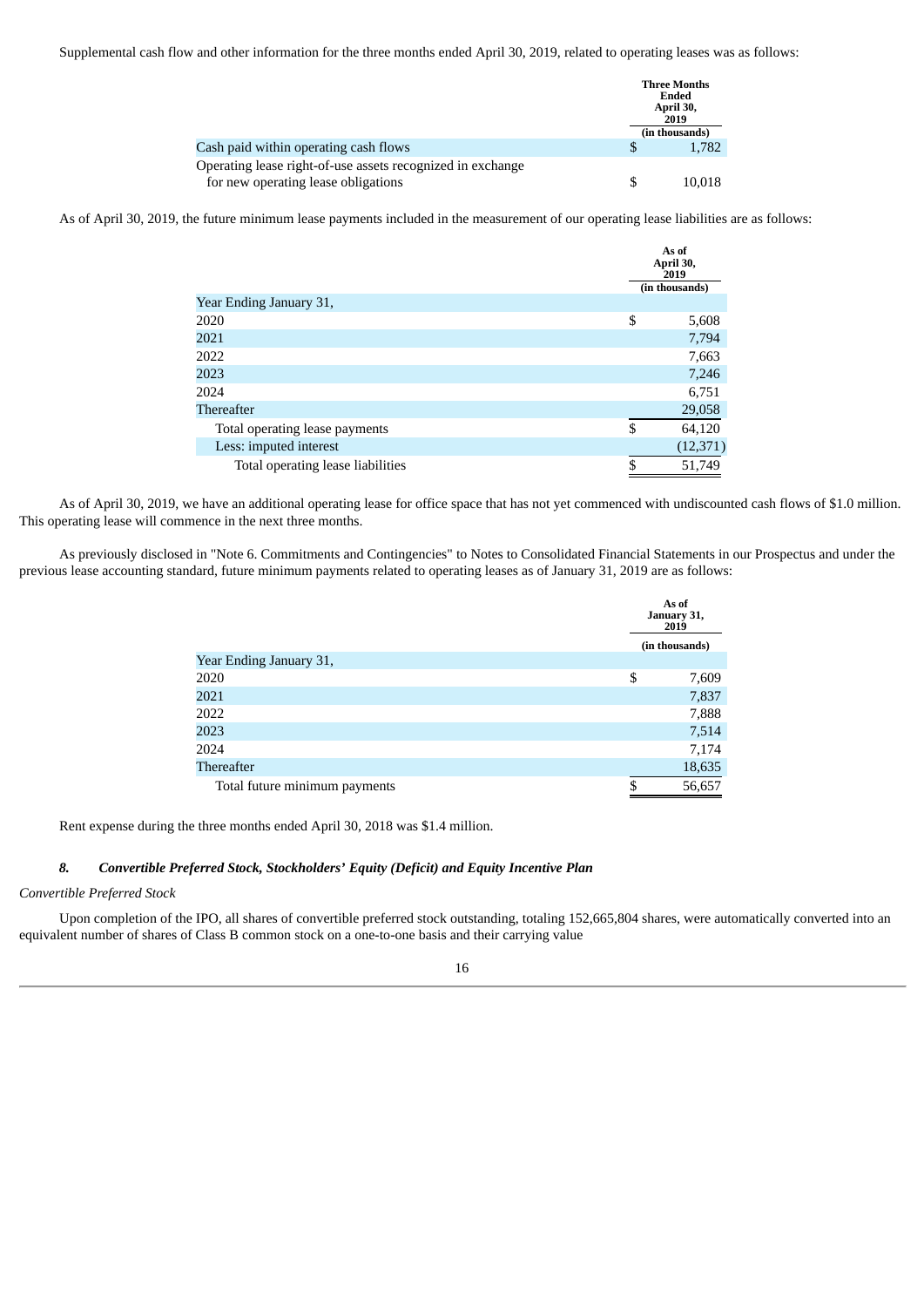of \$159.6 million was reclassified into stockholders' equity. As of April 30, 2019, there were no shares of convertible preferred stock issued and outstanding.

In connection with the IPO, our Amended and Restated Certificate of Incorporation (COI) became effective, which authorized the issuance of 200,000,000 shares of undesignated preferred stock with a par value of \$0.001 with rights and preferences, including voting rights, designated from time to time by our board of directors.

# *Common Stock*

Our Amended and Restated COI also authorized the issuance of 2,000,000,000 shares of Class A common stock, \$0.001 par value per share and 300,000,000 shares of Class B common stock, \$0.001 par value per share. Class A and Class B common stock are referred to as common stock throughout the notes to the condensed consolidated financial statements, unless otherwise noted.

# *Equity Incentive Plans*

In 2011, we adopted the 2011 Global Share Plan (2011 Plan), under which officers, employees, and consultants may be granted various forms of equity incentive compensation at the discretion of the board of directors, including stock options and restricted stock awards. The awards have varying terms, but generally vest over four years, and are issued at the Fair Market Value (as defined in the 2011 Plan) of the shares of common stock on the date of grant. Certain awards provide for accelerated vesting if there is a Change in Control (as defined in the 2011 Plan). As of January 31, 2019, our board of directors had authorized 71,240,000 shares of common stock to be reserved for grants of awards under the 2011 Plan. As of January 31, 2019, stock options covering 35,064,465 shares of our Class B common stock were outstanding and the remaining number of shares available for future issuance was 1,848,100 under the 2011 Plan. In connection with the IPO, the shares of Class B common stock remaining available for issuance under the 2011 Plan became available for issuance for a corresponding number of shares of our Class A common stock under the 2019 Equity Incentive Plan (2019 Plan).

In April 2019, we adopted the 2019 Plan, which is a successor to and continuation of our 2011 Plan. Our 2019 Plan provides for the grant of stock options, stock appreciation rights, restricted stock awards, restricted stock unit awards, performance awards, and other forms of awards. The maximum number of shares of our Class A common stock that may be issued under our 2019 Plan will not exceed 58,300,889 shares of our Class A common stock, which is the sum of (1) 34,000,000 new shares, plus (2) an additional number of shares not to exceed 24,300,889, consisting of (A) shares that remain available for the issuance of awards under our 2011 Plan as of immediately prior to the time our 2019 Plan becomes effective and (B) shares of Class B common stock subject to outstanding stock options or other stock awards granted under our 2011 Plan that, on or after the 2019 Plan becomes effective, terminate or expire prior to exercise or settlement; are not issued because the award is settled in cash; are forfeited because of the failure to vest; or are reacquired or withheld (or not issued) to satisfy a tax withholding obligation or the purchase or exercise price, if any, as such shares become available from time to time. In addition, the number of shares of our Class A common stock reserved for issuance under our 2019 Plan will automatically increase on February 1 of each calendar year, starting on February 1, 2020 through February 1, 2029, in an amount equal to (i) 5% of the total number of shares of our common stock (both Class A and Class B) outstanding on January 31 of the fiscal year before the date of each automatic increase, or (ii) a lesser number of shares determined by our board of directors prior to the applicable February 1.

A summary of stock option activity under our equity incentive plan and related information is as follows:

|                                | <b>Options Outstanding</b> |               |             |                                                        |    |           |                                 |       |  |                  |
|--------------------------------|----------------------------|---------------|-------------|--------------------------------------------------------|----|-----------|---------------------------------|-------|--|------------------|
|                                | Weighted-                  |               |             |                                                        |    |           |                                 |       |  |                  |
|                                |                            |               | Weighted-   | Average                                                |    |           |                                 |       |  |                  |
|                                | Outstanding                |               | Average     | Remaining                                              |    | Aggregate |                                 |       |  |                  |
|                                |                            |               | Contractual |                                                        |    |           | <b>Stock</b><br><b>Exercise</b> |       |  | <b>Intrinsic</b> |
|                                | <b>Options</b>             | Price         |             | Life (Years)                                           |    |           |                                 | Value |  |                  |
|                                |                            |               |             | (in thousands, except share, life, and per share data) |    |           |                                 |       |  |                  |
| Balance as of January 31, 2019 | 35,064,465                 | <b>S</b>      | 1.48        | 6.8                                                    | £. | 534,572   |                                 |       |  |                  |
| Granted                        | 1,324,650                  |               | 27.42       |                                                        |    |           |                                 |       |  |                  |
| Exercised                      | (13,622,754)               |               | 0.14        |                                                        |    |           |                                 |       |  |                  |
| Cancelled/forfeited/expired    | (142, 301)                 |               | 4.60        |                                                        |    |           |                                 |       |  |                  |
| Balance as of April 30, 2019   | 22,624,060                 | <sup>\$</sup> | 3.78        | 8.2                                                    | £. | 1,554,000 |                                 |       |  |                  |
| Vested as of April 30, 2019    | 7,516,678                  | S             | 0.76        | 7.1                                                    |    | 539,010   |                                 |       |  |                  |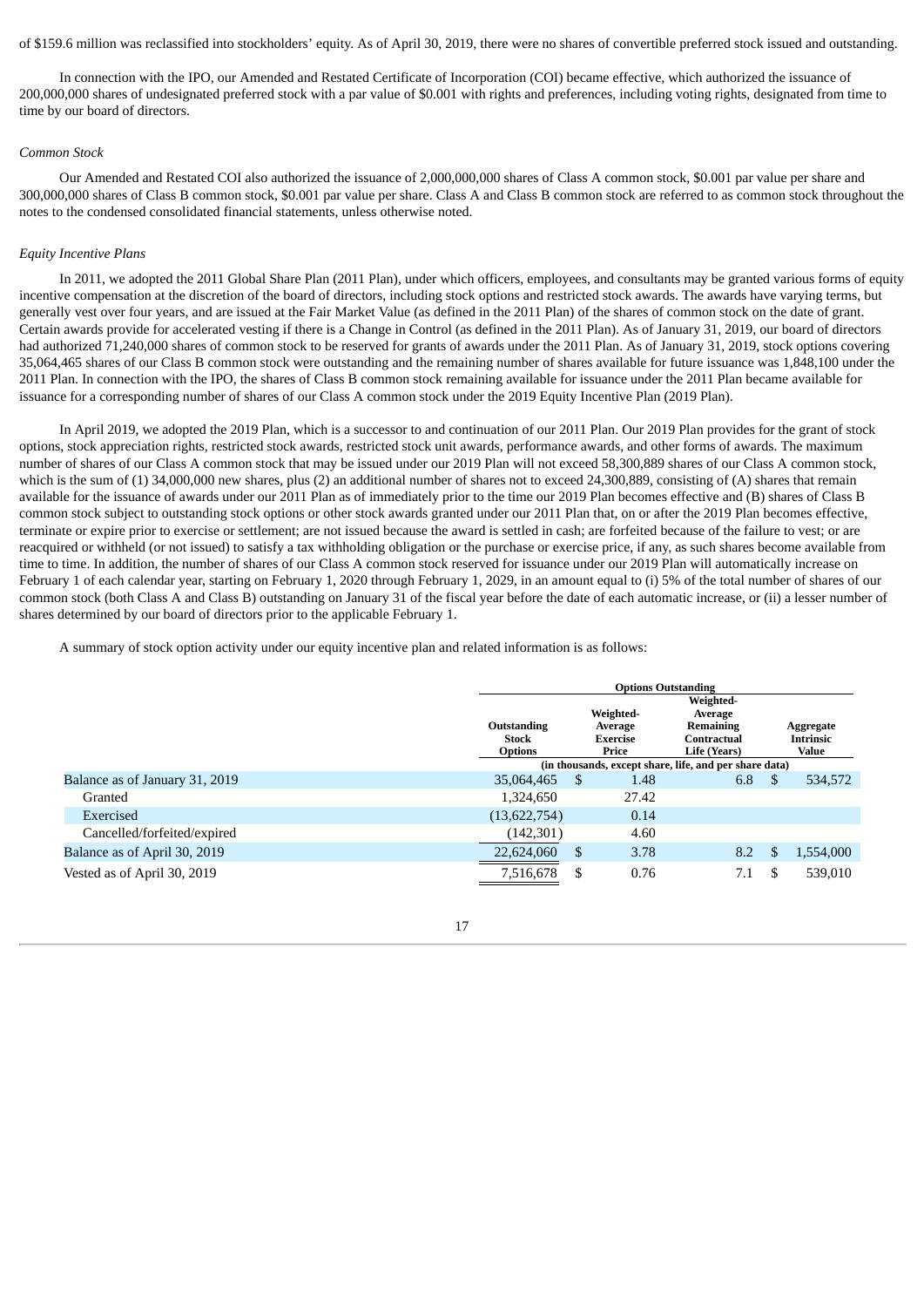As of April 30, 2019, unrecognized stock-based compensation expense related to outstanding unvested stock options was \$93.6 million, which is expected to be recognized over a weighted-average period of 3.4 years.

#### *2019 Employee Stock Purchase Plan*

In April 2019, we adopted the 2019 Employee Stock Purchase Plan (ESPP), which became effective in connection with the IPO. A total of 9,000,000 shares of our Class A common stock were initially reserved for issuance under the ESPP. The number of shares of our Class A common stock reserved for issuance will automatically increase on February 1 of each calendar year, beginning on February 1, 2020 through February 1, 2029, by the lesser of (1) 1% of the total number of shares of our common stock (both Class A and Class B) outstanding on the last day of the fiscal year before the date of the automatic increase, and (2) 7,500,000 shares; provided that before the date of any such increase, our board of directors may determine that such increase will be less than the amount set forth in clauses (1) and (2).

Generally, all regular employees, including executive officers, employed by us or by any of our designated affiliates, except for those holding five percent or more of the total combined voting power or value of all classes of our stock, may participate in the ESPP and may contribute, normally through payroll deductions, up to 20% of their earnings (as defined in the ESPP) for the purchase of our Class A common stock under the ESPP. Unless otherwise determined by our board of directors, Class A common stock will be purchased for the accounts of employees participating in the ESPP at a price per share that is at least the lesser of (1) 85% of the fair market value of a share of our Class A common stock on the first date of an offering, or (2) 85% of the fair market value of a share of our Class A common stock on the date of purchase. No employee may purchase shares under the ESPP at a rate in excess of \$25,000 worth of our Class A common stock based on the fair market value per share of our Class A common stock at the beginning of an offering for each calendar year such purchase right is outstanding. The initial offering period began on April 18, 2019. As of April 30, 2019, no shares of our Class A common stock have been purchased under the ESPP.

#### *Early Exercise of Common Stock Options*

Our board of directors authorized certain stock option holders to exercise unvested options to purchase shares of common stock. Shares received from such early exercises are subject to repurchase in the event of the optionee's termination of service, at the original issuance price, until the options are fully vested. As of April 30, 2019 and January 31, 2019, 697,564 and 1,261,230 shares of Class B common stock were subject to repurchase at a weighted-average price of \$2.59 and \$1.41 per share, respectively. As of April 30, 2019 and January 31, 2019, the cash proceeds received for unvested shares of common stock recorded within accrued expenses and other current liabilities in the condensed consolidated balance sheets were \$1.8 million and \$1.8 million, respectively.

# *Restricted Stock Award*

In October 2015, we issued 1,202,720 shares of common stock to a member of our board of directors under a restricted stock agreement at a grant date fair value of \$0.14 per share, totaling \$0.2 million. Of the total shares issued, 481,088 shares vested on the grant date and the remaining shares vest over four years from the grant date. The unvested shares are subject to a repurchase right held by us at the original purchase price. As of April 30, 2019, 180,408 shares of common stock were unvested and subject to repurchase.

#### *Stock-Based Compensation*

The stock-based compensation expense by line item in the accompanying condensed consolidated statements of operations is summarized as follows:

|                                        | Three Months Ended April 30, |                |      |  |  |
|----------------------------------------|------------------------------|----------------|------|--|--|
|                                        | 2019                         |                | 2018 |  |  |
|                                        |                              | (in thousands) |      |  |  |
| Cost of revenue                        | \$<br>830                    | .S             | 95   |  |  |
| Research and development               | 1,164                        |                | 129  |  |  |
| Sales and marketing                    | 2,627                        |                | 396  |  |  |
| General and administrative             | 2,041                        |                | 229  |  |  |
| Total stock-based compensation expense | 6.662                        |                | 849  |  |  |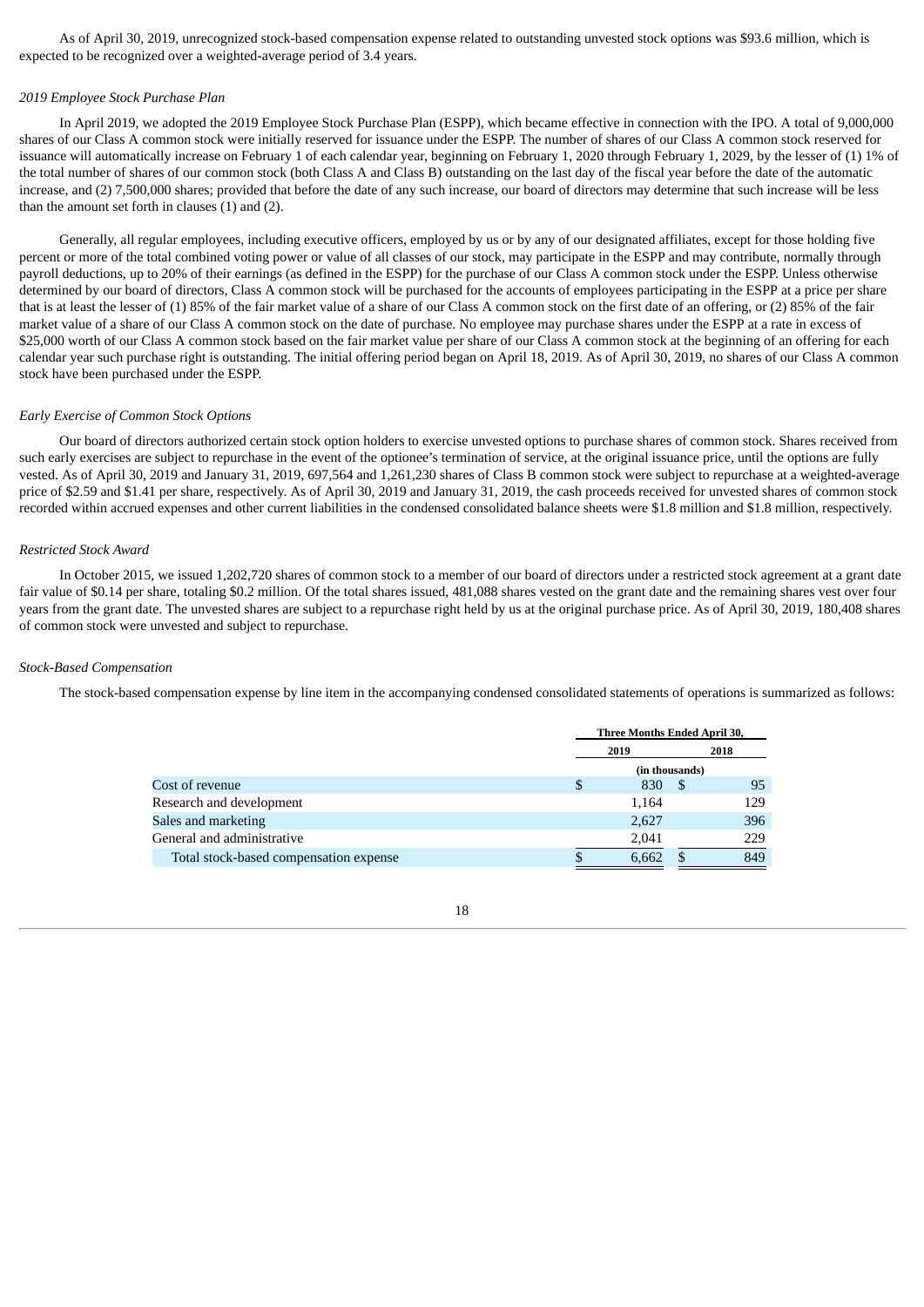#### *9. Income Taxes*

Income tax expense was \$0.3 million and \$0.1 million for the three months ended April 30, 2019 and 2018, respectively. Income tax expense for the three months ended April 30, 2019 are related to foreign income taxes and state minimum taxes. Based on the available objective evidence during the three months ended April 30, 2019, we believe it is more likely than not that the tax benefits of the U.S. losses incurred may not be realized. Accordingly, we recorded a full valuation allowance against the tax benefits of the U.S. losses incurred.

A valuation allowance is provided when it is more likely than not that some portion of the deferred tax assets will not be realized through future operations. As a result of our analysis of all available objective evidence, both positive and negative, as of April 30, 2019, we believe it is more likely than not that the deferred tax assets will not be fully realizable. Accordingly, we have provided a full valuation allowance against our deferred tax assets.

#### *10. Net Income (Loss) Per Share Attributable to Common Stockholders*

The following table sets forth the computation of basic and diluted net income (loss) per share attributable to common stockholders for the periods presented:

|                                                                          | Three Months Ended April 30, |                |  |                                       |   |                |      |                |
|--------------------------------------------------------------------------|------------------------------|----------------|--|---------------------------------------|---|----------------|------|----------------|
|                                                                          | 2019                         |                |  |                                       |   |                | 2018 |                |
|                                                                          |                              | <b>Class A</b> |  | <b>Class B</b>                        |   | <b>Class A</b> |      | <b>Class B</b> |
| Numerator:                                                               |                              |                |  | (in thousands, except per share data) |   |                |      |                |
| Net income (loss)                                                        | \$                           |                |  | 2,214                                 | S |                | \$   | (1,340)        |
| Less: undistributed earnings attributable to participating securities    |                              |                |  | (2,016)                               |   |                |      |                |
| Reallocation of net income attributable to common stockholders           |                              | 15             |  | (15)                                  |   |                |      |                |
| Net income (loss) attributable to common stockholders, basic             |                              | 15             |  | 183                                   |   |                |      | (1,340)        |
| Reallocation of net income attributable to common stockholders           |                              | (3)            |  |                                       |   |                |      |                |
| Net income (loss) attributable to common stockholders, diluted           |                              | 12             |  | 186                                   |   |                |      | (1,340)        |
| <b>Denominator:</b>                                                      |                              |                |  |                                       |   |                |      |                |
| Weighted-average shares used in computing net income                     |                              |                |  |                                       |   |                |      |                |
| (loss) per share attributable to common stockholders, basic              |                              | 8,393,169      |  | 101,315,729                           |   |                |      | 80,623,861     |
| Weighted-average shares used in computing net income                     |                              |                |  |                                       |   |                |      |                |
| (loss) per share attributable to common stockholders, diluted            |                              | 8,393,391      |  | 128,034,988                           |   |                |      | 80,623,861     |
| Net income (loss) per share attributable to common stockholders, basic   |                              | 0.00           |  | 0.00                                  |   |                |      | (0.02)         |
| Net income (loss) per share attributable to common stockholders, diluted |                              | 0.00           |  | 0.00                                  |   |                |      | (0.02)         |

The potential shares of common stock that were excluded from the computation of diluted net income (loss) per share attributable to common stockholders for the periods presented because including them would have been antidilutive are as follows:

|                                                         | As of April 30, |         |         |                |  |  |  |
|---------------------------------------------------------|-----------------|---------|---------|----------------|--|--|--|
|                                                         | 2019            |         | 2018    |                |  |  |  |
|                                                         | <b>Class A</b>  | Class B | Class A | <b>Class B</b> |  |  |  |
| Convertible preferred stock                             |                 |         |         | 152,665,804    |  |  |  |
| Outstanding stock options                               | 161,650         | 19,663  |         | 35,724,598     |  |  |  |
| Shares subject to repurchase from early exercised stock |                 |         |         |                |  |  |  |
| options and restricted stock                            |                 |         |         | 2,052,483      |  |  |  |
| Total                                                   | 161,650         | 19,663  |         | 190,442,885    |  |  |  |

#### *11. Related Party Transactions*

In September 2016, we entered into a service agreement with Veeva Systems Inc. (Veeva), a cloud-based business solutions company. The chief executive officer of Veeva serves as a director on our board of directors. Revenue recognized from services provided to Veeva was \$0.3 million and \$0.3 million for the three months ended April 30, 2019 and 2018, respectively.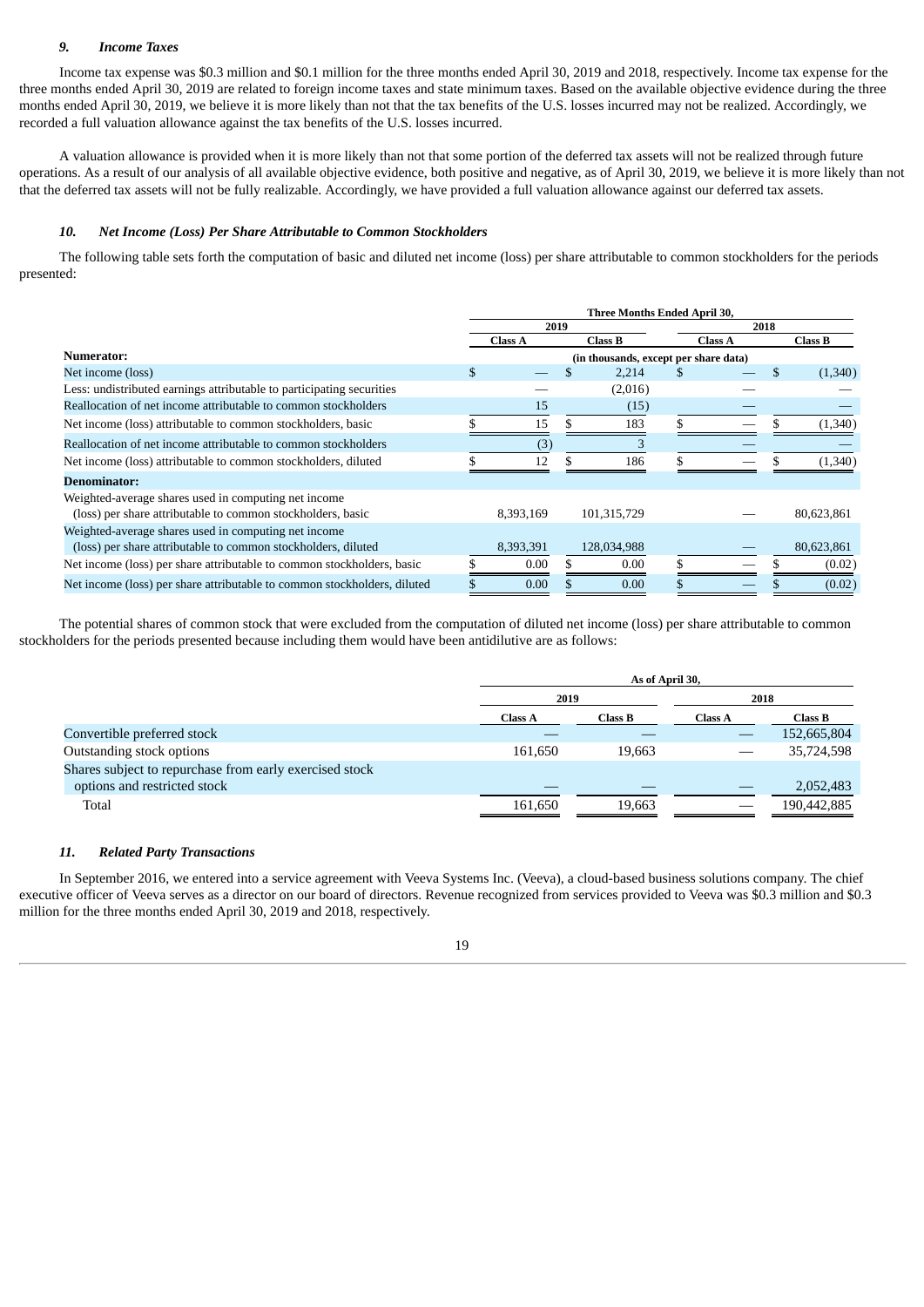# *12. Subsequent Events*

Subsequent to April 30, 2019, we entered into various agreements to lease and sublease additional space and to extend the terms of existing leases located in the United States. We expect to make \$14.8 million of additional rent payments over the term of these subleases and leases, which expire at various dates through the year ending January 31, 2030.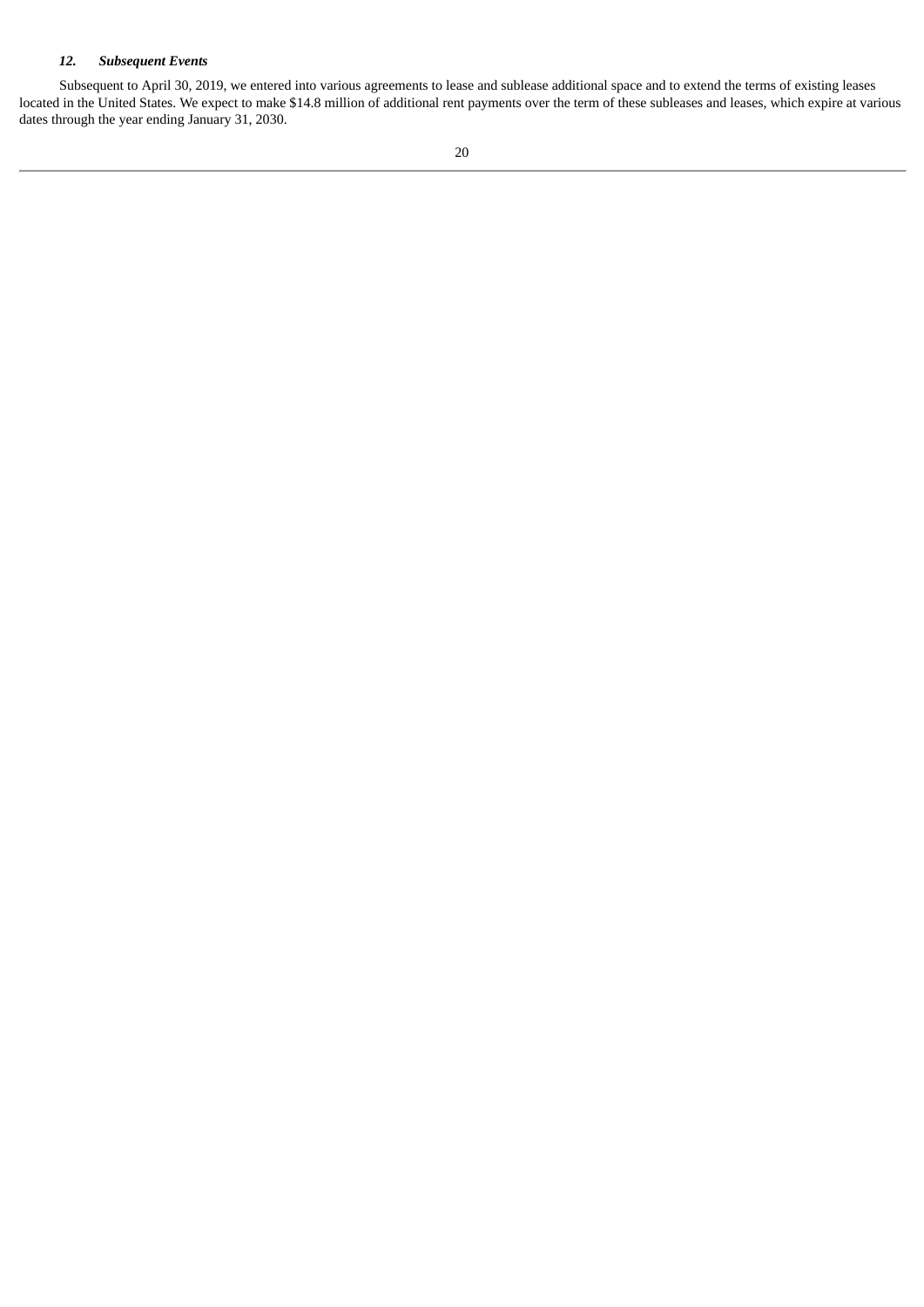### <span id="page-20-0"></span>**Item 2. MANAGEMENT'S DISCUSSION AND ANALYSIS OF FINANCIAL CONDITION AND RESULTS OF OPERATIONS**

You should read the following discussion and analysis of our financial condition and results of operations together with the condensed consolidated financial statements and related notes included elsewhere in this Quarterly Report on Form 10-Q. This discussion contains forward-looking statements based upon current expectations that involve risks and uncertainties. Our actual results may differ materially from those anticipated in these forward-looking statements as a result of various factors, including those discussed in the section titled "Risk Factors" and in other parts of this Quarterly Report on Form *10-Q.*

### **Overview**

Our mission is to make video communications frictionless.

We provide a video-first communications platform that delivers happiness and fundamentally changes how people interact. We connect people through frictionless video, voice, chat, and content sharing and enable face-to-face video experiences for thousands of people in a single meeting across disparate devices and locations. Our cloud-native platform delivers reliable, high-quality video that is easy to use, manage and deploy, provides an attractive return on investment, is scalable, and easily integrates with physical spaces and applications. We believe that rich and reliable communications lead to interactions that build greater empathy and trust. We strive to live up to the trust our customers place in us by delivering a communications solution that "just works." Our goal is to make Zoom meetings better than in-person meetings.

We generate revenue from the sale of subscriptions to our video-first communications platform. Subscription revenue is driven primarily by the number of paid hosts, as well as purchases of additional products including Zoom Rooms, Zoom Video Webinars, and Zoom Phone. A host is any user of our video-first communications platform who initiates a Zoom Meeting and invites one or more participants to join that meeting. We refer to hosts who subscribe to a paid Zoom Meeting plan as "paid hosts." We define a customer as a separate and distinct buying entity, which can be a single paid host or an organization of any size (including a distinct unit of an organization) that has multiple paid hosts. Our Basic offering is free and gives hosts access to Zoom Meetings with core features but with limitations on the number of attendees and time. Our paid offerings include our Pro, Business, and Enterprise plans, which provide incremental features and functionality, such as different participant limits, administrative controls, and reporting.

Our revenue was \$122.0 million and \$60.1 million for the three months ended April 30, 2019 and 2018, respectively, representing period-over-period growth rate of 103%. We had net income of \$2.2 million for the three months ended April 30, 2019 and a net loss of \$1.3 million for the three months ended April 30, 2018. Net cash provided by operating activities was \$22.2 million and \$2.8 million for the three months ended April 30, 2019 and 2018, respectively.

# **Key Factors Affecting Our Performance**

# *Acquiring New Customers*

We are focused on continuing to grow the number of customers that use our platform. Our operating results and growth prospects will depend in part on our ability to attract new customers. While we believe we have a significant market opportunity that our platform addresses, it is difficult to predict customer adoption rates or the future growth rate and size of the market for our platform. We will need to continue to invest in sales and marketing in order to address this opportunity by hiring, developing, and retaining talented sales personnel who are able to achieve desired productivity levels in a reasonable period of time.

# *Expansion of Zoom across existing customers*

We believe that there is a large opportunity for growth with many of our existing customers. Many customers have increased the size of their subscriptions as they have expanded their use of our platform across their operations. Some of our larger enterprise customers start with a single deployment of Zoom Meetings with one team, location, or geography, before rolling out our platform throughout their organization. Several of our largest customers have deployed our platform globally to their entire workforce following smaller initial deployments. This expansion in the use of our platform also provides us with opportunities to market and sell additional products to our customers, such as Zoom Rooms at each office location and enablement of Zoom Video Webinars. In order for us to address this opportunity to expand the use of our products with our existing customers, we will need to maintain the reliability of our platform and produce new features and functionality that are responsive to our customers' requirements for enterprise grade solutions.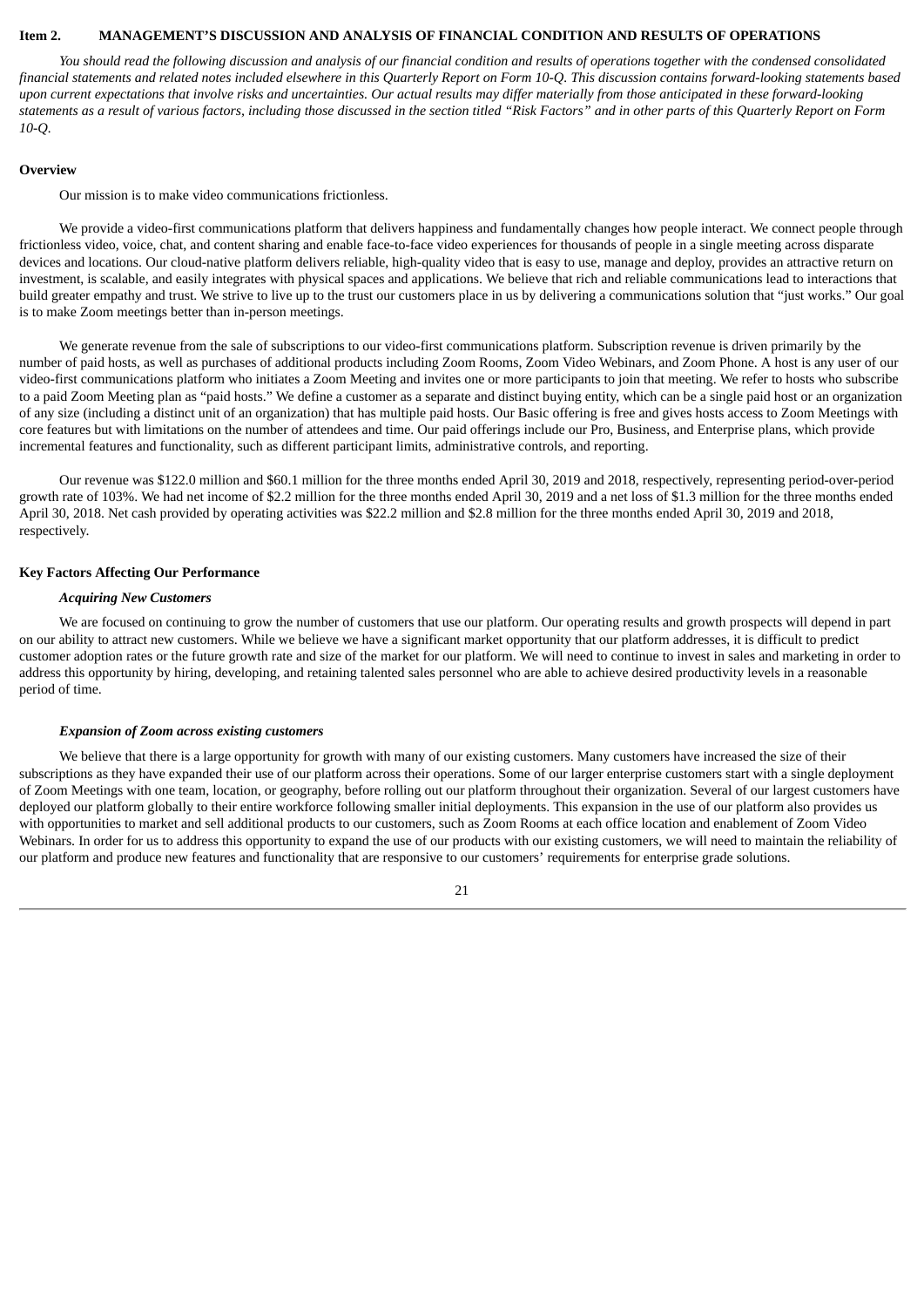We quantify our expansion across existing customers through our net dollar expansion rate. Our net dollar expansion rate includes the increase in user adoption within our customers, as our subscription revenue is primarily driven by the number of paid hosts within a customer and the purchase of additional products, and compares our subscription revenue from the same set of customers across comparable periods. We calculate net dollar expansion rate as of a period end by starting with the annual recurring revenue (ARR) from all customers with more than 10 employees as of 12 months prior (Prior Period ARR). We define ARR as the annualized revenue run-rate of subscription agreements from all customers at a point in time. We then calculate the ARR from these customers as of the current period end (Current Period ARR), which includes any upsells, contraction, and attrition. We divide the Current Period ARR by the Prior Period ARR to arrive at the net dollar expansion rate. For the trailing 12-months calculation, we take an average of the net dollar expansion rate over the trailing 12 months. Our net dollar expansion rate may fluctuate as a result of a number of factors, including the level of penetration within our customer base, expansion of products and features, and our ability to retain our customers. Our trailing 12-month net dollar expansion rate was over 130% as of April 30, 2019 and January 31, 2019.

### *Innovation and Expansion of Our Platform*

We continue to invest resources to enhance the capabilities of our platform. For example, we have recently introduced a number of product enhancements, including new features for Zoom Phone, Zoom Meetings, and Zoom Video Webinars. Third-party developers are also a key component of our strategy for platform innovation, to make it easier for customers and developers to extend our product portfolio with new functionalities. We believe that as more developers and other third parties use our platform to integrate major third-party applications, we will become the ubiquitous platform for communications. We will need to expend additional resources to continue introducing new products, features and functionality, and supporting the efforts of third parties to enhance the value of our platform with their own applications.

#### *International Expansion*

Our platform addresses the communications needs of users worldwide. Minimal updates are required in order to make Zoom available for foreign markets, and we see international expansion as a major opportunity. Our revenue from APAC and EMEA collectively represented 20% and 18% of our revenue for the three months ended April 30, 2019 and 2018, respectively. We plan to add local sales support in further select international markets over time. We use strategic partners and resellers to sell in international markets, such as China, where we have limited or no sales presence. While we believe global demand for our platform will continue to increase as international market awareness of Zoom grows, our ability to conduct our operations internationally will require considerable management attention and resources and is subject to the particular challenges of supporting a rapidly growing business in an environment of multiple languages, cultures, customs, legal and regulatory systems, alternative dispute systems, and commercial markets.

#### **Key Business Metrics**

We review the following key business metrics to measure our performance, identify trends, formulate financial projections, and make strategic decisions.

#### *Customers with More Than 10 Employees*

Increasing awareness of our platform and its broad range of capabilities has enabled us to substantially expand our customer base, which includes organizations of all sizes across industries. We define a customer as a separate and distinct buying entity, which can be a single paid host or an organization of any size (including a distinct unit of an organization) that has multiple paid hosts. To better distinguish business customers from our broader customer base, we review the number of customers with more than 10 employees. As of April 30, 2019 and 2018, we had approximately 58,500 and 31,500 customers with more than 10 employees. When disclosing the number of customers, we round down to the nearest hundred.

#### *Customers Contributing More Than \$100,000 of Trailing 12 Months Revenue*

We focus on growing the number of customers that contribute more than \$100,000 of trailing 12 months revenue as a measure of our ability to scale with our customers and attract larger organizations to Zoom. Revenue from these customers represented 29% and 22% of revenue for the three months ended April 30, 2019 and 2018, respectively. As of April 30, 2019 and 2018, we had 405 and 184 customers that contributed more than \$100,000 of trailing 12 months revenue, demonstrating our rapid penetration of larger organizations including enterprises. These customers are a subset of the customers with more than 10 employees.

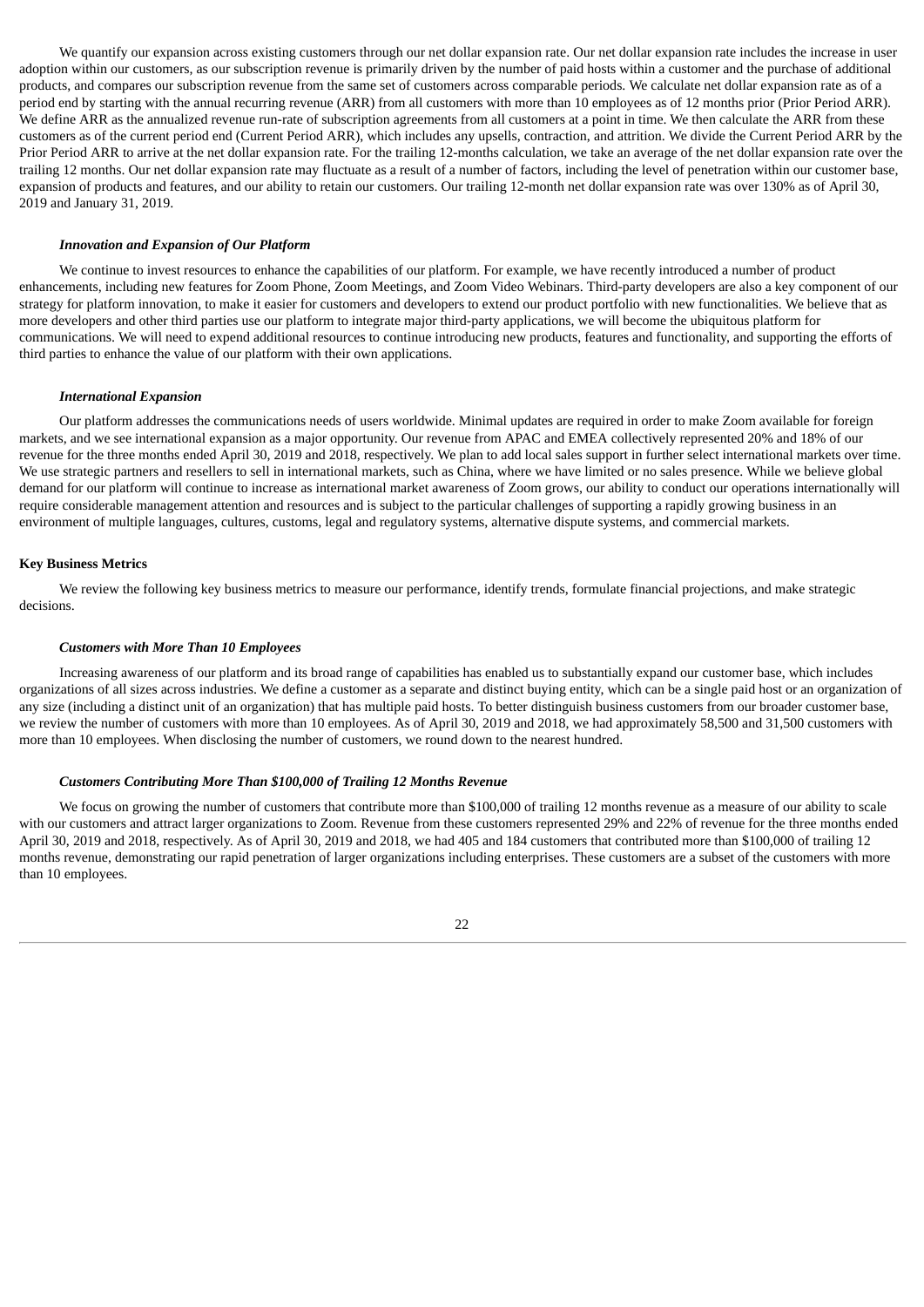#### **Non-GAAP Financial Measure**

In addition to our results determined in accordance with GAAP, we believe that free cash flow (FCF), a non-GAAP financial measure, is useful in evaluating our liquidity.

#### *Free Cash Flow*

We define FCF as GAAP net cash provided by operating activities less purchases of property and equipment. We believe that FCF is a liquidity measure that provides useful information regarding cash provided by operating activities and cash used for investments in property and equipment required to maintain and grow our business. FCF is presented for supplemental informational purposes only, has limitations as an analytical tool, and it should not be considered in isolation or as a substitute for analysis of other GAAP financial measures, such as net cash provided by operating activities. It is important to note that other companies, including companies in our industry, may not use this metric, may calculate this metric differently, or may use other financial measures to evaluate their performance, all of which could reduce the usefulness of this non-GAAP metric as a comparative measure.

The following is a reconciliation of FCF to the most comparable GAAP measure, net cash provided by operating activities:

|                                           |   | <b>Three Months Ended</b><br>April 30, |    |         |
|-------------------------------------------|---|----------------------------------------|----|---------|
|                                           |   | 2019<br>2018                           |    |         |
|                                           |   | (in thousands)                         |    |         |
| Net cash provided by operating activities | S | 22,236                                 | -S | 2,759   |
| Less: purchases of property and equipment |   | (6,897)                                |    | (3,850) |
| Free cash flow (non-GAAP)                 |   | 15,339                                 | S  | (1,091) |
| Net cash used in investing activities     |   | (1,319)                                |    | (7,530) |
| Net cash provided by financing activities |   | 545.252                                | \$ | 135     |

#### **Components of Results of Operations**

#### *Revenue*

We derive our revenue from subscription agreements with customers for access to our video-first communications platform. Our customers do not have the ability to take possession of our software. We also provide services, which include professional services, consulting services, and online event hosting, which are generally considered distinct from the access to our video-first communications platform.

#### *Cost of Revenue*

Cost of revenue primarily consists of costs related to hosting our video-first communications platform and providing general operating support services to our customers. These costs are related to our co-located data centers, third-party cloud hosting, integrated third-party public switched telephone network (PSTN) services, personnel-related expenses, amortization of capitalized software development, and allocated overhead. We expect our cost of revenue to increase in absolute dollars as our revenue increases.

#### *Operating Expenses*

#### *Research and Development*

Research and development expenses primarily consist of personnel-related expenses directly associated with our research and development organization, depreciation of equipment used in research and development, and allocated overhead. Research and development costs are expensed as incurred. We plan to increase our investment in research and development for the foreseeable future as we focus on further developing our platform and enhancing its use cases.

#### *Sales and Marketing*

Sales and marketing expenses primarily consist of personnel-related expenses directly associated with our sales and marketing organization. Other sales and marketing expenses include promotional events to promote our brand, such as awareness programs, digital programs, tradeshows and our user conference, Zoomtopia, and allocated overhead. Sales and marketing expenses also include amortization of deferred contract acquisition costs. We plan to increase our investment in sales and marketing over the foreseeable future, primarily from increased headcount in our sales force and investment in brandand product-marketing efforts.

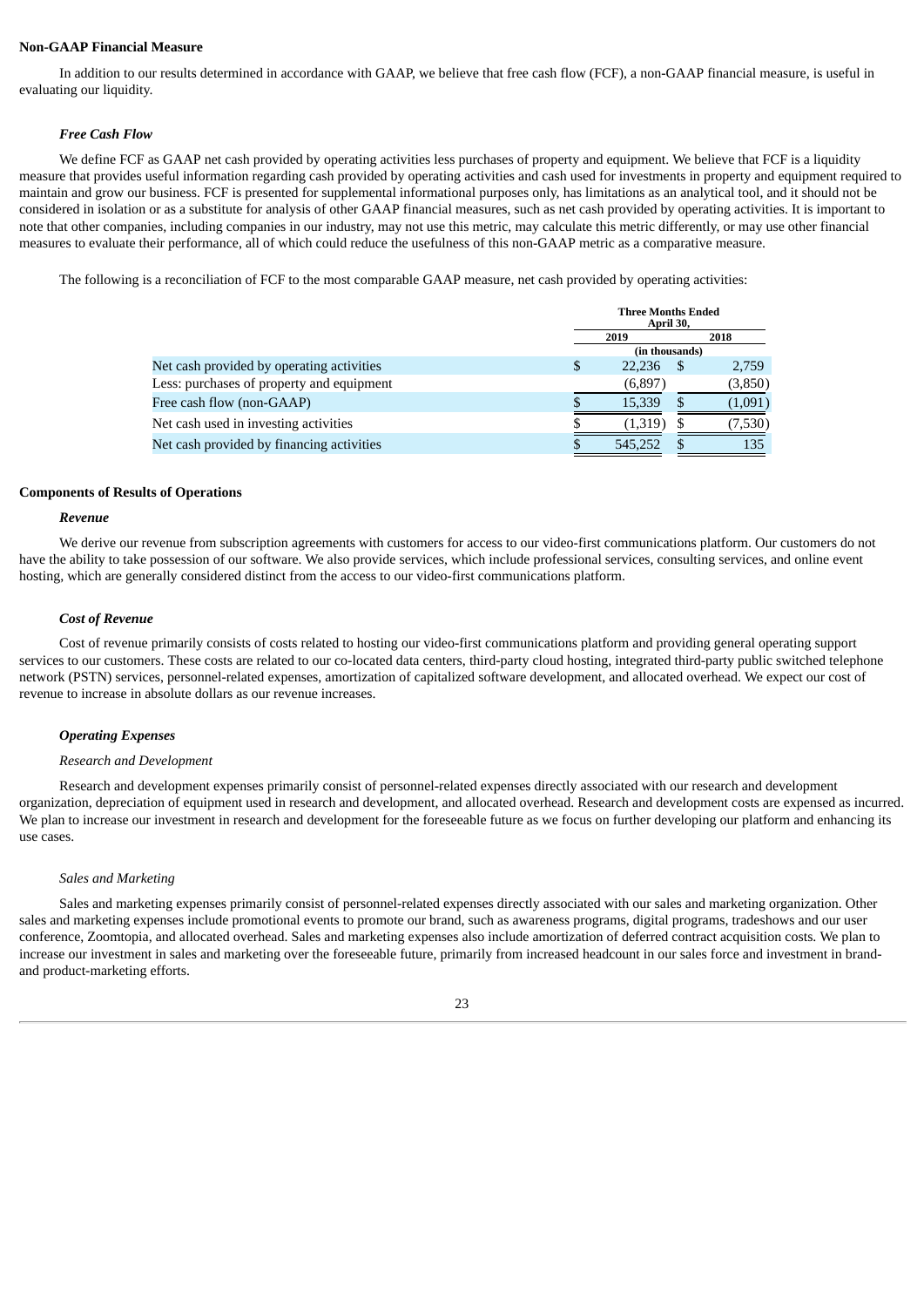# *General and Administrative*

General and administrative expenses primarily consist of personnel-related expenses associated with our finance, legal, and human resources organizations, professional fees for external legal, accounting and other consulting services, bad debt expense, insurance, and allocated overhead. We expect to increase the size of our general and administrative function to support the growth of our business. We also expect to incur additional expenses as a result of operating as a public company. We expect the dollar amount of our general and administrative expenses to increase for the foreseeable future.

#### *Interest Income, Net*

Interest income, net consists primarily of interest income earned on our cash equivalents and marketable securities and is partially offset by interest expenses on convertible promissory notes and the recognition of the unamortized debt discount of the convertible promissory notes.

# *Other Income, Net*

Other income, net consists primarily of miscellaneous non-operational income and expenses and the extinguishment of derivative liabilities from the convertible promissory notes in connection with the IPO.

#### *Provision for Income Taxes*

Provision for income taxes consists primarily of income taxes related to foreign and state jurisdictions where we conduct business.

#### **Results of Operations**

The following tables set forth selected condensed consolidated statements of operations data and such data as a percentage of total revenue for each of the periods indicated:

|                                                     |    | <b>Three Months Ended</b><br>April 30, |    |         |  |  |
|-----------------------------------------------------|----|----------------------------------------|----|---------|--|--|
|                                                     |    |                                        |    |         |  |  |
|                                                     |    | 2019                                   |    | 2018    |  |  |
|                                                     |    | (in thousands)                         |    |         |  |  |
| Revenue                                             | \$ | 121,988                                | \$ | 60,070  |  |  |
| Cost of revenue $(1)$                               |    | 24,104                                 |    | 11,660  |  |  |
| Gross profit                                        |    | 97,884                                 |    | 48,410  |  |  |
| Operating expenses:                                 |    |                                        |    |         |  |  |
| Research and development (1)                        |    | 13,783                                 |    | 6,264   |  |  |
| Sales and marketing (1)                             |    | 64,041                                 |    | 36,261  |  |  |
| General and administrative (1)                      |    | 18,503                                 |    | 7,569   |  |  |
| Total operating expenses                            |    | 96,327                                 |    | 50,094  |  |  |
| Income (loss) from operations                       |    | 1,557                                  |    | (1,684) |  |  |
| Interest income, net                                |    | 658                                    |    | 436     |  |  |
| Other income, net                                   |    | 315                                    |    | 5       |  |  |
| Net income (loss) before provision for income taxes |    | 2,530                                  |    | (1,243) |  |  |
| Provision for income taxes                          |    | (316)                                  |    | (97)    |  |  |
| Net income (loss)                                   | \$ | 2,214                                  | \$ | (1,340) |  |  |

(1) Includes stock-based compensation expense as follows:

| Cost of revenue                        | 830   | 95  |
|----------------------------------------|-------|-----|
| Research and development               | 1.164 | 129 |
| Sales and marketing                    | 2.627 | 396 |
| General and administrative             | 2.041 | 229 |
| Total stock-based compensation expense | 6.662 | 849 |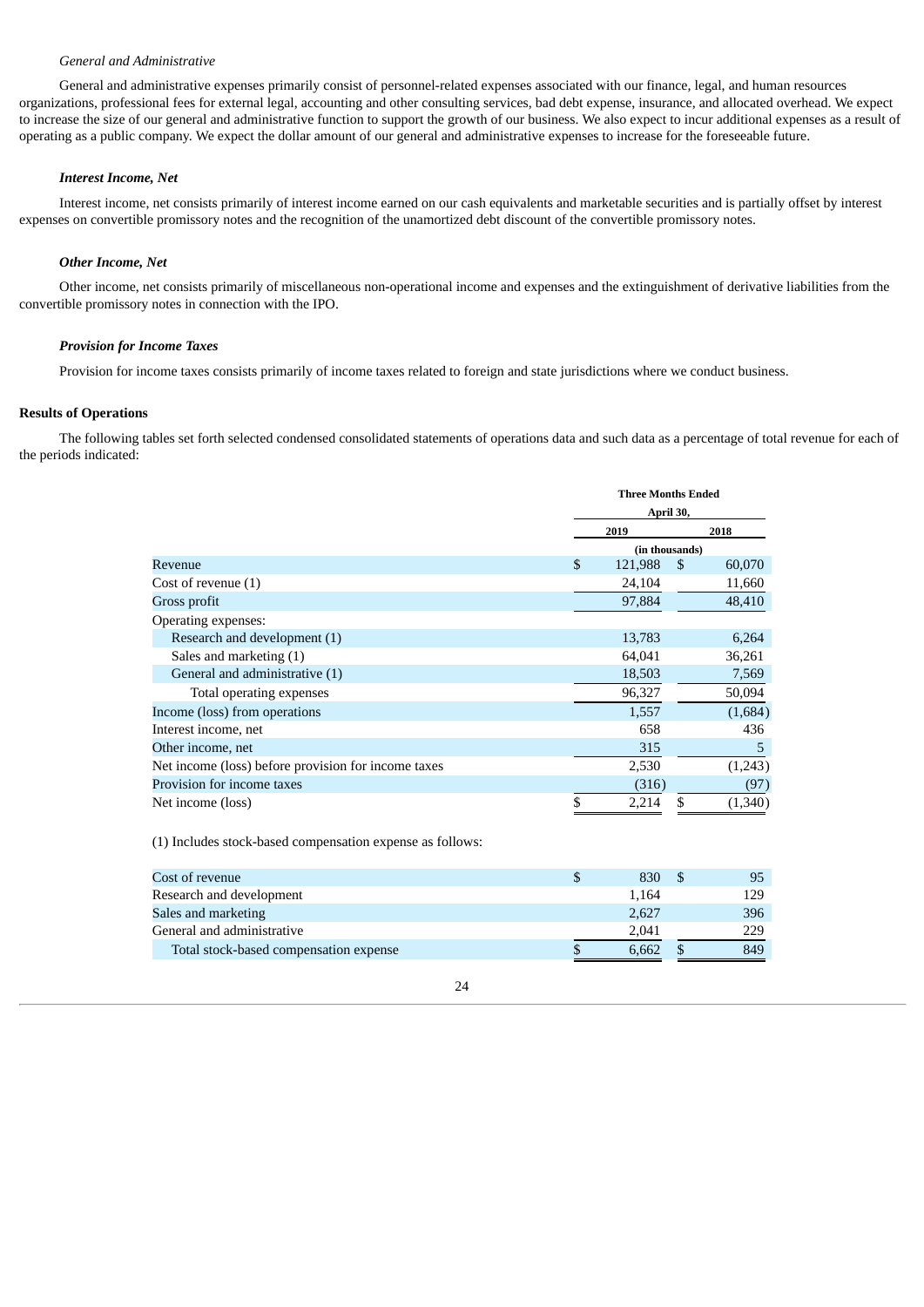|                                                     | Three Months Ended           |      |
|-----------------------------------------------------|------------------------------|------|
|                                                     | April 30,                    |      |
|                                                     | 2019                         | 2018 |
|                                                     | (as a percentage of revenue) |      |
| Revenue                                             | 100%                         | 100% |
| Cost of revenue                                     | 20                           | 19   |
| Gross profit                                        | 80                           | 81   |
| Operating expenses:                                 |                              |      |
| Research and development                            | 11                           | 11   |
| Sales and marketing                                 | 53                           | 60   |
| General and administrative                          | 15                           | 13   |
| Total operating expenses                            | 79                           | 84   |
| Income (loss) from operations                       | $\mathbf{1}$                 | (3)  |
| Interest income, net                                |                              |      |
| Other income, net                                   | $\bf{0}$                     |      |
| Net income (loss) before provision for income taxes | 2                            | (2)  |
| Provision for income taxes                          | $\mathbf{0}$                 | 0    |
| Net income (loss)                                   | 2%                           | (2)% |

**Three Months Ended**

# *Comparison of the Three Months Ended April 30, 2019 and 2018*

### *Revenue*

| Three Months Ended April 30, |                |  |        |          |
|------------------------------|----------------|--|--------|----------|
|                              | 2019<br>2018   |  |        | % Change |
|                              | (in thousands) |  |        |          |
|                              | .988<br>171    |  | 60,070 | 103%     |

Revenue for the three months ended April 30, 2019 increased by \$61.9 million, or 103%, compared to the three months ended April 30, 2018. The increase was primarily due to subscription services provided to new customers, which accounted for approximately 64% of the increase, and to subscription services provided to existing customers, which accounted for approximately 36% of the increase.

# *Cost of Revenue*

|                 | Three Months Ended April 30, |    |        |          |  |  |  |
|-----------------|------------------------------|----|--------|----------|--|--|--|
|                 | 2019                         |    | 2018   | % Change |  |  |  |
|                 | (in thousands)               |    |        |          |  |  |  |
| Cost of revenue | 24,104                       | \$ | 11.660 | 107%     |  |  |  |
| Gross profit    | 97.884                       |    | 48.410 | 102%     |  |  |  |
| Gross margin    | 80%                          |    | 81%    |          |  |  |  |

Cost of revenue for the three months ended April 30, 2019 increased by \$12.4 million, or 107%, compared to the three months ended April 30, 2018. The increase in cost of revenue was primarily due to an increase of \$8.1 million in costs related to our co-located data centers, third-party cloud hosting, and integrated third-party PSTN services to support the increase in customers and expanded use of our video-first communications platform by existing customers, an increase of \$2.4 million in personnel-related expenses mainly driven by increased headcount, and an increase in allocated overhead of \$1.2 million.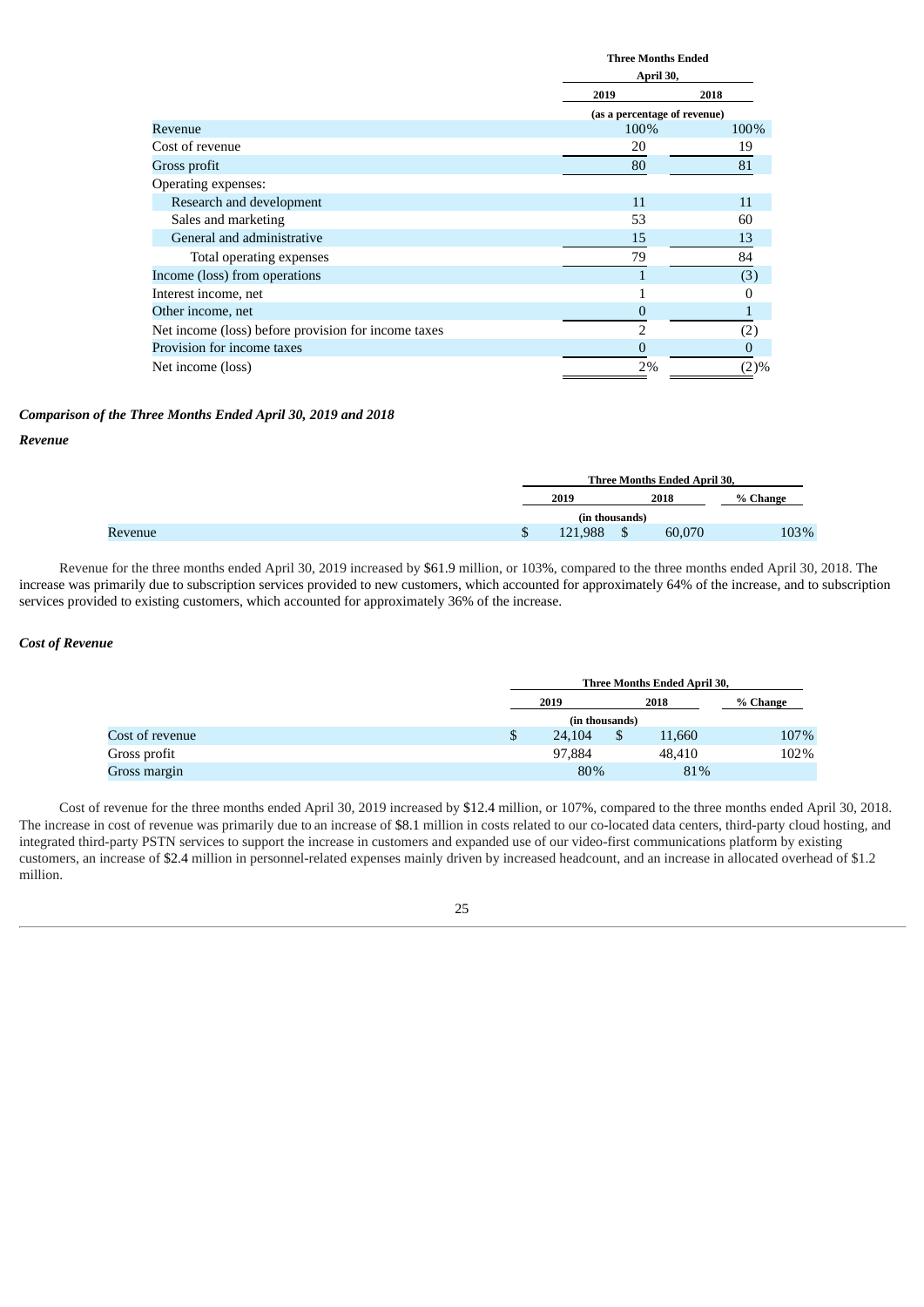# *Operating Expenses*

#### *Research and Development*

|  | Three Months Ended April 30, |  |       |          |  |
|--|------------------------------|--|-------|----------|--|
|  | 2019<br>2018                 |  |       | % Change |  |
|  | (in thousands)               |  |       |          |  |
|  | 13,783                       |  | 6,264 | 120%     |  |

Research and development expense for the three months ended April 30, 2019 increased by \$7.5 million, or 120%, compared to the three months ended April 30, 2018, as we continued to add new features and functionalities to our video-first communications platform. The increase was primarily due to an increase in personnel-related expenses of \$6.5 million mainly driven by increased headcount, and includes a \$1.0 million increase in stock-based compensation expense.

#### *Sales and Marketing*

|  | Three Months Ended April 30, |  |          |     |  |  |
|--|------------------------------|--|----------|-----|--|--|
|  | 2019<br>2018                 |  | % Change |     |  |  |
|  | (in thousands)               |  |          |     |  |  |
|  | 64.041                       |  | 36,261   | 77% |  |  |

Sales and marketing expense for the three months ended April 30, 2019 increased by \$27.8 million, or 77%, compared to the three months ended April 30, 2018. The increase in sales and marketing expense was primarily due to an increase in personnel-related expenses of \$15.1 million mainly driven by increased headcount to support the growth in our sales force, and includes a \$3.5 million increase in sales commissions driven by our increase in revenue and a \$2.2 million increase in stock-based compensation expense. The remaining increase was primarily due to an increase in marketing and sales event-related costs of \$7.7 million as a result of increased costs related to digital, awareness, and tradeshow programs, and an increase in allocated overhead of \$4.2 million.

#### *General and Administrative*

|                            |    | <b>Three Months Ended April 30.</b> |  |       |          |  |  |
|----------------------------|----|-------------------------------------|--|-------|----------|--|--|
|                            |    | 2019                                |  | 2018  | % Change |  |  |
|                            |    | (in thousands)                      |  |       |          |  |  |
| General and administrative | ٠D | 18.503                              |  | 7,569 | 144%     |  |  |

General and administrative expense for the three months ended April 30, 2019 increased by \$10.9 million, or 144%, compared to the three months ended April 30, 2018. The increase in general and administrative expense was primarily due to an increase in personnel-related expenses of \$4.9 million mainly driven by increased headcount, and includes a \$1.8 million increase in stock-based compensation expense. The remaining increase was primarily due to increased expenses of \$2.7 million related to a contingent liability for sales and other indirect taxes, and an increase of \$2.1 million in external accounting and consulting services.

#### *Interest Income, Net*

|  | Three Months Ended April 30. |  |      |          |
|--|------------------------------|--|------|----------|
|  | 2019                         |  | 2018 | % Change |
|  | (in thousands)               |  |      |          |
|  | 658                          |  | 436  | 51%      |

Interest income, net for the three months ended April 30, 2019 increased by \$0.2 million, or 51%, compared to the three months ended April 30, 2018. The increase was primarily attributable to an increase in interest income earned from our investments in marketable securities of \$0.5 million, partially offset by an increase in interest expenses on convertible promissory notes of \$0.2 million, and the recognition of the unamortized debt discount of the convertible promissory notes of \$0.1 million.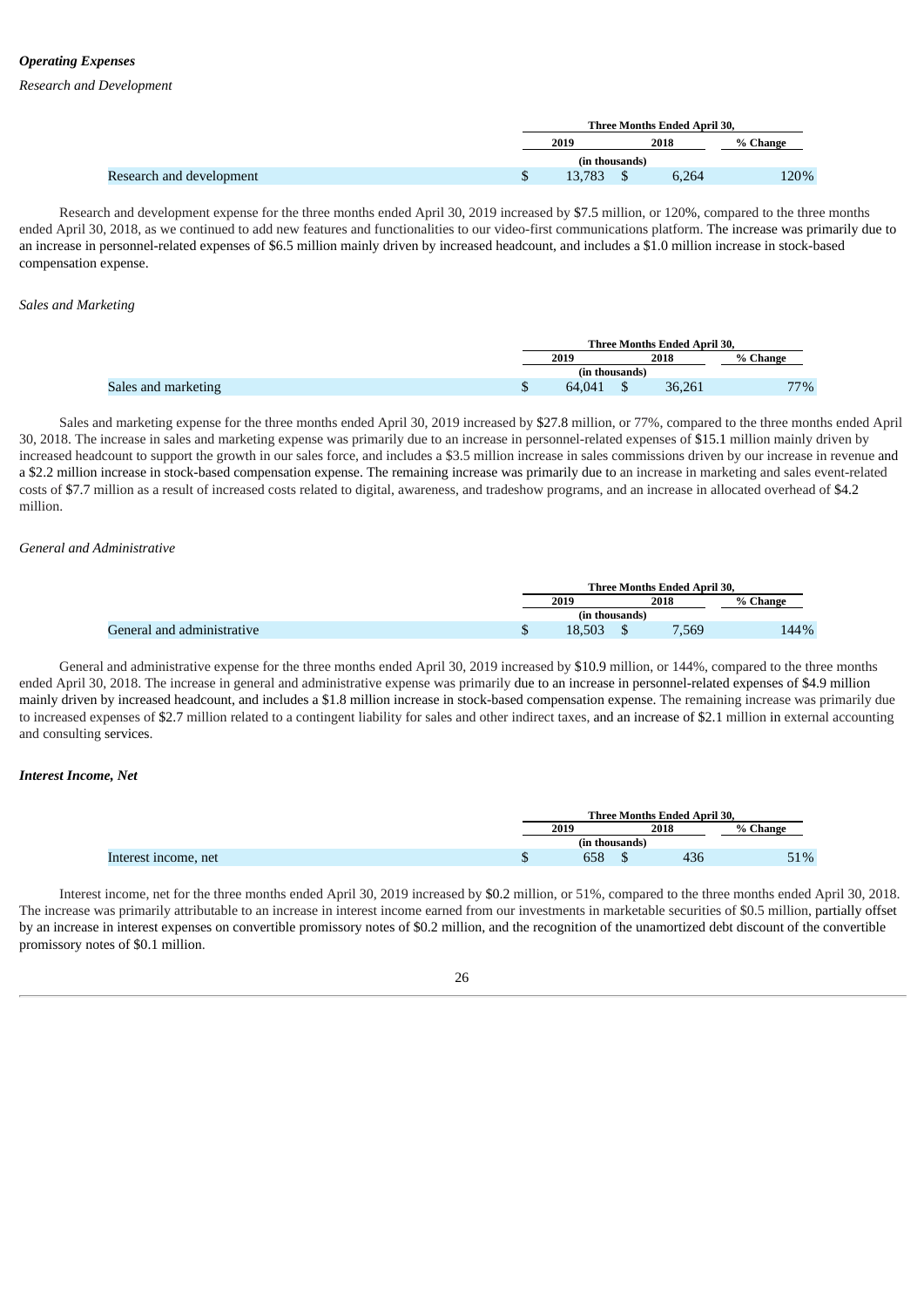|                   | Three Months Ended April 30, |  |        |          |
|-------------------|------------------------------|--|--------|----------|
|                   | 2019                         |  | 2018   | % Change |
|                   | (in thousands)               |  |        |          |
| Other income, net | <b>D1F</b><br>31J            |  | $\sim$ | NM       |

#### NM: Not meaningful.

Other income, net for the three months ended April 30, 2019 increased by \$0.3 million, compared to the three months ended April 30, 2018. The increase was primarily due to the extinguishment of derivative liabilities from the convertible promissory notes in connection with the IPO of \$0.2 million.

#### *Provision for Income Taxes*

|                            | <b>Three Months Ended April 30.</b> |      |          |  |
|----------------------------|-------------------------------------|------|----------|--|
|                            | 2019                                | 2018 | % Change |  |
|                            | (in thousands)                      |      |          |  |
| Provision for income taxes | (316)                               | (97) | 226%     |  |

Provision for income taxes for the three months ended April 30, 2019 increased by \$0.2 million, or 226%, compared to the three months ended April 30, 2018. The change in provision for income taxes was primarily due to international operations.

#### **Liquidity and Capital Resources**

As of April 30, 2019, our principal sources of liquidity were cash, cash equivalents, and marketable securities of \$737.2 million, which were held for working capital purposes. Our marketable securities generally consist of high-grade commercial paper, corporate bonds, agency bonds, and U.S. government agency securities.

We have financed our operations primarily through customer payments and sales of equity securities. In April 2019, we completed our IPO which resulted in aggregate net proceeds of \$447.9 million, after underwriting discounts and commissions, and before deducting offering costs of \$6.4 million. We also received aggregate proceeds of \$100.0 million related to our concurrent private placement, and did not pay any underwriting discounts or commissions with respect to the shares that were sold in this private placement.

We believe our existing cash, cash equivalents, and marketable securities, together with net cash provided by operations, will be sufficient to meet our needs for at least the next 12 months. Our future capital requirements will depend on many factors including our revenue growth rate, subscription renewal activity, billing frequency, the timing and extent of spending to support further sales and marketing and research and development efforts, as well as expenses associated with our international expansion, the timing and extent of additional capital expenditures to invest in existing and new office spaces. We may in the future enter into arrangements to acquire or invest in complementary businesses, services, and technologies, including intellectual property rights. We may be required to seek additional equity or debt financing. In the event that additional financing is required from outside sources, we may not be able to raise it on terms acceptable to us or at all. If we are unable to raise additional capital when desired, our business, results of operations, and financial condition would be materially and adversely affected.

# **Cash Flows**

The following table summarizes our cash flows for the periods presented:

|                                           | <b>Three Months Ended</b><br>April 30, |      |       |  |
|-------------------------------------------|----------------------------------------|------|-------|--|
|                                           | 2019                                   | 2018 |       |  |
|                                           | (in thousands)                         |      |       |  |
| Net cash provided by operating activities | \$<br>22.236                           |      | 2.759 |  |
| Net cash used in investing activities     | (1,319)<br>(7,530)                     |      |       |  |
| Net cash provided by financing activities | 545,252                                |      | 135   |  |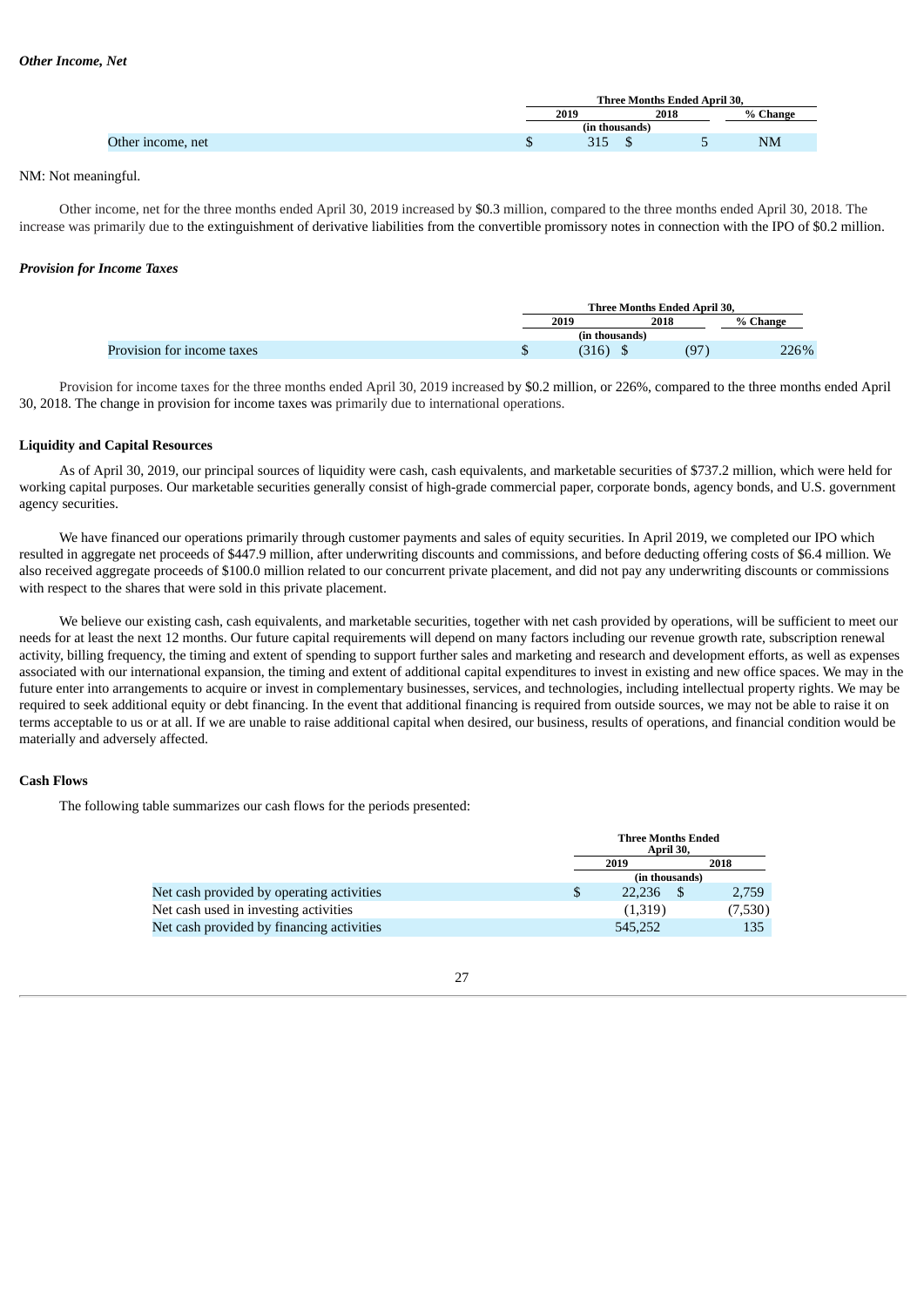# *Operating Activities*

Net cash provided by operating activities of \$22.2 million for the three months ended April 30, 2019 was primarily due to net income of \$2.2 million, adjusted for non-cash charges for amortization of deferred contract acquisition costs, primarily commissions, of \$7.4 million, stock-based compensation expense of \$6.7 million, depreciation and amortization of \$3.3 million, and amortization of operating lease right-of-use assets of \$1.5 million. Changes in operating assets and liabilities were unfavorable to cash flows from operations by \$0.1 million primarily due an increase in accounts receivable of \$16.1 million and an increase in deferred contract acquisition costs of \$14.4 million due to increases in sales, and an increase in prepaid expenses and other assets of \$8.6 million, partially offset by an increase in deferred revenue of \$23.6 million driven by increases in sales, and an increase in accounts payable and accrued expenses and other liabilities of \$16.6 million.

Net cash provided by operating activities of \$2.8 million for the three months ended April 30, 2018 was primarily due to net loss of \$1.3 million, adjusted for non-cash charges for amortization of deferred contract acquisition costs, primarily commissions, of \$3.9 million, depreciation and amortization of \$1.2 million, and stock-based compensation expense of \$0.8 million. Changes in operating assets and liabilities were unfavorable to cash flows from operations by \$2.3 million primarily due to an increase in accounts receivable of \$13.4 million and an increase in deferred contract acquisition costs of \$9.1 million due to increases in sales, and an increase in prepaid expenses and other assets of \$1.9 million, partially offset by an increase in deferred revenue of \$17.6 million driven by increases in sales, and an increase in accounts payable and accrued expenses and other liabilities of \$4.5 million.

# *Investing Activities*

Net cash used in investing activities of \$1.3 million for the three months ended April 30, 2019 was primarily due to purchases of property and equipment of \$6.9 million, partially offset by maturities of marketable securities, net of purchases, of \$5.6 million.

Net cash used in investing activities of \$7.5 million for the three months ended April 30, 2018 was primarily due to purchases of property and equity of \$3.9 million and net purchases of marketable securities of \$3.7 million.

#### *Financing Activities*

Net cash provided by financing activities of \$545.3 million for the three months ended April 30, 2019 was primarily due to proceeds from the issuance of Class A common stock in connection with the IPO, net of underwriting discounts and commissions and other offering costs, of \$543.5 million, and the exercise of stock options, net of repurchases, of \$1.8 million.

Net cash provided by financing activities of \$0.1 million for the three months ended April 30, 2018 was primarily due to proceeds from the exercise of stock options of \$0.2 million, partially offset by principal payments on capital lease obligations of \$0.1 million.

#### **Commitments and Contractual Obligations**

There were no material changes outside of the ordinary course of business in our commitments and contractual obligations during the three months ended April 30, 2019 from the commitments and contractual obligations disclosed in Management's Discussion and Analysis of Financial Condition and Results of Operations, set forth in our Prospectus.

#### **Off-Balance Sheet Arrangements**

Through April 30, 2019, we did not have any relationships with unconsolidated organizations or financial partnerships, such as structured finance or special purpose entities that would have been established for the purpose of facilitating off-balance sheet arrangements or other contractually narrow or limited purposes.

#### **Critical Accounting Policies and Estimates**

Critical accounting policies and estimates are those accounting policies and estimates that are both the most important to the portrayal of our net assets and results of operations and require the most difficult, subjective or complex judgments, often as a result of the need to make estimates about the effect of matters that are inherently uncertain. These estimates are developed based on historical experience and various other assumptions that we believe to be reasonable under the circumstances. Critical accounting estimates are accounting estimates where the nature of the estimates are material due to the levels of subjectivity and judgment necessary to account for highly uncertain matters or the susceptibility of such matters to change and the impact of the estimates on financial condition or operating performance is material.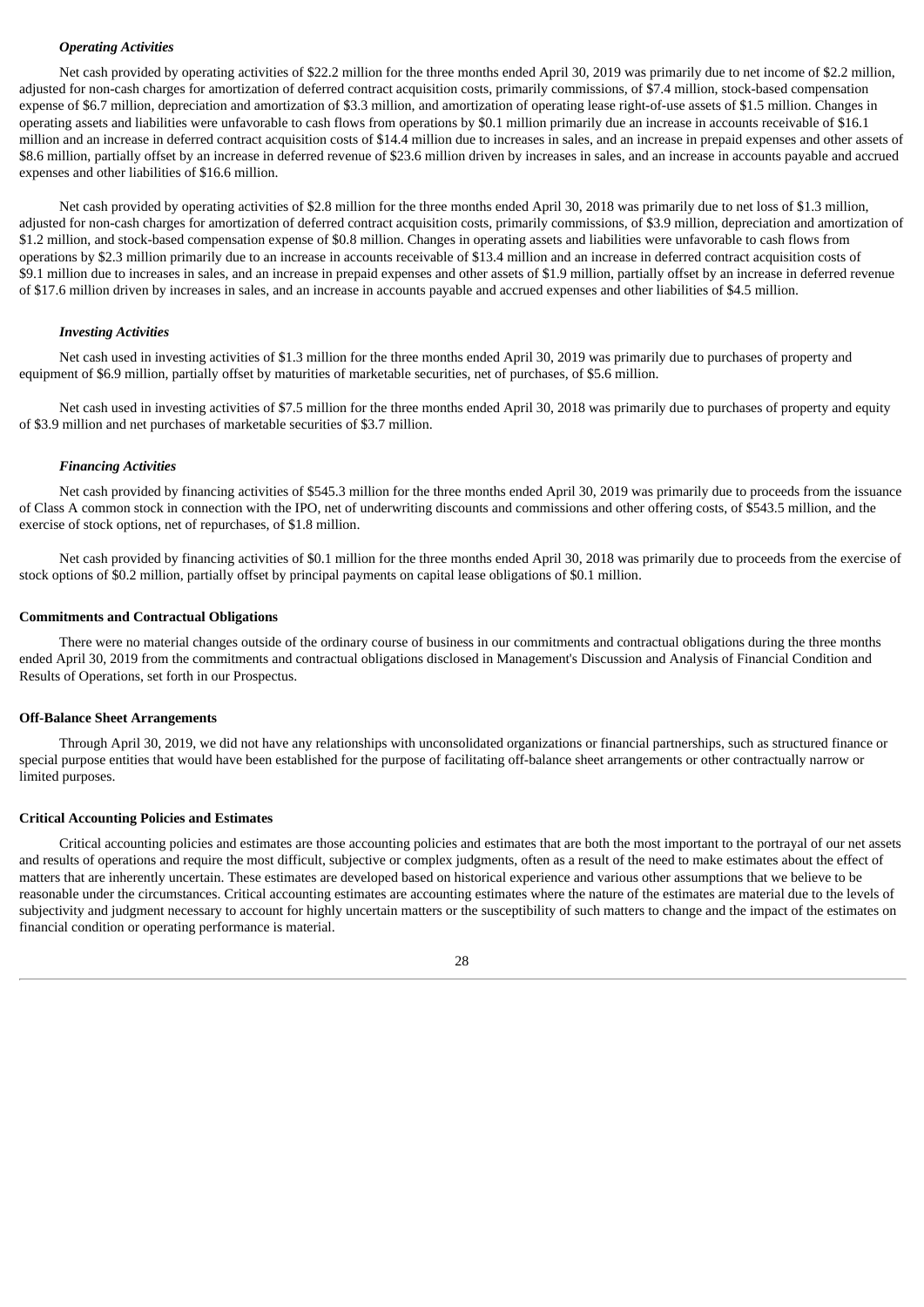There have been no material changes to our critical accounting policies and estimates as compared to the critical accounting policies and estimates described in our Management's Discussion and Analysis of Financial Condition and Results of Operations, set forth in our Prospectus.

#### **Recent Accounting Pronouncements**

See "Summary of Business and Significant Accounting Policies" in Note 1 of the notes to our condensed consolidated financial statements included in Part I, Item 1 of this Form 10-Q.

### **Item 3. QUANTITATIVE AND QUALITATIVE DISCLOSURES ABOUT MARKET RISK**

#### <span id="page-28-0"></span>*Foreign Currency and Exchange Risk*

The vast majority of our cash generated from revenue are denominated in U.S. dollars, with a small amount denominated in foreign currencies. Our expenses are generally denominated in the currencies of the jurisdictions in which we conduct our operations, which are primarily in the United States, China, Europe, and Australia. Our results of current and future operations and cash flows are, therefore, subject to fluctuations due to changes in foreign currency exchange rates. The effect of a hypothetical 10% change in foreign currency exchange rates applicable to our business would not have had a material impact on our historical condensed consolidated financials for the three months ended April 30, 2019 and 2018. As the impact of foreign currency exchange rates has not been material to our historical operating results, we have not entered into derivative or hedging transactions, but we may do so in the future if our exposure to foreign currency becomes more significant.

### *Interest Rate Risk*

We had cash and cash equivalents of \$629.8 million and marketable securities of \$107.4 million as of April 30, 2019. Cash and cash equivalents consist of bank deposits, money market funds, and U.S. treasury securities. Our marketable securities generally consist of high-grade commercial paper, corporate bonds, agency bonds, and U.S. government agency securities. The cash and cash equivalents and marketable securities are held for working capital purposes. Such interest-earning instruments carry a degree of interest rate risk. The primary objective of our investment activities is to preserve principal while maximizing income without significantly increasing risk. We do not enter into investments for trading or speculative purposes and have not used any derivative financial instruments to manage our interest rate risk exposure. Due to the short-term nature of our investments, we have not been exposed to, nor do we anticipate being exposed to, material risks due to changes in interest rates. A hypothetical 10% change in interest rates during any of the periods presented would not have had a material impact on our historical condensed consolidated financial statements for the three months ended April 30, 2019 or 2018.

# **Item 4. CONTROLS AND PROCEDURES**

#### <span id="page-28-1"></span>*Evaluation of Disclosure Controls and Procedures*

Our management, with the participation of our principal executive officer and our principal financial officer, has evaluated the effectiveness of our disclosure controls and procedures as of the end of the period covered by this Quarterly Report on Form 10-Q. The term "disclosure controls and procedures," as defined in Rules 13a-15(e) and 15d-15(e) under the Securities Exchange Act of 1934, as amended (the "Exchange Act"), means controls and other procedures of a company that are designed to ensure that information required to be disclosed by a company in the reports that it files or submits under the Exchange Act is recorded, processed, summarized and reported, within the time periods specified in the SEC's rules and forms. Disclosure controls and procedures include, without limitation, controls, and procedures designed to ensure that information required to be disclosed by a company in the reports that it files or submits under the Exchange Act is accumulated and communicated to the company's management, including its principal executive and principal financial officers, or persons performing similar functions, as appropriate to allow timely decisions regarding required disclosure. Management recognizes that any controls and procedures, no matter how well designed and operated, can provide only reasonable assurance of achieving their objectives and management necessarily applies its judgment in evaluating the cost-benefit relationship of possible controls and procedures. Based on such evaluation, our principal executive officer and principal financial officer have concluded that, as of such date, our disclosure controls and procedures were effective at the reasonable assurance level.

#### *Changes in Internal Control over Financial Reporting*

There were no changes in our internal control over financial reporting identified in connection with the evaluation required by Rule 13a-15(d) and 15d-15(d) of the Exchange Act that occurred during the period covered by this Quarterly Report on Form 10-Q that has materially affected, or is reasonably likely to materially affect, our internal control over financial reporting.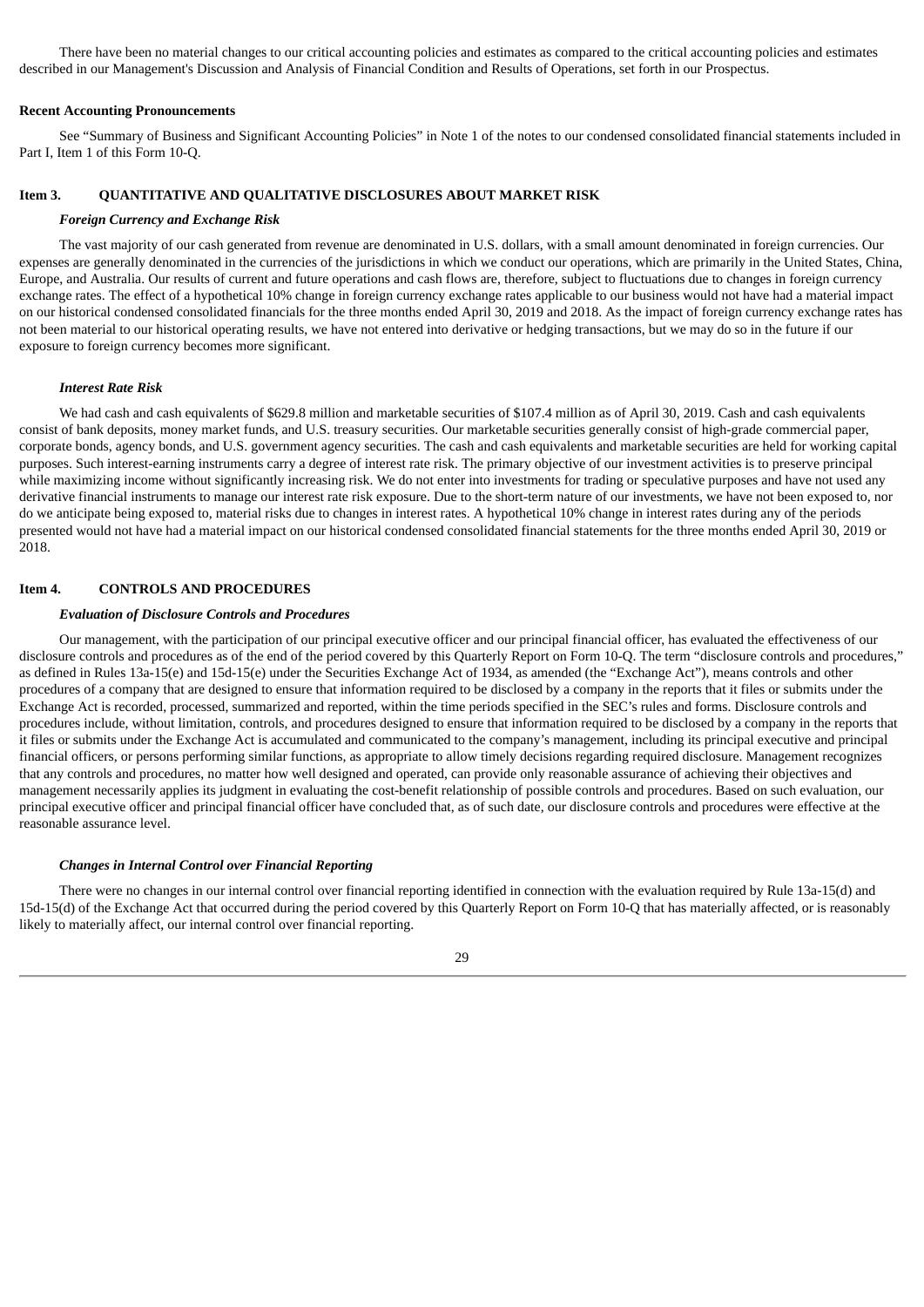#### **PART II—Other Information**

#### <span id="page-29-1"></span><span id="page-29-0"></span>**Item 1. LEGAL PROCEEDINGS**

From time to time, we are involved in various legal proceedings arising from the normal course of business activities. We are not presently a party to any litigation the outcome of which, we believe, if determined adversely to us, would individually or taken together have a material adverse effect on our business, operating results, cash flows or financial condition. Defending such proceedings is costly and can impose a significant burden on management and employees. We may receive unfavorable preliminary or interim rulings in the course of litigation, and there can be no assurances that favorable final outcomes will be obtained.

#### <span id="page-29-2"></span>**Item 1A. RISK FACTORS**

Investing in our securities involves a high degree of risk. You should carefully consider the risks and uncertainties described below, together with all of the other information in this Quarterly Report on Form 10-Q, including the section titled "Management's Discussion and Analysis of Financial Condition and Results of Operations" and our condensed consolidated financial statements and related notes, before making a decision to invest in our securities. The risks and uncertainties described below may not be the only ones we face. If any of the risks actually occur, our business could be materially and adversely affected. In that event, the market price of our Class A common stock could decline, and you could lose part or all of your investment.

#### **Risks Related to Our Business and Our Industry**

# Our business depends on our ability to attract new customers and hosts, retain and upsell additional products to existing customers and upgrade free hosts to our paid offerings. Any decline in new customers and hosts, renewals or upgrades would harm our business.

Our business depends upon our ability to attract new customers and hosts and maintain and expand our relationships with our customers and hosts, including upselling additional products to our existing customers and upgrading hosts to a paid Zoom Meeting plan. A host is any user of our video-first communications platform who initiates a Zoom Meeting and invites one or more participants to join that meeting. We refer to hosts who subscribe to a paid Zoom Meeting plan as "paid hosts." We define a customer as a separate and distinct buying entity, which can be a single paid host or an organization of any size (including a distinct unit of an organization) that has multiple paid hosts.

Our business is subscription based, and customers are not obligated to and may not renew their subscriptions after their existing subscriptions expire. As a result, we cannot provide assurance that customers will renew their subscriptions utilizing the same tier of their Zoom Meeting plan, upgrade to a higherpriced tier or purchase additional products, if they renew at all. Renewals of subscriptions to our platform may decline or fluctuate because of several factors, such as dissatisfaction with our products and support, a customer or host no longer having a need for our products, or the perception that competitive products provide better or less expensive options. In addition, some customers downgrade their Zoom Meeting plan or do not renew their subscriptions. We must continually add new customers and hosts to grow our business beyond our current user base and to replace customers and hosts who choose not to continue to use our platform. Any decrease in user satisfaction with our products or support would harm our brand, word-of-mouth referrals and ability to grow.

We encourage customers to purchase additional products and encourage hosts to upgrade to our paid offerings by recommending additional features and through in-product prompts and notifications. Additionally, we seek to expand within organizations by adding new hosts, having workplaces purchase additional products, or expanding the use of Zoom into other teams and departments within an organization. At the same time, we strive to demonstrate the value of our platform and various product offerings to those hosts that subscribe to our free Zoom Meeting plan, thereby encouraging them to upgrade to a paid Zoom Meeting plan. However, a majority of these hosts may never upgrade to a paid Zoom Meeting plan. If we fail to upsell our customers or upgrade hosts of our free Zoom Meeting plan to a paid subscription or expand the number of paid hosts within organizations, our business would be harmed.

In addition, our user growth rate may slow in the future as our market penetration rates increase and we turn our focus to upgrading our free hosts to a paid Zoom Meeting plan rather than growing the total number of users. If we are not able to continue to expand our user base or fail to upgrade our free hosts to a paid Zoom Meeting plan, our revenue may grow more slowly than expected or decline.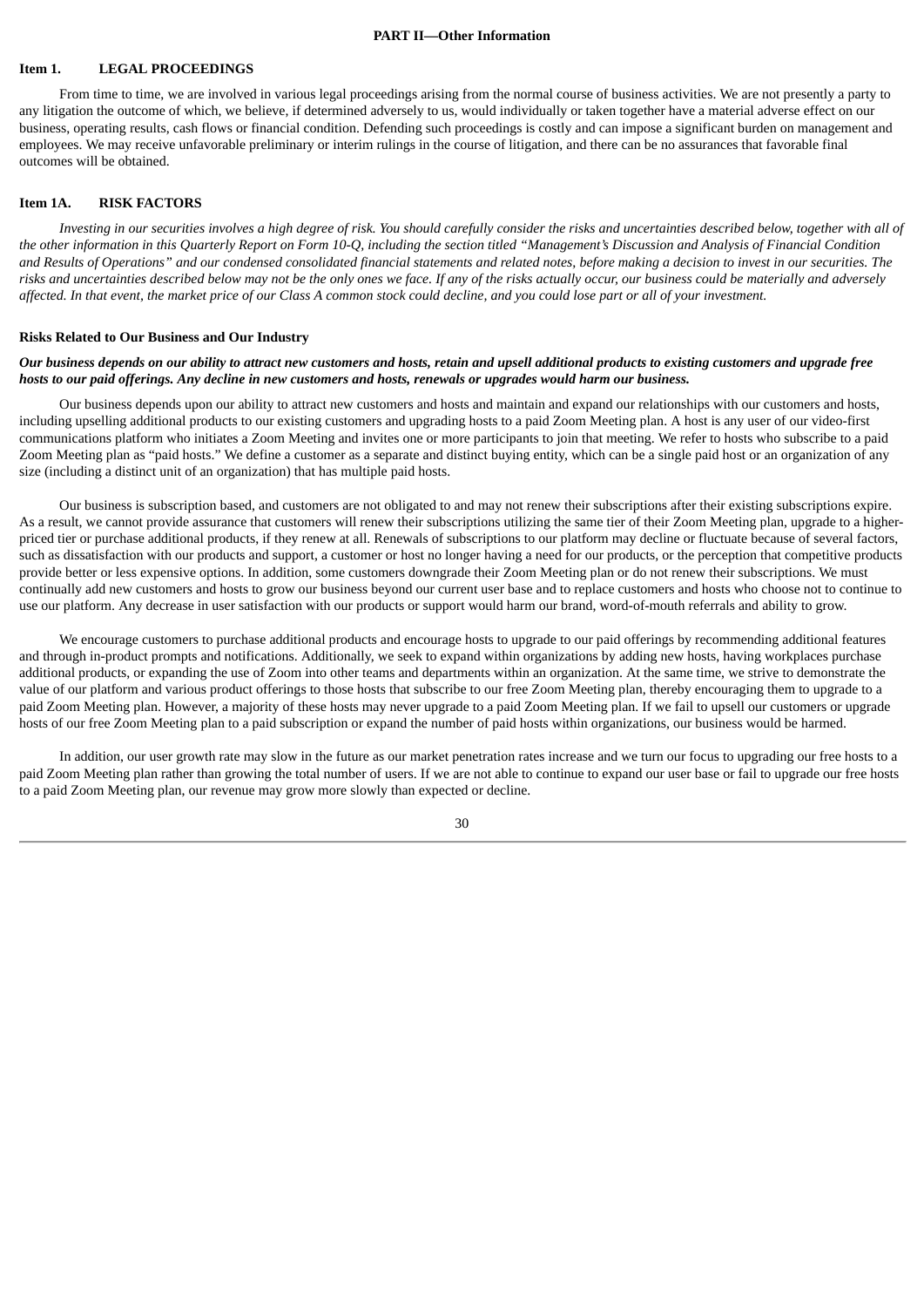# We have a limited operating history, which makes it difficult to evaluate our prospects and future results of operations.

We were incorporated in 2011. As a result of our limited operating history, our ability to forecast our future results of operations is limited and subject to a number of uncertainties, including our ability to plan for and model future growth. Our historical revenue growth should not be considered indicative of our future performance. Further, in future periods, our revenue growth could slow or our revenue could decline for a number of reasons, including any reduction in demand for our platform, increased competition, contraction of our overall market, our inability to accurately forecast demand for our platform and plan for capacity constraints or our failure, for any reason, to capitalize on growth opportunities. We have encountered and will encounter risks and uncertainties frequently experienced by growing companies in rapidly changing industries, such as the risks and uncertainties described herein. If our assumptions regarding these risks and uncertainties, which we use to plan our business, are incorrect or change, or if we do not address these risks successfully, our business would be harmed.

#### *We operate in competitive markets, and we must continue to compete effectively.*

The market for communication and collaboration technologies platforms is competitive and rapidly changing. Certain features of our current platform compete in the communication and collaboration technologies market with products offered by:

- legacy web-based meeting providers, including Webex and Skype for Business;
- bundled productivity solutions providers with basic video functionality, including Google; and
- point solutions providers, including LogMeIn.

Other large established companies like Amazon and Facebook have in the past and may in the future also make investments in video communications tools. In addition, as we introduce new products and services, and with the introduction of new technologies and market entrants, we expect competition to intensify in the future. For example, we recently introduced Zoom Phone, a cloud phone system that will allow customers to replace their existing private branch exchange solution, in the future, which will result in increased competition against companies that offer similar services and new competitors that may enter that market in the future. Further, many of our actual and potential competitors benefit from competitive advantages over us, such as greater name recognition, longer operating histories, more varied products and services, larger marketing budgets, more established marketing relationships, third-party integration, greater accessibility across devices or applications, access to larger user bases, major distribution agreements with hardware manufacturers and resellers, and greater financial, technical and other resources. Some of our competitors may make acquisitions or enter into strategic relationships to offer a broader range of products and services than we do. These combinations may make it more difficult for us to compete effectively. We expect these trends to continue as competitors attempt to strengthen or maintain their market positions.

Demand for our platform is also price sensitive. Many factors, including our marketing, user acquisition and technology costs, and our current and future competitors' pricing and marketing strategies, can significantly affect our pricing strategies. Certain competitors offer, or may in the future offer, lowerpriced or free products or services that compete with our platform or may bundle and offer a broader range of products and services. Similarly, certain competitors may use marketing strategies that enable them to acquire customers at a lower cost than we can. Furthermore, third parties could build products similar to ours that rely on open source software. Even if such products do not include all the features and functionality that our platform provides, we could face pricing pressure from these third parties to the extent that users find such alternative products to be sufficient to meet their video communications needs. There can be no assurance that we will not be forced to engage in price-cutting initiatives or other discounts or to increase our marketing and other expenses to attract and retain customers in response to competitive pressures, either of which would harm our business.

# *We may not be able to sustain our revenue growth rate in the future.*

We have experienced significant revenue growth in prior periods. You should not rely on the revenue growth of any prior quarterly or annual period as an indication of our future performance. We expect our revenue growth rate to decline in future periods. Many factors may contribute to declines in our growth rate, including higher market penetration, increased competition, slowing demand for our platform, a failure by us to continue capitalizing on growth opportunities and the maturation of our business, among others. If our growth rate declines, investors' perceptions of our business and the trading price of our Class A common stock could be adversely affected.

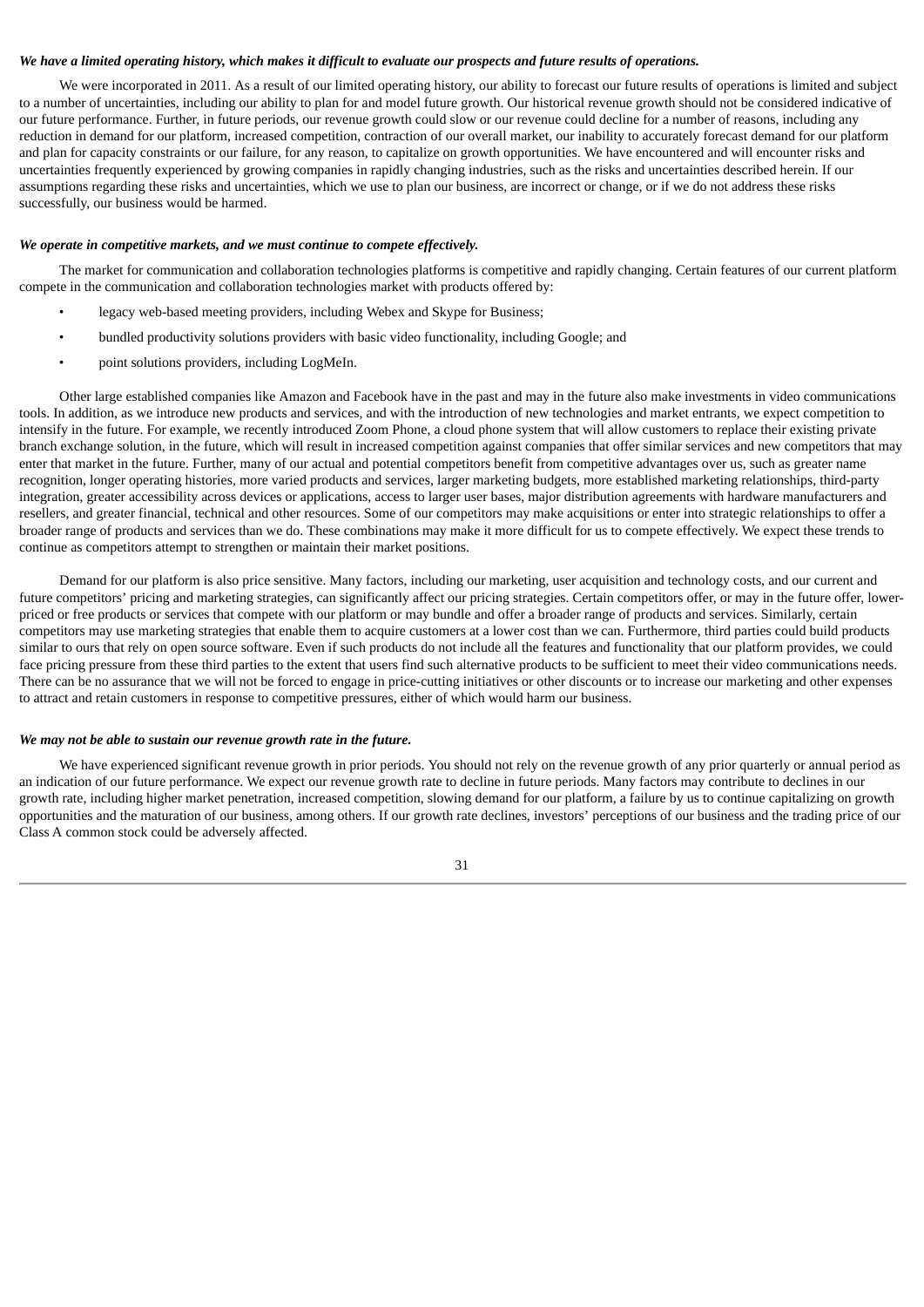# Interruptions, delays or outages in service from our co-located data centers and a variety of other factors would impair the delivery of our services, *require us to issue credits or pay penalties and harm our business.*

We currently serve our users from various co-located data centers located throughout the world. We also utilize Amazon Web Services and Microsoft Azure for the hosting of certain critical aspects of our business. As part of our distributed meeting architecture, we establish private links between data centers that automatically transfer data between various data centers in order to optimize performance on our platform. Damage to, or failure of, these data centers has in the past resulted in and could in the future result in interruptions or delays in our services. In addition, we have experienced, and may in the future experience, other interruptions and delays in our services caused by a variety of other factors, including but not limited to infrastructure changes, vendor issues, human or software errors, viruses, security attacks, fraud, general internet availability issues, spikes in usage and denial of service issues. In some instances, we may not be able to identify the cause or causes of these performance problems within an acceptable period of time. For example, in January 2019, we experienced an outage in our services for less than two hours, which we later determined was initially caused by a technical issue with one of our vendors. Additionally, in connection with the addition of new data centers or expansion or consolidation of our existing data center facilities or other reasons, we may move or transfer our data and our users' metadata to other data centers. Despite precautions that we take during this process, any unsuccessful data transfers may impair or cause disruptions in the delivery of our service, and we may incur significant costs in connection with any such move or transfer. Interruptions, delays or outages in our services would reduce our revenue, may require us to issue credits or pay penalties, may subject us to claims and litigation, may cause customers and hosts to terminate their subscriptions and adversely affect our ability to attract new customers and hosts. Our ability to attract and retain customers and hosts depends on our ability to provide customers and hosts with a highly reliable platform and even minor interruptions or delays in our services could harm our business.

Additionally, if our data centers are unable to keep up with our increasing needs for capacity, customers may experience delays as we seek to obtain additional capacity, which could harm our business.

We do not control, or in some cases have limited control over, the operation of the co-located data center facilities we use, and they are vulnerable to damage or interruption from human error, intentional bad acts, earthquakes, floods, fires, hurricanes, war, terrorist attacks, power losses, hardware failures, systems failures, telecommunications failures and similar events, any of which could disrupt our service. In the event of significant physical damage to one of these data centers, it may take a significant period of time to achieve full resumption of our services, and our disaster recovery planning may not account for all eventualities. Despite precautions taken at these facilities, the occurrence of a natural disaster, an act of terrorism or other act of malfeasance, a decision to close the facilities without adequate notice or other unanticipated problems at the facilities would harm our business.

# Failures in internet infrastructure or interference with broadband access could cause current or potential users to believe that our systems are unreliable, possibly leading our customers and hosts to switch to our competitors or to cancel their subscriptions to our platform.

Unlike traditional communications and collaborations technologies, our services depend on our users' high-speed broadband access to the internet, usually provided through a cable or digital subscriber line connection. Increasing numbers of users and increasing bandwidth requirements may degrade the performance of our platform due to capacity constraints and other internet infrastructure limitations. As our number of users grows and their usage of communications capacity increases, we will be required to make additional investments in network capacity to maintain adequate data transmission speeds, the availability of which may be limited, or the cost of which may be on terms unacceptable to us. If adequate capacity is not available to us as our user base grows, our network may be unable to achieve or maintain sufficiently high data transmission capacity, reliability or performance. In addition, if internet service providers and other third parties providing internet services have outages or deteriorations in their quality of service, our users will not have access to our platform or may experience a decrease in the quality of our platform. Furthermore, as the rate of adoption of new technologies increases, the networks our platform relies on may not be able to sufficiently adapt to the increased demand for these services, including ours. Frequent or persistent interruptions could cause current or potential users to believe that our systems or platform are unreliable, leading them to switch to our competitors or to avoid our platform, and could permanently harm our business.

In addition, users who access our platform through mobile devices, such as smartphones and tablets, must have a high-speed connection, such as 3G, 4G or LTE, satellite or Wi-Fi to use our services and applications. Currently, this access is provided by companies that have significant and increasing market power in the broadband and internet access marketplace, including incumbent phone companies, cable companies, satellite companies and wireless companies. Some of these providers offer products and subscriptions that directly compete with our own offerings, which can potentially give them a competitive advantage. Also, these providers could take measures that degrade, disrupt or increase the cost of user access to third-party services, including our platform, by restricting or prohibiting the use of their infrastructure to support or facilitate third-party services or by charging increased fees to third parties or the users of third-party services, any of which would make our platform less attractive to users and reduce our revenue.

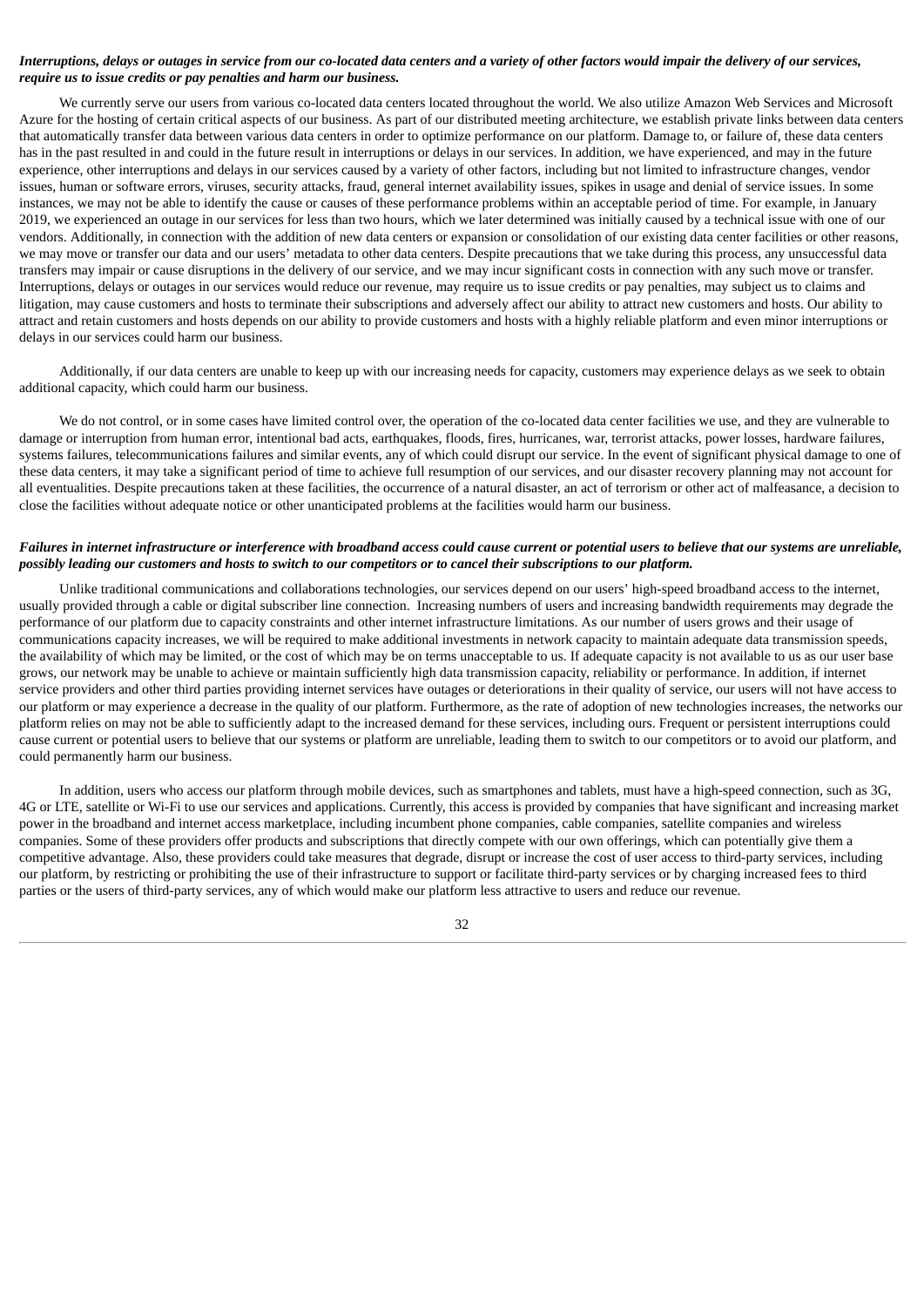On January 4, 2018, the Federal Communications Commission (FCC) released an order reclassifying broadband internet access as an information service, subject to certain provisions of Title I of the Communications Act. The order requires broadband providers to publicly disclose accurate information regarding network management practices, performance characteristics and commercial terms of their broadband internet access services sufficient to enable consumers to make informed choices regarding the purchase and use of such services and entrepreneurs and other small businesses to develop, market and maintain internet offerings. The new rules went into effect on June 11, 2018 and are the subject of various appeals and congressional review. Moreover, a number of states are adopting or considering legislation or executive actions that would regulate the conduct of broadband providers. We cannot predict whether the FCC order or state initiatives will be modified, overturned, or vacated by legal action of the court, federal legislation, or the FCC. Under the new rules, broadband internet access providers may be able to charge web-based services such as ours for priority access, which could result in increased costs and a loss of existing customers and hosts, impair our ability to attract new customers and hosts, and harm our business.

### As we increase sales to large organizations, our sales cycles could lengthen, and we could experience greater deployment challenges.

As our business evolves, we may need to invest more resources into sales to large organizations. Large organizations typically undertake a significant evaluation and negotiation process due to their leverage, size, organizational structure and approval requirements, all of which can lengthen our sales cycle. We may also face unexpected deployment challenges with large organizations or more complicated deployment of our platform. Large organizations may demand additional features, support services and pricing concessions or require additional security management or control features. We may spend substantial time, effort and money on sales efforts to large organizations without any assurance that our efforts will produce any sales or that these customers will deploy our platform widely enough across their organization to justify our substantial upfront investment. As a result, we anticipate increased sales to large organizations will lead to higher upfront sales costs and greater unpredictability in our business, results of operations and financial condition.

# We generate revenue from sales of subscriptions to our platform, and any decline in demand for our platform or for communications and collaboration *technologies in general would harm our business.*

We generate, and expect to continue to generate, revenue from the sale of subscriptions to our platform. As a result, widespread acceptance and use of communications and collaboration technologies in general, and our platform in particular, is critical to our future growth and success. If the communications and collaboration technologies market fails to grow or grows more slowly than we currently anticipate, demand for our platform could be negatively affected.

Changes in user preferences for communications and collaboration technologies may have a disproportionately greater impact on us than if we offered multiple platforms or disparate products. Demand for communications and collaboration technologies in general, and our platform in particular, is affected by a number of factors, many of which are beyond our control. Some of these potential factors include:

- awareness of the communications and collaboration technologies category generally;
- availability of products and services that compete with ours;
- new modes of communications and collaboration that may be developed in the future;
- ease of adoption and use:
- features and platform experience;
- reliability of our platform, including frequency of outages;
- performance;
- brand;
- security and privacy;
- user support; and
- pricing.

The communications and collaboration technologies market is subject to rapidly changing user demand and trends in preferences. If we fail to successfully predict and address these changes and trends, meet user demands or achieve more widespread market acceptance of our platform, our business would be harmed.

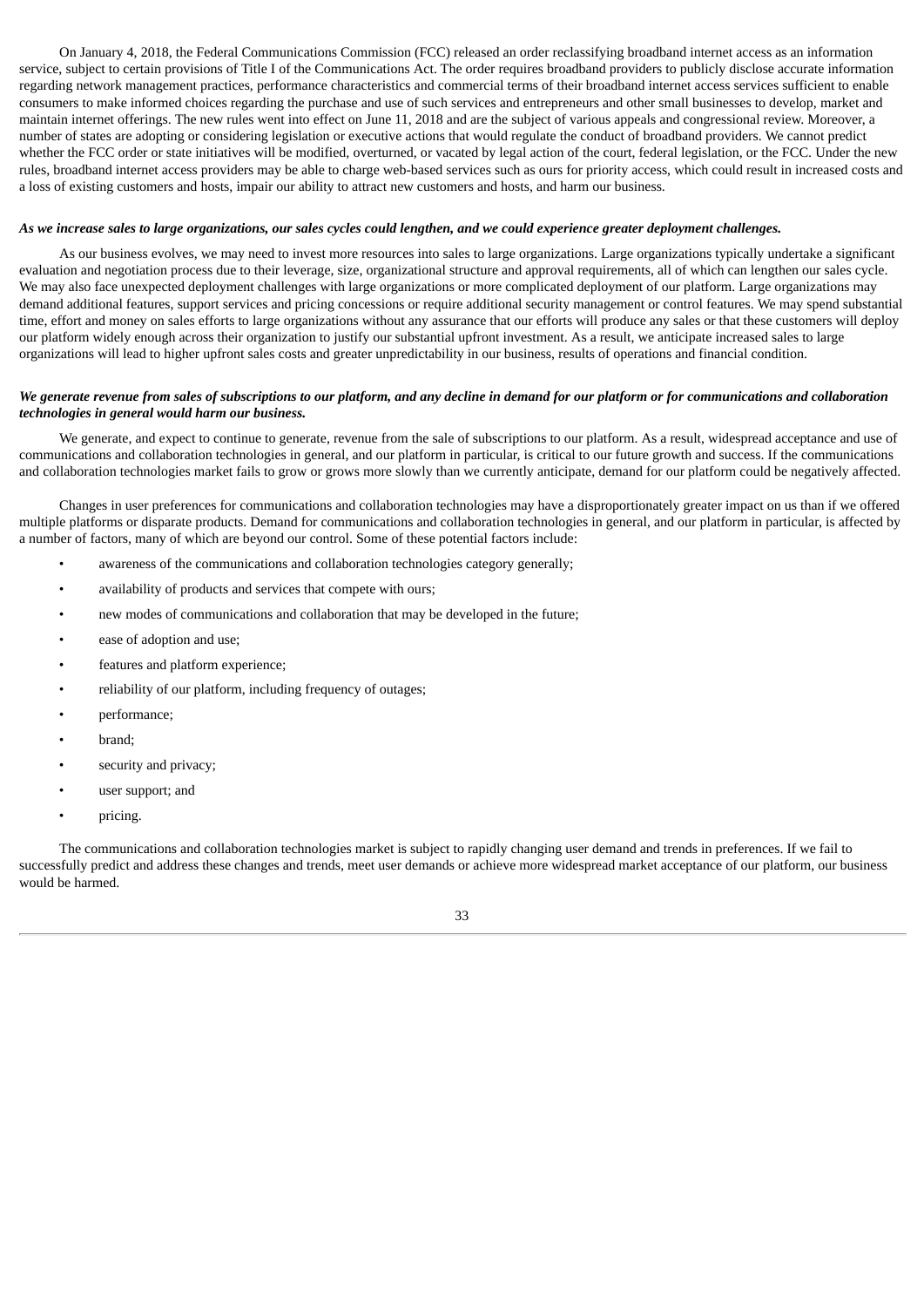# The experience of our users depends upon the interoperability of our platform across devices, operating systems and third-party applications that we do not control, and if we are not able to maintain and expand our relationships with third parties to integrate our platform with their solutions, our business *may be harmed.*

One of the most important features of our platform is its broad interoperability with a range of diverse devices, operating systems and third-party applications. Our platform is accessible from the web and from devices running Windows, Mac OS, iOS, Android and Linux. We also have integrations with Atlassian, Dropbox, Google, LinkedIn, Microsoft, Salesforce, Slack and a variety of other productivity, collaboration, data management and security vendors. We are dependent on the accessibility of our platform across these and other third-party operating systems and applications that we do not control. For example, given the broad adoption of Microsoft Office and other productivity software, it is important that we are able to integrate with this software. Several of our competitors own, develop, operate, or distribute operating systems, app stores, co-located data center services and other software, and also have material business relationships with companies that own, develop, operate or distribute operating systems, applications markets, co-located data center services and other software that our platform requires in order to operate. Moreover, some of these competitors have inherent advantages developing products and services that more tightly integrate with their software and hardware platforms or those of their business partners.

Third-party services and products are constantly evolving, and we may not be able to modify our platform to assure its compatibility with that of other third parties following development changes. In addition, some of our competitors may be able to disrupt the operations or compatibility of our platform with their products or services, or exert strong business influence on our ability to, and terms on which we, operate and distribute our platform. For example, we currently offer products that directly compete with several large technology companies that we rely on to ensure the interoperability of our platform with their products or services. As our respective products evolve, we expect this level of competition to increase. Should any of our competitors modify their products or standards in a manner that degrades the functionality of our platform or gives preferential treatment to competitive products or services, whether to enhance their competitive position or for any other reason, the interoperability of our platform with these products could decrease and our business could be harmed.

In addition, we provide, develop and create applications for our platform partners that integrate our platform with our partners' various offerings. For example, our Zoom Meetings product integrates with tools offered by companies such as Atlassian and Dropbox to help teams get more done together. If we are not able to continue and expand on existing and new relationships to integrate our platform with our partners' solutions, or there are quality issues with our products or service interruptions of our products that integrate with our partners' solutions, our business will be harmed.

#### We may not be able to respond to rapid technological changes, extend our platform or develop new features.

The communications and collaboration technologies market is characterized by rapid technological change and frequent new product and service introductions. Our ability to grow our user base and increase revenue from customers will depend heavily on our ability to enhance and improve our platform, introduce new features and products and interoperate across an increasing range of devices, operating systems and third-party applications. Our customers may require features and capabilities that our current platform does not have. We invest significantly in research and development, and our goal is to focus our spending on measures that improve quality and ease of adoption and create organic user demand for our platform. There is no assurance that our enhancements to our platform or our new product experiences, features or capabilities will be compelling to our users or gain market acceptance. If our research and development investments do not accurately anticipate user demand, or if we fail to develop our platform in a manner that satisfies user preferences in a timely and cost-effective manner, we may fail to retain our existing users or increase demand for our platform.

The introduction of new products and services by competitors or the development of entirely new technologies to replace existing offerings could make our platform obsolete or adversely affect our business, results of operations and financial condition. We may experience difficulties with software development, design or marketing that could delay or prevent our development, introduction, or implementation of new product experiences, features, or capabilities. We have in the past experienced delays in our internally planned release dates of new features and capabilities, and there can be no assurance that new product experiences, features or capabilities will be released according to schedule. Any delays could result in adverse publicity, loss of revenue or market acceptance, or claims by users brought against us, all of which could harm our business. Moreover, new productivity features to our platform may require substantial investment, and we have no assurance that such investments will be successful. If customers and hosts do not widely adopt our new product experiences, features and capabilities, we may not be able to realize a return on our investment. If we are unable to develop, license or acquire new features and capabilities to our platform on a timely and cost-effective basis, or if such enhancements do not achieve market acceptance, our business would be harmed.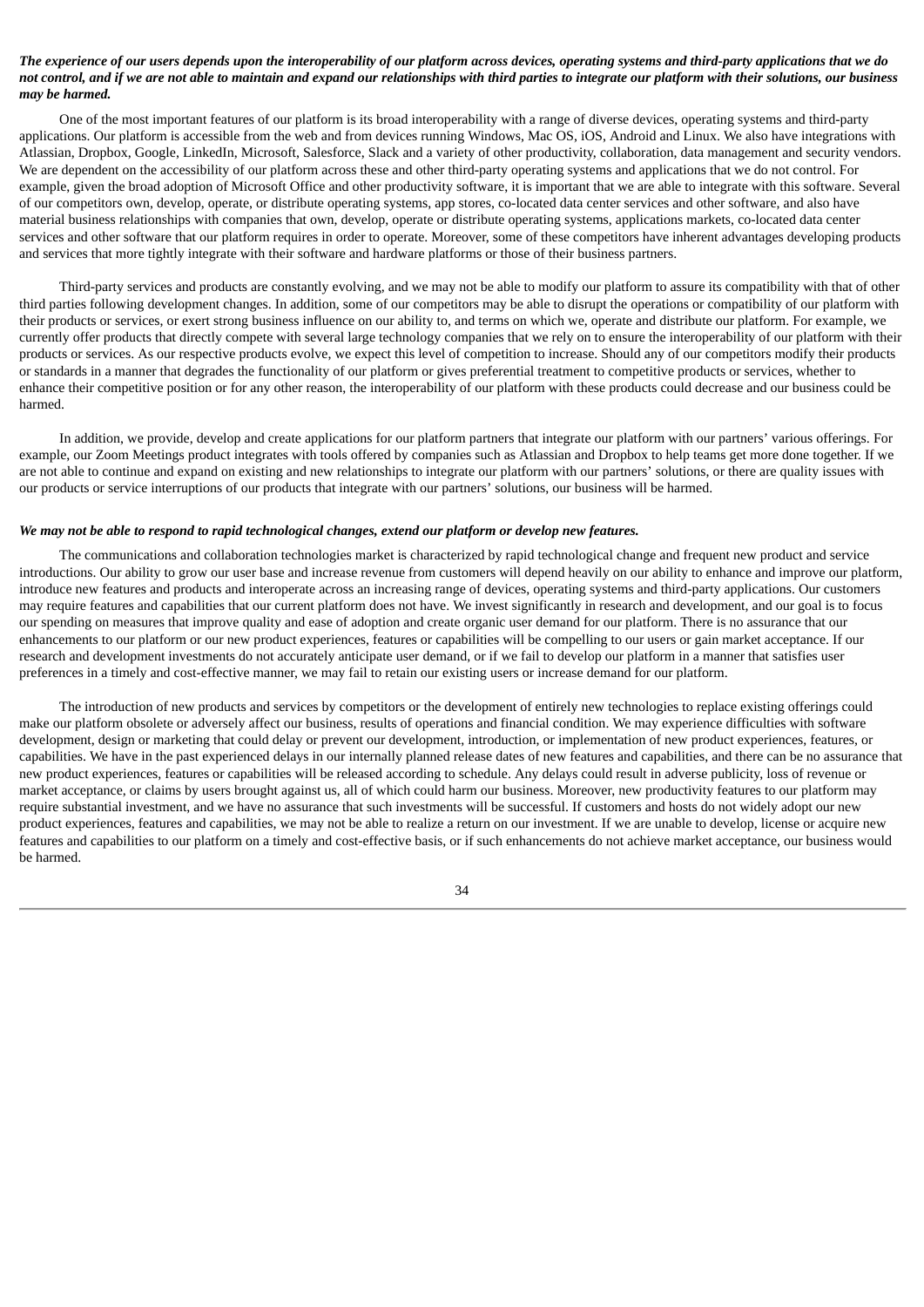# The failure to effectively develop and expand our marketing and sales capabilities could harm our ability to increase our customer base and achieve *broader market acceptance of our platform.*

Our ability to increase our customer and host base and achieve broader market acceptance of our products and services will depend to a significant extent on our ability to expand our marketing and sales operations. We plan to continue expanding our sales force and strategic partners, both domestically and internationally.

Identifying and recruiting qualified sales representatives and training them is time-consuming and resource-intensive, and they may not be fully trained and productive for a significant amount of time. We also plan to dedicate significant resources to sales and marketing programs, including internet and other online advertising. Further, we are currently recruiting a new Head of Worldwide Sales or role with similar responsibility, which will require significant management time and resources. All of these efforts will require us to invest significant financial and other resources. In addition, the cost to acquire customers and hosts is high due to these marketing and sales efforts. Our business will be harmed if our efforts do not generate a correspondingly significant increase in revenue. We will not achieve anticipated revenue growth from expanding our sales force if we are unable to hire, develop and retain talented sales personnel, if our new sales personnel are unable to achieve desired productivity levels in a reasonable period of time or if our sales and marketing programs are not effective.

# Our security measures have on occasion, in the past, been, and may in the future be, compromised. Consequently, our products and services may be perceived as not being secure. This perception may result in customers and hosts curtailing or ceasing their use of our products, our incurring significant *liabilities and our business being harmed.*

Our operations involve the storage and transmission of customer data or information, and security incidents have occurred in the past, and may occur in the future, resulting in unauthorized access to, loss of or unauthorized disclosure of this information, regulatory enforcement actions, litigation, indemnity obligations and other possible liabilities, as well as negative publicity, which could damage our reputation, impair our sales and harm our business. Cyberattacks and other malicious internet-based activity continue to increase, and cloud-based platform providers of products and services have been and are expected to continue to be targeted. In addition to traditional computer "hackers," malicious code (such as viruses and worms), employee theft or misuse and denial-of-service attacks, sophisticated nation-state and nation-state supported actors now engage in attacks (including advanced persistent threat intrusions). Despite significant efforts to create security barriers to such threats, it is virtually impossible for us to entirely mitigate these risks. If our security measures are compromised as a result of third-party action, employee, customer, host or user error, malfeasance, stolen or fraudulently-obtained login credentials or otherwise, our reputation would be damaged, our data, information or intellectual property, or those of our customers, may be destroyed, stolen or otherwise compromised, our business may be harmed and we could incur significant liability. We have not always been able in the past and may be unable in the future to anticipate or prevent techniques used to obtain unauthorized access or to compromise our systems because they change frequently and are generally not detected until after an incident has occurred. For example, in July 2018 we were made aware of a vulnerability in the Zoom Meeting client for Windows that could result in potential exposure of a Zoom user's password. Additionally, in 2018, a cybersecurity company discovered a vulnerability in our software that could be exploited by hackers to exert certain meeting controls. While we were able to deploy updates to the software addressing these vulnerabilities and we are not aware of any customers being affected or meetings compromised by these vulnerabilities, customers are responsible for installing this update to the software and their software is subject to these vulnerabilities until they do so. Additionally, we cannot be certain that we will be able to address any vulnerabilities in our software that we may become aware of in the future. We expect similar issues to arise in the future as we continue to expand the features and functionality of existing products and introduce new products, and we expect to expend significant resources in an effort to protect against security incidents. Concerns regarding privacy, data protection and information security may cause some of our customers and hosts to stop using our solutions and fail to renew their subscriptions. This discontinuance in use or failure to renew could substantially harm our business. Further, as we rely on third-party and public-cloud infrastructure, we depend in part on third-party security measures to protect against unauthorized access, cyberattacks and the mishandling of data and information. In addition, failures to meet customers' and hosts' expectations with respect to security and confidentiality of their data and information could damage our reputation and affect our ability to retain customers and hosts, attract new customers and hosts and grow our business. In addition, a cybersecurity event could result in significant increases in costs, including costs for remediating the effects of such an event, lost revenue due to network downtime, and a decrease in customer, host and user trust, increases in insurance premiums due to cybersecurity incidents, increased costs to address cybersecurity issues and attempts to prevent future incidents, and harm to our business and our reputation because of any such incident.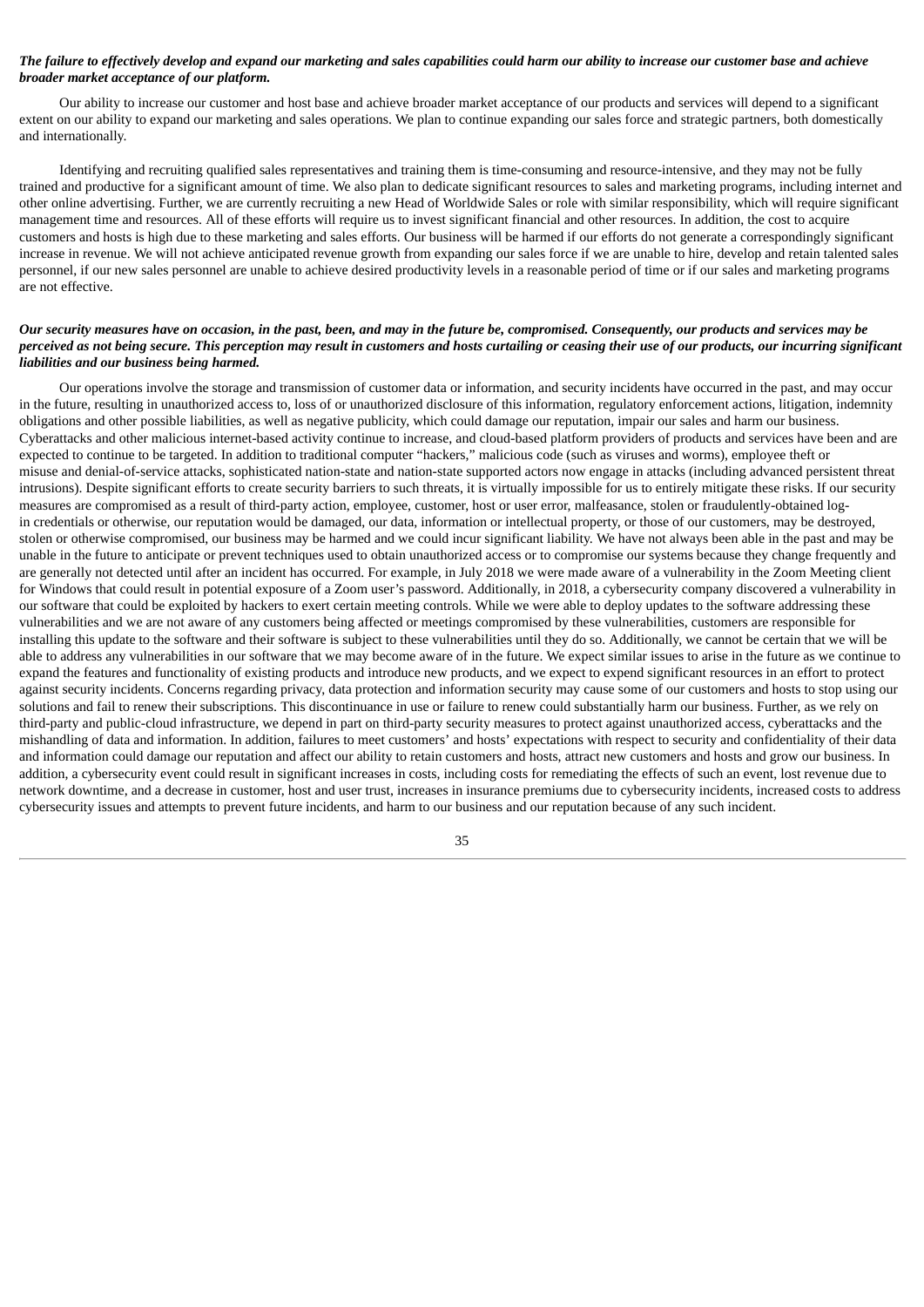Many governments have enacted laws requiring companies to provide notice of data security incidents involving certain types of personal data. In addition, some of our customers require us to notify them of data security breaches. Security compromises experienced by our competitors, by our customers or by us may lead to public disclosures, which may lead to widespread negative publicity. In addition, we have a high concentration of research and development personnel in China, which could expose us to market scrutiny regarding the integrity of our solution or data security features. Any security compromise in our industry, whether actual or perceived, could harm our reputation, erode confidence in the effectiveness of our security measures, negatively affect our ability to attract new customers and hosts, cause existing customers to elect not to renew their subscriptions or subject us to third-party lawsuits, regulatory fines or other action or liability, which could harm our business.

There can be no assurance that any limitations of liability provisions in our subscription agreements would be enforceable or adequate or would otherwise protect us from any such liabilities or damages with respect to any particular claim. We also cannot be sure that our existing general liability insurance coverage and coverage for cyber liability or errors or omissions will continue to be available on acceptable terms or will be available in sufficient amounts to cover one or more large claims or that the insurer will not deny coverage as to any future claim. The successful assertion of one or more large claims against us that exceed available insurance coverage, or the occurrence of changes in our insurance policies, including premium increases or the imposition of large deductible or co-insurance requirements, would harm our business.

# Our business depends on a strong brand, and if we are not able to maintain and enhance our brand, our ability to expand our base of users will be *impaired and our business will be harmed.*

We believe that our brand identity and awareness have contributed to our success and have helped fuel our efficient go-to-market strategy. We connect people through frictionless video, voice, chat and content sharing. We also believe that maintaining and enhancing the Zoom brand is critical to expanding our base of customers, hosts and users and, in particular, conveying to users and the public that the Zoom brand consists of a broad communications platform, rather than just one distinct product. For example, if users incorrectly view the Zoom brand primarily as a video conferencing point solution or utility rather than as a platform with multiple communications solutions, then our market position may be detrimentally impacted at such time as a competitor introduces a new or better product. We anticipate that, as our market becomes increasingly competitive, maintaining and enhancing our brand may become increasingly difficult and expensive. Any unfavorable publicity or perception of our platform or the providers of communication and collaboration technologies generally could adversely affect our reputation and our ability to attract and retain hosts. If we fail to promote and maintain the Zoom brand, including consumer and public perception of our platform, or if we incur excessive expenses in this effort, our business will be harmed.

#### We have a history of net losses, and we expect to increase our expenses in the future, which could prevent us from achieving or maintaining profitability.

Although we generated net income of \$2.2 million for the three months ended April 30, 2019, we have incurred net losses in the past, including a net loss of \$1.3 million for the three months ended April 30, 2018, and could incur net losses in the future. We intend to continue to expend significant funds to expand our direct sales force and marketing efforts to attract new customers and hosts, to develop and enhance our products and for general corporate purposes, including operations, hiring additional personnel, upgrading our infrastructure and expanding into new geographical markets. To the extent we are successful in increasing our user base, we may also incur increased losses because, other than sales commissions, the costs associated with acquiring customers and hosts are generally incurred up front, while the subscription revenue is generally recognized ratably over the subscription term, which can be monthly, annual or on a multi-year basis. Our efforts to grow our business may be costlier than we expect, and we may not be able to increase our revenue enough to offset our higher operating expenses. We may incur significant losses in the future for a number of reasons, including as a result of the other risks described herein, and unforeseen expenses, difficulties, complications, delays and other unknown events. If we are unable to achieve and sustain profitability, the value of our business and Class A common stock may significantly decrease. Furthermore, it is difficult to predict the size and growth rate of our market, customer demand for our platform, user adoption and renewal of our platform, the entry of competitive products and services, or the success of existing competitive products and services. As a result, we may not achieve or maintain profitability in future periods. If we fail to grow our revenue sufficiently to keep pace with our investments and other expenses, our business would be harmed.

# *We may not successfully manage our growth or plan for future growth.*

Since our founding in 2011, we have experienced rapid growth. For example, our headcount has grown from 1,117 full-time employees as of April 30, 2018 to 1,958 full-time employees as of April 30, 2019, with employees located both in the United States and internationally. The growth and expansion of our business places a continuous, significant strain on our management, operational and financial resources. Further growth of our operations to support our user base, our expanding third-party relationships, our information technology systems and our internal controls and procedures may not be adequate to support our operations. In addition, as we continue to grow, we face challenges of integrating, developing and motivating a rapidly growing employee base in various countries around the world. Certain members of our management have not previously worked together for an extended period of time, and some do not have experience managing a public company, which may affect how they manage our growth. Managing our growth will also require significant expenditures and allocation of valuable management resources.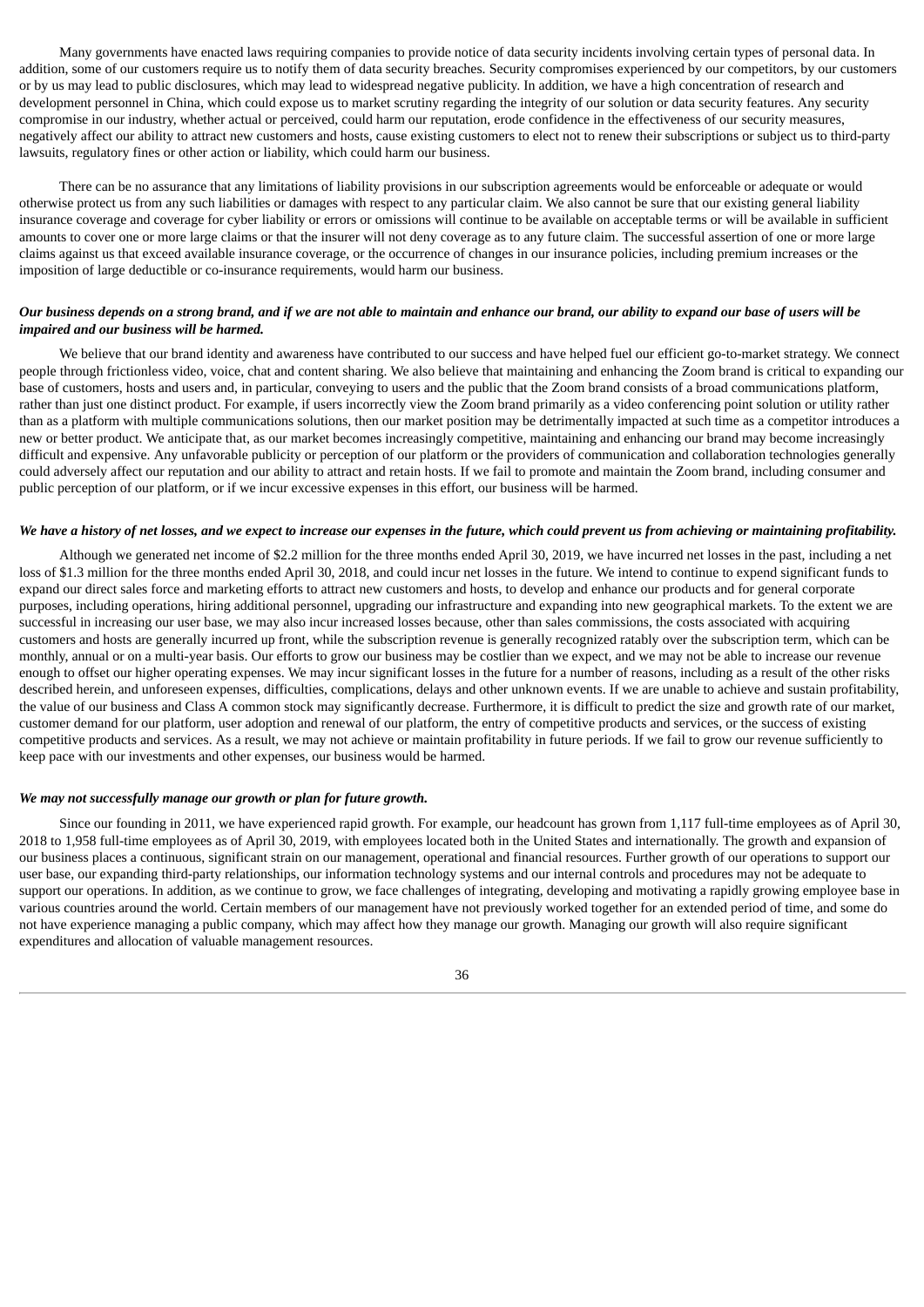In addition, our rapid growth may make it difficult to evaluate our future prospects. Our ability to forecast our future results of operations is subject to a number of uncertainties, including our ability to effectively plan for and model future growth. We have encountered in the past, and may encounter in the future, risks and uncertainties frequently experienced by growing companies in rapidly changing industries. If we fail to achieve the necessary level of efficiency in our organization as it grows, or if we are not able to accurately forecast future growth, our business would be harmed.

# Our ability to sell subscriptions to our platform could be harmed by real or perceived material defects or errors in our platform.

The software technology underlying our platform is inherently complex and may contain material defects or errors, particularly when new products are first introduced or when new features or capabilities are released. We have from time to time found defects or errors in our platform, and new defects or errors in our existing platform or new products may be detected in the future by us or our users. There can be no assurance that our existing platform and new products will not contain defects. Any real or perceived errors, failures, vulnerabilities, or bugs in our platform could result in negative publicity or lead to data security, access, retention or other performance issues, all of which could harm our business. The costs incurred in correcting such defects or errors may be substantial and could harm our business. Moreover, the harm to our reputation and legal liability related to such defects or errors may be substantial and would harm our business.

We also utilize hardware purchased or leased and software and services licensed from third parties to offer our platform. Any defects in, or unavailability of, our or third-party hardware, software or services that cause interruptions to the availability of our services, loss of data or performance issues could, among other things:

- cause a reduction in revenue or delay in market acceptance of our platform;
- require us to issue refunds to our customers or expose us to claims for damages;
- cause us to lose existing hosts and make it more difficult to attract new customers and hosts;
- divert our development resources or require us to make extensive changes to our platform, which would increase our expenses;
- increase our technical support costs; and
- harm our reputation and brand.

# If we were to lose the services of our Chief Executive Officer or other members of our senior management team, we may not be able to execute our *business strategy.*

Our success depends in a large part upon the continued service of key members of our senior management team. In particular, our founder, President and Chief Executive Officer, Eric S. Yuan, is critical to our overall management, as well as the continued development of our products, services, the Zoom platform, our culture, our strategic direction, engineering and our operations in China. All of our executive officers are at**-**will employees, and we do not maintain any key person life insurance policies. The loss of any member of our senior management team would harm our business.

#### The failure to attract and retain additional qualified personnel or to maintain our happiness-centric company culture could harm our business and *culture and prevent us from executing our business strategy.*

To execute our business strategy, we must attract and retain highly qualified personnel. Competition for executives, software developers, sales personnel and other key employees in our industry is intense. In particular, we compete with many other companies for software developers with high levels of experience in designing, developing and managing software for communication and collaboration technologies, as well as for skilled sales and operations professionals. At times, we have experienced, and we may continue to experience, difficulty in hiring and retaining employees with appropriate qualifications, and we may not be able to fill positions. For example, our former Head of Worldwide Sales recently transitioned from this position and as one of our executive officers to a corporate strategy role with us, and while he will continue to be a key contributor, we will need to spend significant resources on recruiting a new Head of Worldwide Sales or role with similar responsibility. If we fail to attract new personnel or fail to retain and motivate our current personnel, our business could be harmed.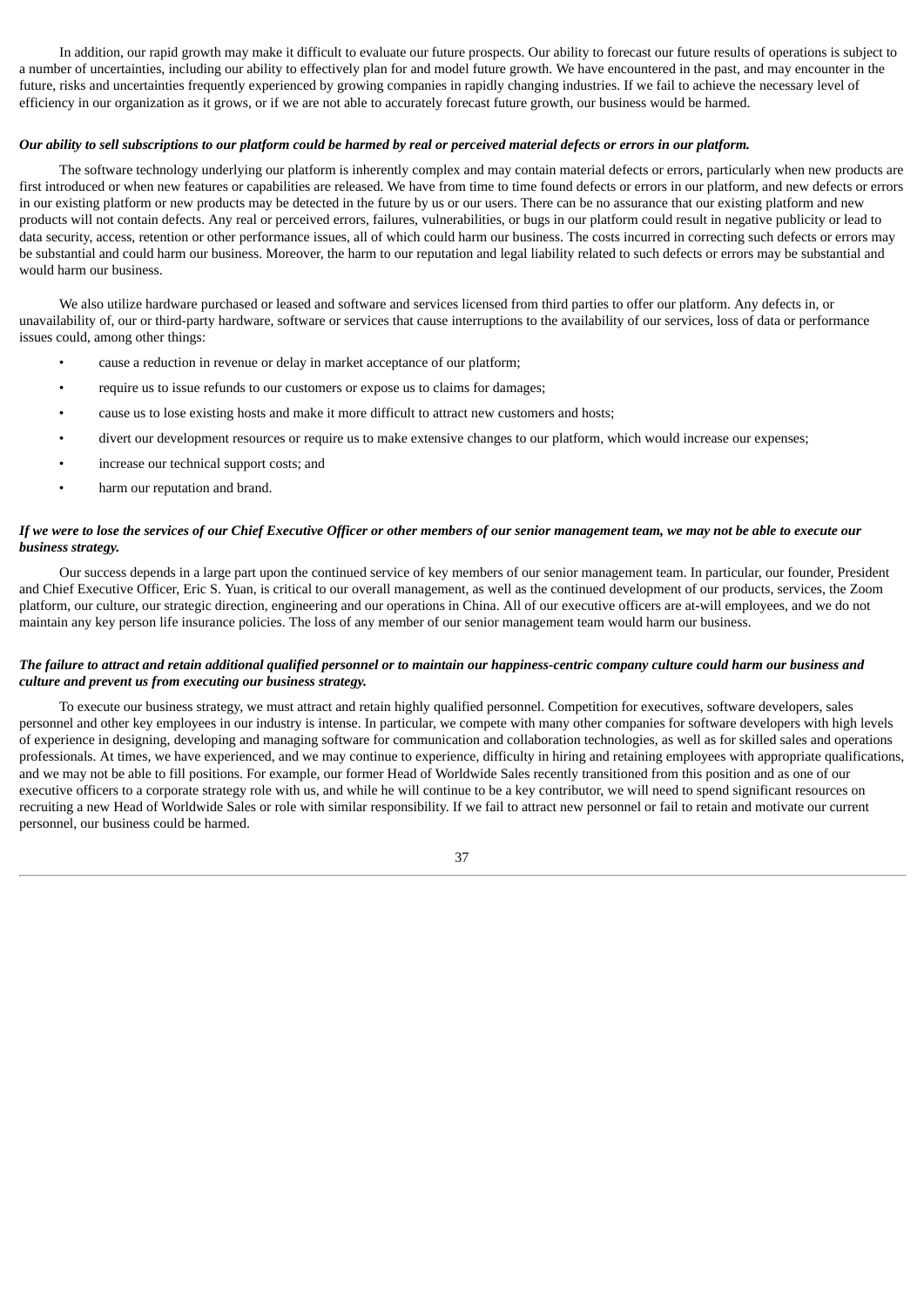Many of the companies with which we compete for experienced personnel have greater resources than we have, and some of these companies may offer greater compensation packages. Particularly in the San Francisco Bay Area, job candidates and existing employees carefully consider the value of the equity awards they receive in connection with their employment. If the perceived value of our equity awards declines, or if the mix of equity and cash compensation that we offer is unattractive, it may adversely affect our ability to recruit and retain highly skilled employees. Job candidates may also be threatened with legal action under agreements with their existing employers if we attempt to hire them, which could impact hiring and result in a diversion of our time and resources. Additionally, laws and regulations, such as restrictive immigration laws, may limit our ability to recruit internationally. We must also continue to retain and motivate existing employees through our compensation practices, company culture and career development opportunities. If we fail to attract new personnel or to retain our current personnel, our business would be harmed.

We believe that a critical component to our success and our ability to retain our best people is our culture. As we continue to grow and develop a public company infrastructure, we may find it difficult to maintain our happiness-centric company culture. Transparency is also an important part of our culture, and one that we practice every day. As we continue to grow, maintaining this culture of transparency will present its own challenges that we will need to address, including the type of information and level of detail that we share with our employees. For example, we were recently informed of a personal relationship involving our Chief Financial Officer and an individual with whom she worked, while they were both at her prior employer. After reviewing the facts and circumstances of the situation, we confirmed that our Chief Financial Officer can and should continue to serve in her role. However, these are the types of situations that will continue to challenge our culture of transparency, especially as we become a public company and operate under the rules and responsibilities to which public companies are subject.

In addition, many of our employees may be able to receive significant proceeds from sales of our equity in the public markets after our initial public offering, which may reduce their motivation to continue to work for us. Moreover, our initial public offering could create disparities in wealth among our employees, which may harm our culture and relations among employees and our business.

### We are continuing to expand our operations outside the United States, where we may be subject to increased business and economic risks that could harm *our business.*

We have customers in over 240 countries and our revenue from APAC and EMEA collectively represented 20% and 18% of our revenue for the three months ended April 30, 2019 and 2018, respectively. We plan to add local sales support in further select international markets over time. We also operate research and development centers in China, employing over 500 employees as of April 30, 2019. We expect to continue to expand our international operations, which may include opening offices in new jurisdictions and providing our platform in additional languages. Any new markets or countries into which we attempt to sell subscriptions to our platform may not be receptive. For example, we may not be able to expand further in some markets if we are not able to satisfy certain government- and industry-specific requirements. In addition, our ability to manage our business and conduct our operations internationally in the future may require considerable management attention and resources and is subject to the particular challenges of supporting a rapidly growing business in an environment of multiple languages, cultures, customs, legal and regulatory systems, alternative dispute systems and commercial markets. Future international expansion will require investment of significant funds and other resources. Operating internationally subjects us to new risks and may increase risks that we currently face, including risks associated with:

- recruiting and retaining talented and capable employees outside the United States, complying with complex employment and compensationrelated laws, regulations and practices in these international jurisdictions, and maintaining our company culture across all of our offices;
- providing our platform and operating our business across a significant distance, in different languages and among different cultures, including the potential need to modify our platform and features to ensure that they are culturally appropriate and relevant in different countries;
- compliance with applicable international laws and regulations, including laws and regulations with respect to privacy, telecommunications requirements, data protection, consumer protection and unsolicited email, and the risk of penalties to us and individual members of management or employees if our practices are deemed to be out of compliance;
- management of an employee base in jurisdictions that may not give us the same employment and retention flexibility as does the United States;
- operating in jurisdictions that do not protect intellectual property rights to the same extent as does the United States and the practical enforcement of such intellectual property rights outside of the United States;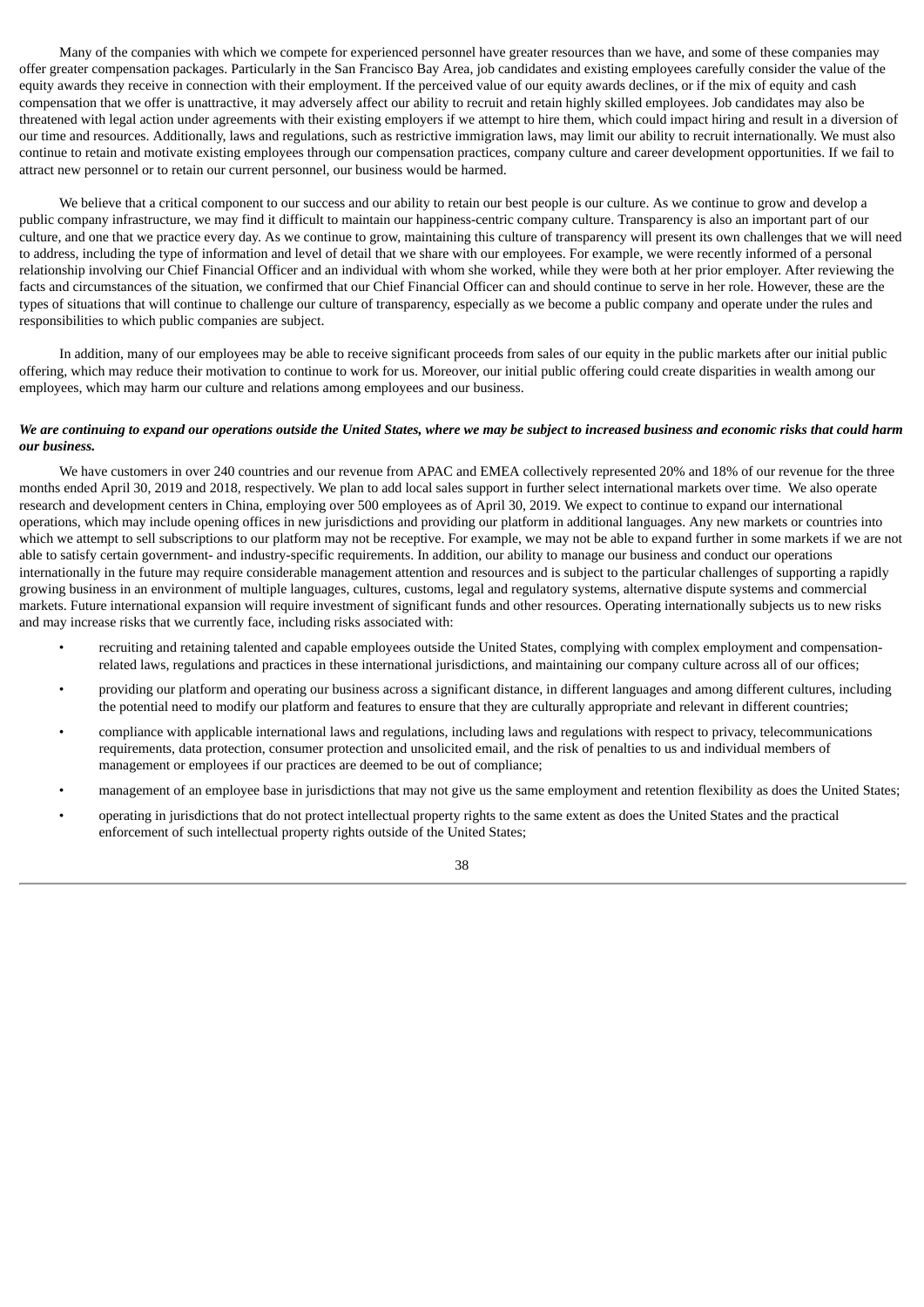- foreign government interference with our non-core intellectual property that resides outside of the United States, such as the risk of changes in foreign laws that could restrict our ability to use our intellectual property outside of the foreign jurisdiction in which we developed it;
- integration with partners outside of the United States;
- compliance by us and our business partners with anti-corruption laws, import and export control laws, tariffs, trade barriers, economic sanctions and other regulatory limitations on our ability to provide our platform in certain international markets;
- foreign exchange controls that might require significant lead time in setting up operations in certain geographic territories and might prevent us from repatriating cash earned outside the United States;
- political and economic instability;
- changes in diplomatic and trade relationships, including the imposition of new trade restrictions, trade protection measures, import or export requirements, trade embargoes and other trade barriers;
- generally longer payment cycles and greater difficulty in collecting accounts receivable;
- double taxation of our international earnings and potentially adverse tax consequences due to changes in the income and other tax laws of the United States or the international jurisdictions in which we operate; and
- higher costs of doing business internationally, including increased accounting, travel, infrastructure and legal compliance costs.

Compliance with laws and regulations applicable to our global operations substantially increases our cost of doing business in international jurisdictions. We may be unable to keep current with changes in laws and regulations as they occur. Although we have implemented policies and procedures designed to support compliance with these laws and regulations, there can be no assurance that we will always maintain compliance or that all of our employees, contractors, partners and agents will comply. Any violations could result in enforcement actions, fines, civil and criminal penalties, damages, injunctions or reputational harm. If we are unable to comply with these laws and regulations or manage the complexity of our global operations successfully, we may need to relocate or cease operations in certain foreign jurisdictions. For example, our product development team is largely based in China, where personnel costs are less expensive than in many other jurisdictions. If we had to relocate our product development team from China to another jurisdiction, we could experience, among other things, higher operating expenses, which would adversely impact our operating margins and harm our business. In addition, we would need to spend considerable time and effort recruiting a new product development team, which would distract management and adversely impact our ability to continue improving our platform's features and functionality.

# Changes in government trade policies, including the imposition of tariffs and export restrictions, could limit our ability to sell our products to certain *customers, which may materially adversely affect our sales and results of operations.*

The United States or foreign governments may take administrative, legislative or regulatory action that could materially interfere with our ability to sell products in certain countries, particularly in China. For example, in 2018, the United States imposed tariffs on a large variety of products of Chinese origin and most recently, in May 2019, increased tariffs on \$200 billion of Chinese goods to 25%. In response, China imposed or proposed new or higher tariffs on U.S. products. While the imposition of these tariffs did not have a direct, material adverse impact on our business during the three months ended April 30, 2019, the direct and indirect effects of tariffs and other restrictive trade policies are difficult to measure and are only one part of a larger U.S./China economic and trade policy disagreement. We cannot predict what actions may ultimately be taken with respect to tariffs or trade relations between the United States and China or other countries, what products may be subject to such actions, or what actions may be taken by the other countries in retaliation.

Further, in May 2019, President Trump issued an executive order that invoked national emergency economic powers to implement a framework to regulate the acquisition or transfer of information communications technology in transactions that imposed undue national security risks. The executive order is subject to implementation by the Secretary of Commerce and applies to contracts entered into prior to the effective date of the order. In addition, the U.S. Commerce Department has implemented additional restrictions and may implement further restrictions that would affect conducting business with certain Chinese companies. Depending upon their duration and implementation, as well as our ability to mitigate their impact, these tariffs, the executive order and its implementation and other regulatory actions could materially affect our business, including in the form of increased cost of revenue, decreased margins, increased pricing for customers, and reduced sales.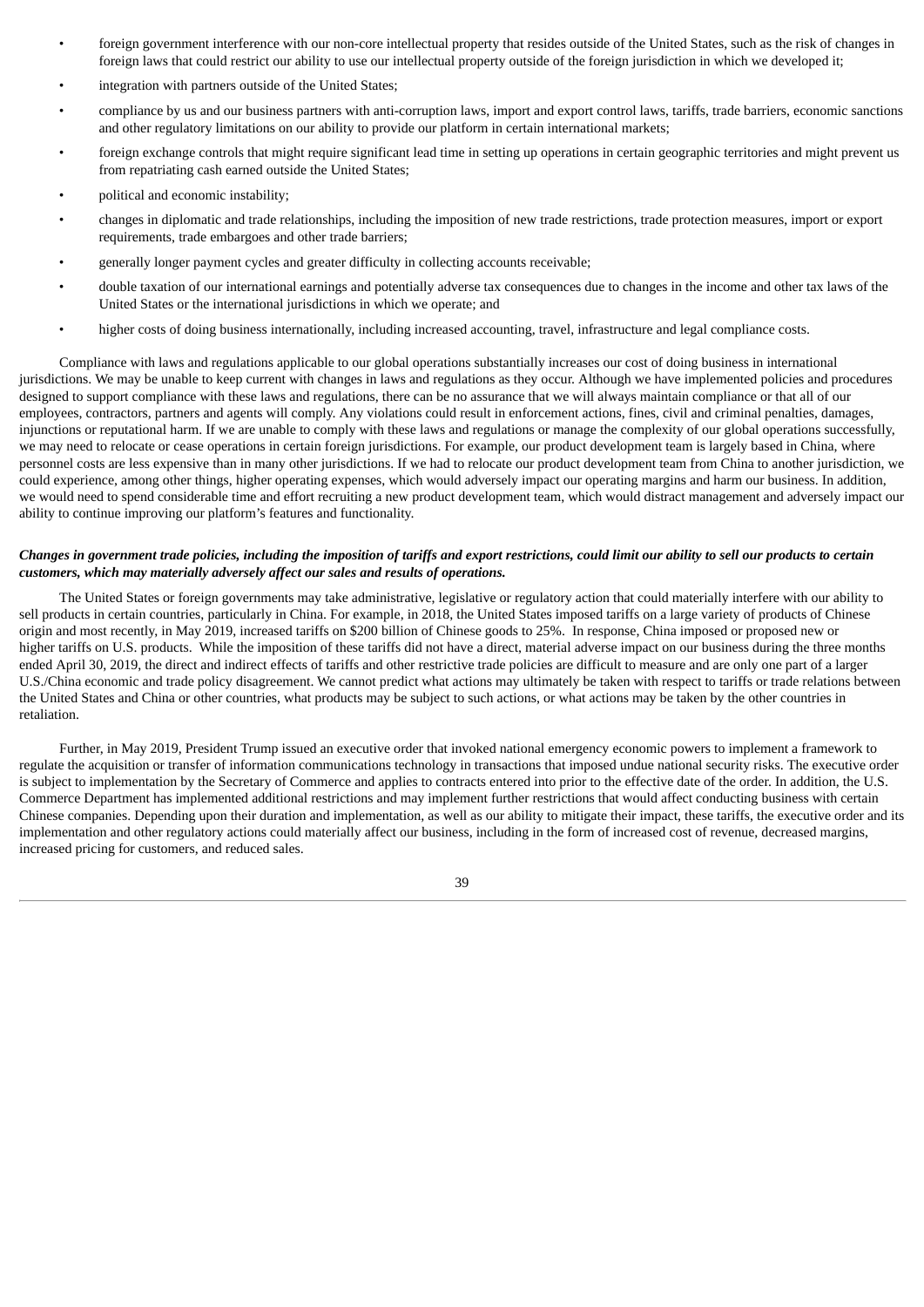# Our quarterly results may fluctuate significantly and may not fully reflect the underlying performance of our business.

Our quarterly results of operations may vary significantly in the future, and period-to-period comparisons of our results of operations may not be meaningful. Accordingly, the results of any one quarter should not be relied upon as an indication of future performance. Our quarterly results of operations may fluctuate as a result of a variety of factors, many of which are outside of our control, and as a result, may not fully reflect the underlying performance of our business. Fluctuation in quarterly results may negatively impact the value of our securities. Factors that may cause fluctuations in our quarterly results of operations include, without limitation, those listed below:

- our ability to retain and upgrade customers to higher-priced tiers of Zoom Meeting plans;
- our ability to attract new hosts and upgrade hosts that subscribe to our free Zoom Meeting plan to one of our paid Zoom Meeting plans;
- our ability to hire and retain employees, in particular those responsible for the selling or marketing of our platform;
- our ability to develop and retain talented sales personnel who are able to achieve desired productivity levels in a reasonable period of time and provide sales leadership in areas in which we are expanding our sales and marketing efforts;
- changes in the way we organize and compensate our sales teams;
- the timing of expenses and recognition of revenue;
- increased sales to large organizations;
- the length of sales cycles;
- the amount and timing of operating expenses related to the maintenance and expansion of our business, operations and infrastructure, as well as international expansion and entry into operating leases;
- timing and effectiveness of new sales and marketing initiatives;
- changes in our pricing policies or those of our competitors;
- the timing and success of new products, features and functionality by us or our competitors;
- interruptions or delays in our service, network outages, or actual or perceived privacy or security breaches;
- changes in the competitive dynamics of our industry, including consolidation among competitors;
- changes in laws and regulations that impact our business;
- any large indemnification payments to our users or other third parties;
- the timing of expenses related to any future acquisitions; and
- general economic and market conditions.

# We recognize revenue from subscriptions to our platform over the terms of these subscriptions. Consequently, increases or decreases in new sales may not *be immediately reflected in our results of operations and may be difficult to discern.*

We recognize revenue from subscriptions to our platform over the terms of these subscriptions. As a result, a portion of the revenue we report in each quarter is derived from the recognition of deferred revenue relating to subscriptions entered into during previous quarters. Consequently, a decline in new or renewed subscriptions in any single quarter may have a small impact on the revenue that we recognize for that quarter. However, such a decline will negatively affect our revenue in future quarters. Accordingly, the effect of significant downturns in sales and potential changes in our pricing policies or rate of customer expansion or retention may not be fully reflected in our results of operations until future periods. In addition, a significant portion of our costs are expensed as incurred, while revenue is recognized over the term of the subscription. As a result, growth in the number of new customers and hosts could continue to result in our recognition of higher costs and lower revenue in the earlier periods of our subscriptions. Finally, our subscription-based revenue model also makes it difficult for us to rapidly increase our revenue through additional sales in any period, as revenue from new customers or from existing customers that increase their use of our platform or upgrade to a higher-priced tier of Zoom Meeting plan must be recognized over the applicable subscription term.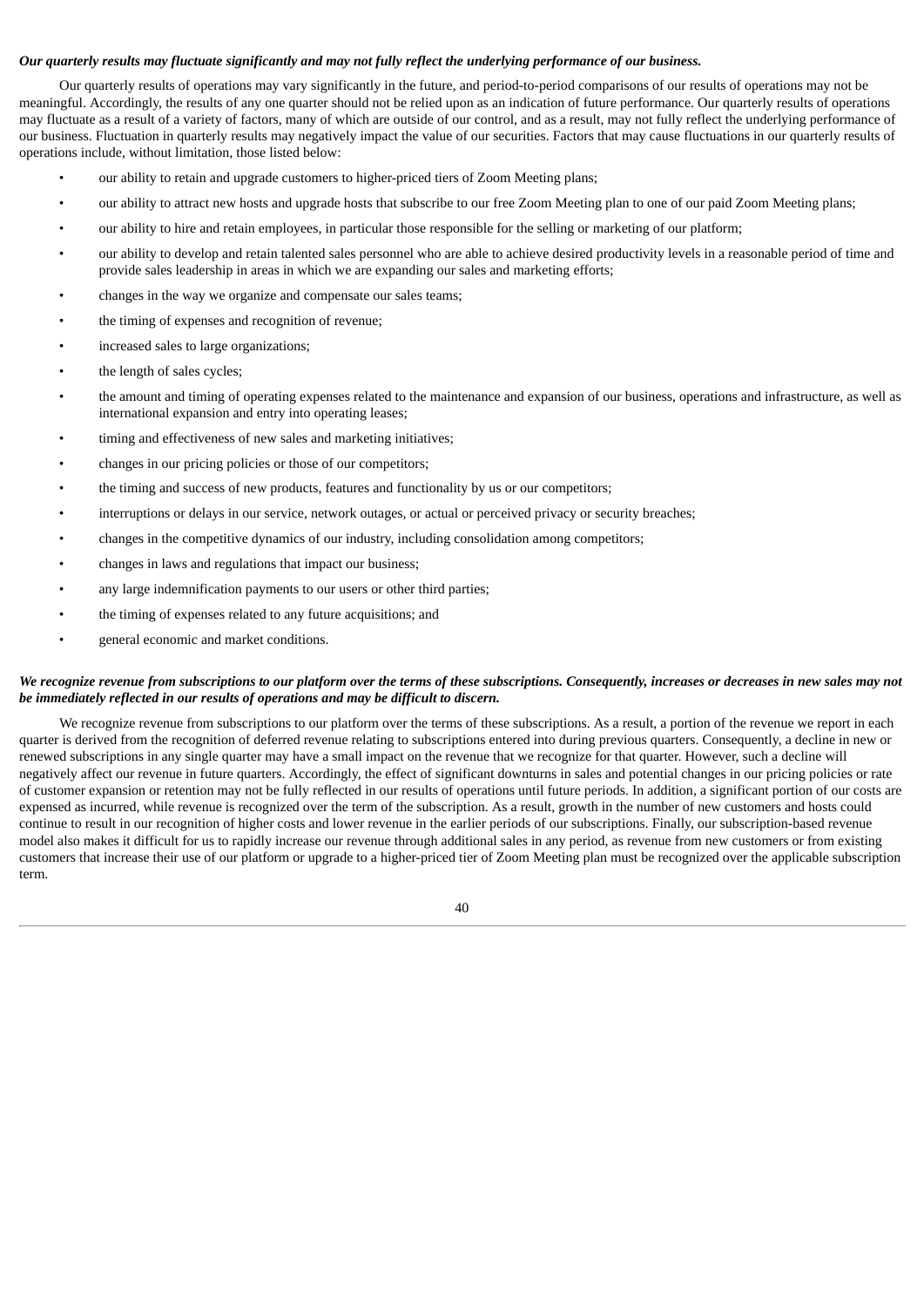# Any failure to offer high-quality support for our customers and hosts may harm our relationships with our customers and hosts and, consequently, our *business.*

We have designed our platform to be easy to adopt and use with minimal to no support necessary. However, if we experience increased user demand for support, we may face increased costs that may harm our results of operations. In addition, as we continue to grow our operations and support our global user base, we need to be able to continue to provide efficient support that meets our customers and hosts' needs globally at scale. Customers and hosts receive additional support features, and the number of our hosts has grown significantly, which will put additional pressure on our support organization. If we are unable to provide efficient user support globally at scale or if we need to hire additional support personnel, our business may be harmed. Our new customer and host signups are highly dependent on our business reputation and on positive recommendations from our existing customers and hosts. Any failure to maintain high-quality support, or a market perception that we do not maintain high-quality support for our customers and hosts, would harm our business.

# Our actual or perceived failure to comply with privacy, data protection and information security laws, regulations, and obligations could harm our *business.*

We receive, store, process and use personal information and other user content. There are numerous federal, state, local and international laws and regulations regarding privacy, data protection, information security and the storing, sharing, use, processing, transfer, disclosure and protection of personal information and other content, the scope of which is changing, subject to differing interpretations and may be inconsistent among countries, or conflict with other rules. We are also subject to the terms of our privacy policies and obligations to third parties related to privacy, data protection and information security. We strive to comply with applicable laws, regulations, policies and other legal obligations relating to privacy, data protection and information security to the extent possible. However, the regulatory framework for privacy and data protection worldwide is, and is likely to remain, uncertain for the foreseeable future, and it is possible that these or other actual or alleged obligations may be interpreted and applied in a manner that is inconsistent from one jurisdiction to another and may conflict with other rules or our practices.

We also expect that there will continue to be new laws, regulations and industry standards concerning privacy, data protection and information security proposed and enacted in various jurisdictions. For example, in May 2018, the General Data Protection Regulation (GDPR) went into effect in the European Union (EU). The GDPR imposed more stringent data protection requirements and provides greater penalties for noncompliance than previous data protection laws, including potential penalties of up to €20 million or 4% of annual global revenues. Further, following a referendum in June 2016 in which voters in the United Kingdom approved an exit from the EU, the United Kingdom government has initiated a process to leave the EU, known as Brexit. Brexit has created uncertainty with regard to the regulation of data protection in the United Kingdom. In particular, although the United Kingdom enacted a Data Protection Act in May 2018 that is designed to be consistent with the GDPR, uncertainty remains regarding how data transfers to and from the United Kingdom will be regulated. Additionally, although we have self-certified under the U.S.-EU and U.S.-Swiss Privacy Shield Frameworks with regard to our transfer of certain personal data from the EU and Switzerland to the United States, some regulatory uncertainty remains surrounding the future of data transfers from the EU and Switzerland to the United States, and we are monitoring regulatory developments in this area. California also recently enacted legislation, the California Consumer Privacy Act of 2018 (CCPA), that will afford consumers expanded privacy protections when it goes into effect on January 1, 2020. The CCPA was recently amended, and it is possible that it will be amended again before it goes into effect. The potential effects of this legislation are far-reaching and may require us to modify our data processing practices and policies and to incur substantial costs and expenses in an effort to comply. For example, the CCPA gives California residents expanded rights to access and require deletion of their personal information, opt out of certain personal information sharing and receive detailed information about how their personal information is used. The CCPA also provides for civil penalties for violations, as well as a private right of action for data breaches that may increase data breach litigation.

With laws and regulations such as the GDPR in the EU and the CCPA in the United States imposing new and relatively burdensome obligations, and with substantial uncertainty over the interpretation and application of these and other laws and regulations, we may face challenges in addressing their requirements and making necessary changes to our policies and practices, and may incur significant costs and expenses in an effort to do so. Any failure or perceived failure by us to comply with our privacy policies, our privacy-, data protection- or information security-related obligations to users or other third parties or any of our other legal obligations relating to privacy, data protection or information security may result in governmental investigations or enforcement actions, litigation, claims or public statements against us by consumer advocacy groups or others, and could result in significant liability or cause our users to lose trust in us, which could have an adverse effect on our reputation and business. Furthermore, the costs of compliance with, and other burdens imposed by, the laws, regulations and policies that are applicable to the businesses of our users may limit the adoption and use of, and reduce the overall demand for, our platform.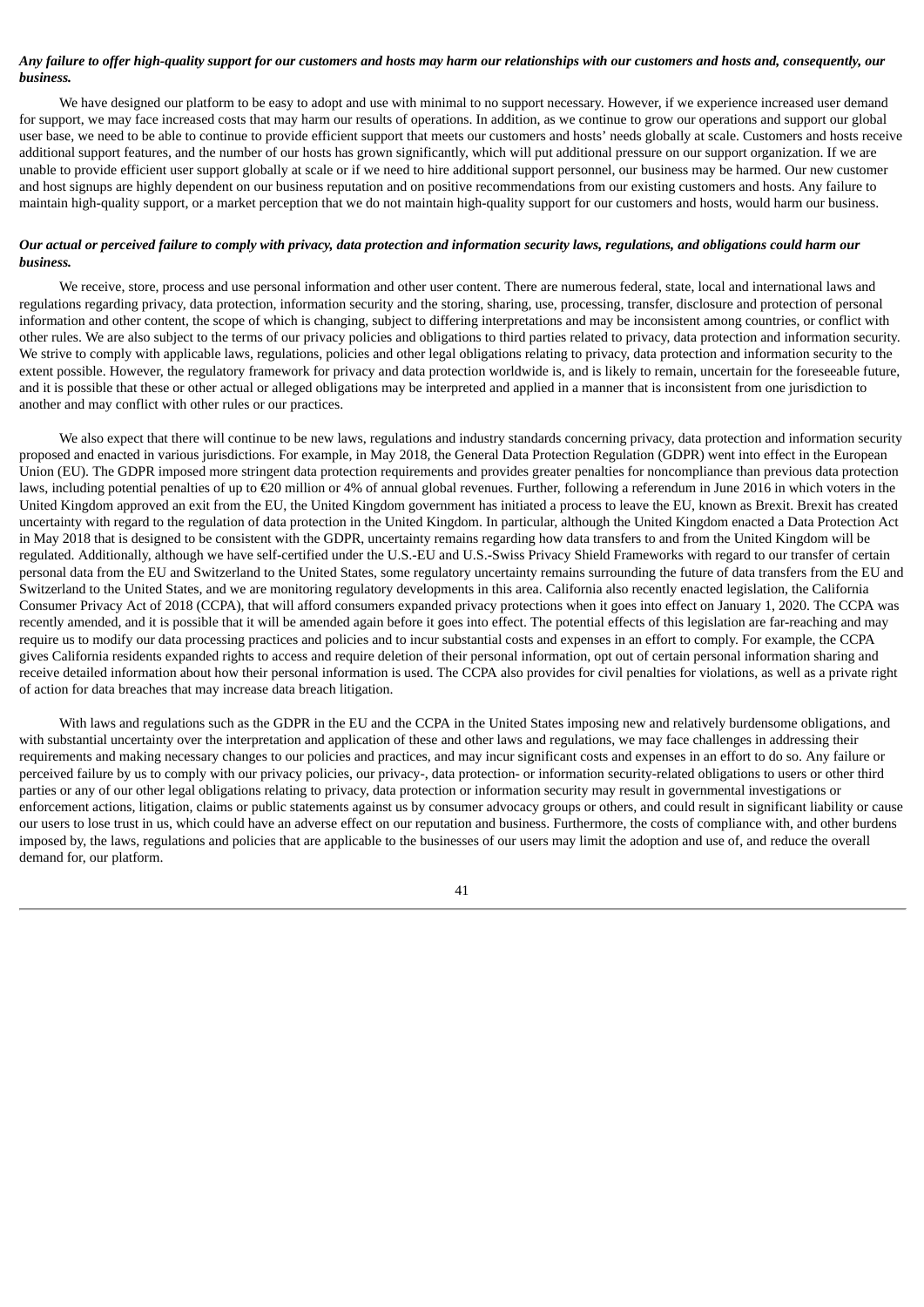Additionally, if third parties we work with, such as vendors or developers, violate applicable laws or regulations or our policies, such violations may also put our users' content at risk and could in turn have an adverse effect on our business. Any significant change to applicable laws, regulations or industry practices regarding the collection, use, retention, security or disclosure of our users' content, or regarding the manner in which the express or implied consent of users for the collection, use, retention or disclosure of such content is obtained, could increase our costs and require us to modify our services and features, possibly in a material manner, which we may be unable to complete and may limit our ability to store and process user data or develop new services and features.

# Our results of operations may be harmed if we are required to collect sales or other related taxes for our subscription services in jurisdictions where we *have not historically done so.*

We collect sales tax in a number of jurisdictions. One or more states or countries may seek to impose incremental or new sales, use, or other tax collection obligations on us. A successful assertion by a state, country or other jurisdiction that we should have been or should be collecting additional sales, use, or other taxes could, among other things, result in substantial tax payments, create significant administrative burdens for us, discourage potential customers from subscribing to our platform due to the incremental cost of any such sales or other related taxes, or otherwise harm our business.

# *We may be subject to liabilities on past sales for taxes, surcharges and fees.*

We currently collect and remit applicable sales tax in jurisdictions where we, through our employees, have a presence and where we have determined, based on legal precedents in the jurisdiction, that sales of our platform are classified as taxable. We do not currently collect and remit other state and local excise, utility user and ad valorem taxes, fees or surcharges that may apply to our customers and hosts. We believe that we are not otherwise subject to, or required to collect, any additional taxes, fees or surcharges imposed by state and local jurisdictions because we do not have a sufficient physical presence or "nexus" in the relevant taxing jurisdiction or such taxes, fees, or surcharges do not apply to sales of our platform in the relevant taxing jurisdiction. However, there is uncertainty as to what constitutes sufficient physical presence or nexus for a state or local jurisdiction to levy taxes, fees and surcharges for sales made over the internet, and there is also uncertainty as to whether our characterization of our platform as not taxable in certain jurisdictions will be accepted by state and local taxing authorities. Additionally, we have not historically collected value-added tax (VAT) or goods and services tax (GST) on sales of our platform because we make all of our sales through our office in the United States, and we believe, based on information provided to us by our customers, that most of our sales are made to business customers.

Taxing authorities may challenge our position that we do not have sufficient nexus in a taxing jurisdiction or that our platform is not taxable in the jurisdiction and may decide to audit our business and operations with respect to sales, use, telecommunications, VAT, GST and other taxes, which could result in increased tax liabilities for us or our customers and hosts, which could harm our business.

The application of indirect taxes (such as sales and use tax, VAT, GST, business tax and gross receipt tax) to businesses that transact online, such as ours, is a complex and evolving area. Following the recent U.S. Supreme Court decision in South Dakota v. Wayfair, Inc., states are now free to levy taxes on sales of goods and services based on an "economic nexus," regardless of whether the seller has a physical presence in the state. As a result, it may be necessary to reevaluate whether our activities give rise to sales, use and other indirect taxes as a result of any nexus in those states in which we are not currently registered to collect and remit taxes. Additionally, we may need to assess our potential tax collection and remittance liabilities based on existing economic nexus laws' dollar and transaction thresholds. We continue to analyze our exposure for such taxes and liabilities and have accrued \$27.0 million and \$22.0 million as of April 30, 2019 and January 31, 2019, respectively, for loss contingencies resulting from these potential taxes and liabilities. The application of existing, new, or future laws, whether in the U.S. or internationally, could harm our business. There have been, and will continue to be, substantial ongoing costs associated with complying with the various indirect tax requirements in the numerous markets in which we conduct or will conduct business.

#### We are subject to governmental export and import controls that could impair our ability to compete in international markets due to licensing requirements *and subject us to liability if we are not in compliance with applicable laws.*

Our platform and associated products are subject to various restrictions under U.S. export control and sanctions laws and regulations, including the U.S. Department of Commerce's Export Administration Regulations (EAR) and various economic and trade sanctions regulations administered by the U.S. Department of the Treasury's Office of Foreign Assets Control (OFAC). The U.S. export control laws and U.S. economic sanctions laws include restrictions or prohibitions on the sale or supply of certain products and services to U.S. embargoed or sanctioned countries, governments, persons and entities, and also require authorization for the export of certain encryption items. In addition, various countries regulate the import of certain encryption technology, including through import permitting and licensing requirements and have enacted or could enact laws that could limit our ability to distribute our platform or could limit our hosts' ability to implement our platform in those countries.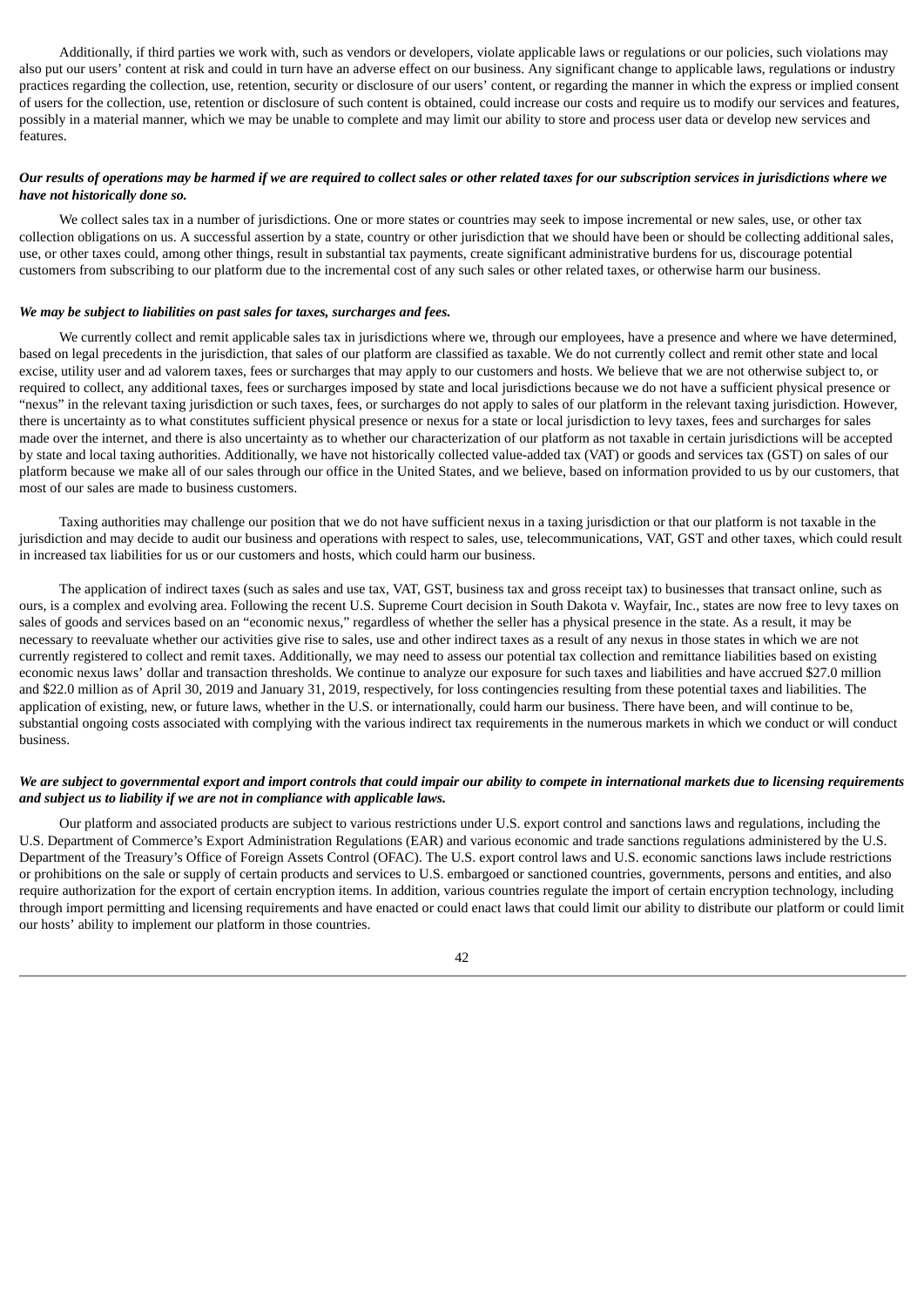Although we take precautions to prevent our platform and associated products from being accessed or used in violation of such laws, we have inadvertently allowed our platform and associated products to be accessed or used by some customers in apparent violation of U.S. economic sanction laws. In addition, we may have inadvertently made our software products available to some customers, including users in embargoed or sanctioned countries, in apparent violation of the EAR. As a result, we have submitted initial and final voluntary self-disclosures concerning potential violations of U.S. sanctions and export control laws and regulations to OFAC and the U.S. Department of Commerce's Bureau of Industry and Security. If we are found to be in violation of U.S. economic sanctions or export control laws, it could result in fines and penalties. We may also be adversely affected through other penalties, reputational harm, loss of access to certain markets or otherwise. While we are working to implement additional controls designed to prevent similar activity from occurring in the future, these controls may not be fully effective.

Changes in our platform, or changes in export, sanctions and import laws, may delay the introduction and sale of subscriptions to our platform in international markets, prevent our customers with international operations from using our platform or, in some cases, prevent the access or use of our platform to and from certain countries, governments, persons or entities altogether. Further, any change in export or import regulations, economic sanctions or related laws, shift in the enforcement or scope of existing regulations or change in the countries, governments, persons or technologies targeted by such regulations could result in decreased use of our platform or in our decreased ability to export or sell our platform to existing or potential customers with international operations. Any decreased use of our platform or limitation on our ability to export or sell our platform would likely harm our business.

# We utilize our network of resellers to sell our products and services, and our failure to effectively develop, manage and maintain our indirect sales *channels would harm our business.*

Our future success depends on our continued ability to establish and maintain a network of channel relationships, and we expect that we will need to maintain and expand our network as we expand into international markets. A small portion of our revenue is derived from our network of sales agents and resellers, which we refer to collectively as resellers, many of which sell or may in the future decide to sell their own products and services or services from other communications solutions providers. Loss of or reduction in sales through these third parties could reduce our revenue. Our competitors may in some cases be effective in causing our reseller or potential reseller to favor their products and services or prevent or reduce sales of our products and services. Recruiting and retaining qualified resellers in our network and training them in our technology and product offerings requires significant time and resources. If we decide to further develop and expand our indirect sales channels, we must continue to scale and improve our processes and procedures to support these channels, including investment in systems and training. Many resellers may not be willing to invest the time and resources required to train their staff to effectively sell our platform. If we fail to maintain relationships with our resellers, fail to develop relationships with new resellers in new markets or expand the number of resellers in existing markets or fail to manage, train, or provide appropriate incentives to our existing resellers, our ability to increase the number of new customers and hosts and increase sales to existing customers could be adversely impacted, which would harm our business.

# Our results of operations, which are reported in U.S. dollars, could be adversely affected if currency exchange rates fluctuate substantially in the future.

We sell to customers globally and have international operations primarily in Australia, China and the United Kingdom. As we continue to expand our international operations, we will become more exposed to the effects of fluctuations in currency exchange rates. Although the majority of our cash generated from revenue is denominated in U.S. dollars, a small amount is denominated in foreign currencies, and our expenses are generally denominated in the currencies of the jurisdictions in which we conduct our operations. For the three months ended April 30, 2019 and 2018, 8.3% and 4.9% of our revenue, respectively, and 16.0% and 12.4% of our expenses, respectively, were denominated in currencies other than U.S. dollars. Because we conduct business in currencies other than U.S. dollars but report our results of operations in U.S. dollars, we also face remeasurement exposure to fluctuations in currency exchange rates, which could hinder our ability to predict our future results and earnings and could materially impact our results of operations. We do not currently maintain a program to hedge exposures to non-U.S. dollar currencies.

#### *Our sales to government entities are subject to a number of additional challenges and risks.*

We expect to increase our sales to U.S. federal and state and foreign governmental agency customers. For example, we announced in May 2019 that we received authorization under the U.S. Federal Risk and Authorization Management Program (FedRAMP) which allows U.S. federal government agencies and contractors to securely use our Zoom for Government offering. The additional risks and challenges associated with doing business with governmental entities include, but are not limited to, the following:

- selling to governmental entities can be more competitive, expensive and time-consuming than selling to private entities, often requiring significant upfront time and expense without any assurance that these efforts will generate a sale;
- government certification requirements may change, or we may be unable to achieve or sustain one or more government certifications, including FedRAMP, and in doing so restrict our ability to sell into the government sector until we have attained such certificates;

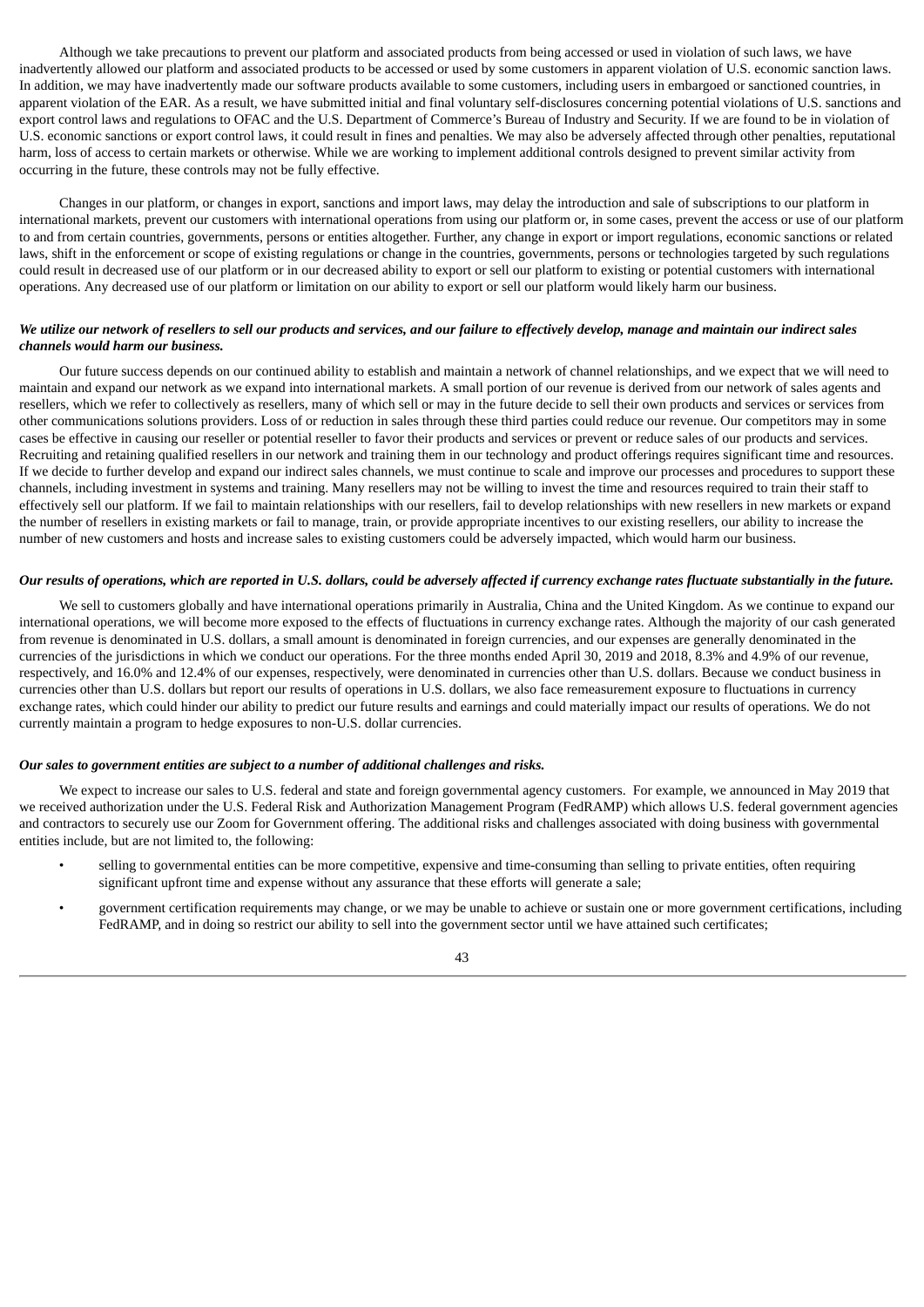- governmental entities may have significant leverage in negotiations, thereby enabling such entities to demand contract terms that differ from what we generally agree to in our standard agreements, including, for example, most favored nation clauses; and
- government demand and payment for our products may be influenced by public sector budgetary cycles and funding authorizations, with funding reductions or delays having an adverse impact on public sector demand for our products.

To the extent that we become more reliant on contracts with government entities in the future, our exposure to such risks and challenges could increase, which in turn could adversely impact our business.

# Our current products, as well as products, features and functionality that we may introduce in the future, may not be widely accepted by our customers and hosts or may receive negative attention or may require us to compensate or reimburse third parties, any of which may lower our margins and harm *our business.*

Our ability to engage, retain and increase our base of customers and hosts and to increase our revenue will depend on our ability to successfully create new products, features and functionality, both independently and together with third parties. We may introduce significant changes to our existing products or develop and introduce new and unproven products, including technologies with which we have little or no prior development or operating experience. These new products and updates may fail to engage, retain and increase our base of customers and hosts or may create lag in adoption of such new products. New products may initially suffer from performance and quality issues that may negatively impact our ability to market and sell such products to new and existing customers and hosts. The short- and long-term impact of any major change to our products, or the introduction of new products, is particularly difficult to predict. If new or enhanced products fail to engage, retain and increase our base of customers and hosts, we may fail to generate sufficient revenue, operating margin or other value to justify our investments in such products, any of which may harm our business in the short term, long term, or both. In addition, our current products, as well as products, features and functionality that we may introduce in the future, may require us to compensate or reimburse third parties. For example, our new cloud phone system, Zoom Phone, is a private branch exchange phone solution that requires us to compensate carriers that operate the public switched telephone network. As a result, a portion of the payments that we will receive from customers that will use our Zoom Phone product will be allocated towards compensating these telephone carriers, which lowers our margins for Zoom Phone as compared to our other products. In addition, new products that we introduce in the future may similarly require us to compensate or reimburse third parties, all of which would lower our profit margins for any such new products. If this trend continues with our new and existing products, including Zoom Phone, it could harm our business.

# Estimates of our market opportunity and forecasts of market growth may prove to be inaccurate, and even if the market in which we compete achieves the *forecasted growth, our business could fail to grow at similar rates, if at all.*

Market opportunity estimates and growth forecasts for the market in which we compete, including those we have generated ourselves, are subject to significant uncertainty and are based on assumptions and estimates that may not prove to be accurate. Not every organization covered by our market opportunity estimates will necessarily buy video communications platforms at all, and some or many of those organizations may choose to continue using legacy communication methods or point solutions offered by our competitors. It is impossible to build every product feature that every customer or host wants, and our competitors may develop and offer features that our platform does not provide. The variables that go into the calculation of our market opportunity are subject to change over time, and there is no guarantee that any particular number or percentage of the organizations covered by our market opportunity estimates will purchase our solutions at all or generate any particular level of revenue for us. Even if the market in which we compete meets the size estimates and growth forecasts, our business could fail to grow for a variety of reasons outside of our control, including competition in our industry. If any of these risks materialize, it could harm our business and prospects.

# We may be subject to, or assist law enforcement with enforcement of, a variety of U.S. and international laws that could result in claims, increase the cost of operations or otherwise harm our business due to changes in the laws, changes in the interpretations of the laws, greater enforcement of the laws or *investigations into compliance with the laws.*

We may be subject to, or assist law enforcement with enforcement of, various laws, including those covering copyright, indecent content, child protection, consumer protection, telecommunications services, taxation and similar matters. There have been instances where improper or illegal content has been shared on our platform without our knowledge. As a service provider, we do not regularly monitor our platform to evaluate the legality of content shared on it. While to date we have not been subject to material legal or administrative actions as a result of this content, the laws in this area are currently in a state of flux and vary widely between jurisdictions. Accordingly, it may be possible that in the future we and our competitors may be subject to legal actions, along with the users who shared such content. In addition, regardless of any legal liability we may face, our reputation could be harmed should there be an incident generating extensive negative publicity about the content shared on our platform. Such publicity would harm our business.

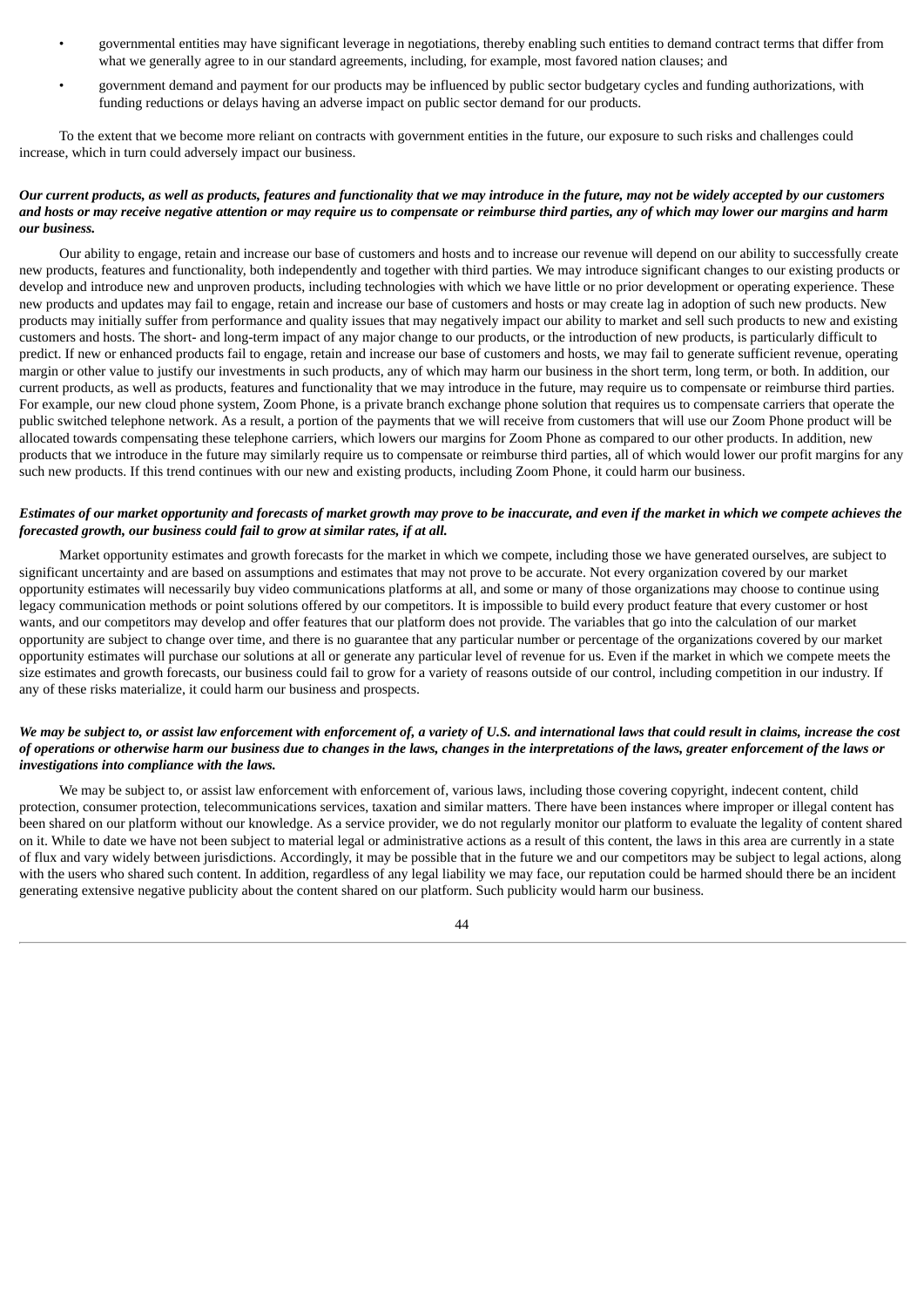We are also subject to consumer protection laws that may impact our sales and marketing efforts, including laws related to subscriptions, billing and auto-renewal. These laws, as well as any changes in these laws, could adversely affect our self-serve model and make it more difficult for us to retain and upgrade customers and attract new customers and hosts. Additionally, we have in the past, are currently and may from time to time in the future become the subject of inquiries and other actions by regulatory authorities as a result of our business practices, including our subscription, billing and auto-renewal policies. Consumer protection laws may be interpreted or applied by regulatory authorities in a manner that could require us to make changes to our operations or incur fines, penalties or settlement expenses, which may result in harm to our business.

Our platform depends on the ability of our customers, hosts and users to access the internet, and our platform has been blocked or restricted in some countries for various reasons. If we fail to anticipate developments in the law, or fail for any reason to comply with relevant law, our platform could be further blocked or restricted, and we could be exposed to significant liability that could harm our business.

We are also subject to various U.S. and international anti-corruption laws, such as the U.S. Foreign Corrupt Practices Act and the U.K. Bribery Act, as well as other similar anti-bribery and anti-kickback laws and regulations. These laws and regulations generally prohibit companies and their employees and intermediaries from authorizing, offering or providing improper payments or benefits to officials and other recipients for improper purposes. Although we take precautions to prevent violations of these laws, our exposure for violating these laws increases as we continue to expand our international presence, and any failure to comply with such laws could harm our business.

# Zoom Phone is subject to U.S. federal and international regulation, and other products we may introduce in the future may also be subject to U.S. federal, state or international laws, rules and regulations. Any failure to comply with such laws, rules and regulations could harm our business and *expose us to liability.*

# *Federal Regulation*

Our recently introduced product, Zoom Phone, is provided through our wholly owned subsidiary, Zoom Voice Communications, Inc., which is regulated by the FCC as an interconnected voice over internet protocol (VoIP) service provider. As a result, Zoom Phone is subject to existing or potential FCC regulations, including but not limited to regulations relating to privacy, disability access, porting of numbers, federal Universal Service Fund (USF), contributions and other regulatory assessments, emergency calling/Enhanced 911 (E-911) and law enforcement access. Congress or the FCC may expand the scope of Zoom Phone's regulatory obligations at any time. In addition, FCC classification of Zoom Phone as a common carrier or telecommunications service could result in additional federal and state regulatory obligations. If we do not comply with any current or future state regulations that apply to our business, we could be subject to substantial fines and penalties, we may have to restructure our product offerings, exit certain markets or raise the price of our products, any of which could ultimately harm our business and results of operations. Any enforcement action by the FCC, which may be a public process, would hurt our reputation in the industry, possibly impair our ability to sell Zoom Phone to our customers and harm our business.

#### *State Regulation*

State telecommunications regulation of Zoom Phone is generally preempted by the FCC. However, states are allowed to assess state USF contributions, E-911 fees and other surcharges. A number of states require us to contribute to state USF and pay E-911 and other assessments and surcharges, while others are actively considering extending their programs to include the products we offer. We generally pass USF, E-911 fees and other surcharges through to our customers where we are permitted to do so, which may result in our products becoming more expensive. We expect that state public utility commissions will continue their attempts to apply state telecommunications regulations to services like Zoom Phone. If we do not comply with any current or future state regulations that apply to our business, we could be subject to substantial fines and penalties, we may have to restructure our product offerings, exit certain markets or raise the price of our products, any of which could harm our business.

#### *International Regulation*

As we expand internationally, we may be subject to telecommunications, consumer protection, privacy, data protection and other laws and regulations in the foreign countries where we offer our products. In the future, we intend to offer Zoom Phone internationally. If we do not comply with any current or future international regulations that apply to our business, we could be subject to substantial fines and penalties, we may have to restructure our product offerings, exit certain markets or raise the price of our products, any of which could harm our business.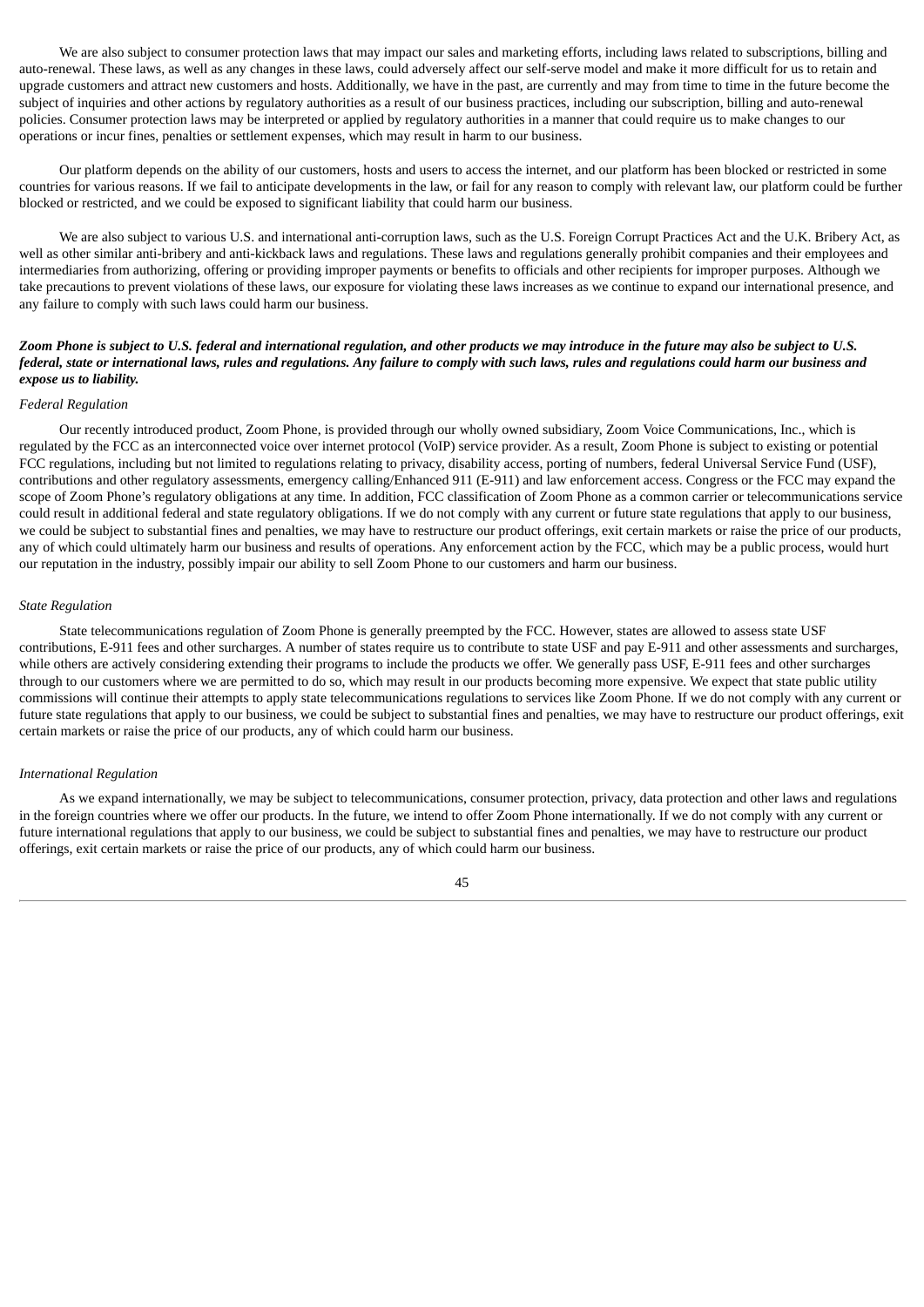# We are currently, and may be in the future, party to intellectual property rights claims and other litigation matters, which, if resolved adversely, could *harm our business.*

We protect our intellectual property through patents, copyrights, trademarks, domain names and trade secrets and, from time to time, are subject to litigation based on allegations of infringement, misappropriation or other violations of intellectual property or other rights. As we face increasing competition and gain an increasingly high profile, the possibility of intellectual property rights claims, commercial claims and other assertions against us grows. We have in the past been, are currently, and may from time to time in the future become, a party to litigation and disputes related to our intellectual property, our business practices and our platform. While we intend to defend these lawsuits vigorously and believe that we have valid defenses to these claims, litigation can be costly and time-consuming, divert the attention of our management and key personnel from our business operations and dissuade potential customers from subscribing to our services, which would harm our business. Furthermore, with respect to these lawsuits, there can be no assurances that favorable outcomes will be obtained. We may need to settle litigation and disputes on terms that are unfavorable to us, or we may be subject to an unfavorable judgment that may not be reversible upon appeal. The terms of any settlement or judgment may require us to cease some or all of our operations or pay substantial amounts to the other party. In addition, our agreements with certain larger customers include certain provisions for indemnifying them against liabilities if our services infringe a third party's intellectual property rights, which could require us to make payments to our customers. During the course of any litigation or dispute, we may make announcements regarding the results of hearings and motions and other interim developments. If securities analysts and investors regard these announcements as negative, the market price of our Class A common stock may decline. With respect to any intellectual property rights claim, we may have to seek a license to continue practices found to be in violation of third-party rights, which may not be available on reasonable terms and may significantly increase our operating expenses. A license to continue such practices may not be available to us at all, and we may be required to develop alternative non-infringing technology or practices or discontinue the practices. The development of alternative, non-infringing technology or practices could require significant effort and expense. Our business could be harmed as a result.

#### Our failure to protect our intellectual property rights and proprietary information could diminish our brand and other intangible assets.

We primarily rely and expect to continue to rely on a combination of patent, patent licenses, trade secret and domain name protection, trademark and copyright laws, as well as confidentiality and license agreements with our employees, consultants and third parties, to protect our intellectual property and proprietary rights. We make business decisions about when to seek patent protection for a particular technology and when to rely upon copyright or trade secret protection, and the approach we select may ultimately prove to be inadequate. Even in cases where we seek patent protection, there is no assurance that the resulting patents will effectively protect every significant feature of our products. In addition, we believe that the protection of our trademark rights is an important factor in product recognition, protecting our brand and maintaining goodwill. If we do not adequately protect our rights in our trademarks from infringement and unauthorized use, any goodwill that we have developed in those trademarks could be lost or impaired, which could harm our brand and our business. Third parties may knowingly or unknowingly infringe our proprietary rights, third parties may challenge our proprietary rights, pending and future patent, trademark and copyright applications may not be approved, and we may not be able to prevent infringement without incurring substantial expense. We have also devoted substantial resources to the development of our proprietary technologies and related processes. In order to protect our proprietary technologies and processes, we rely in part on trade secret laws and confidentiality agreements with our employees, consultants and third parties. These agreements may not effectively prevent disclosure of confidential information and may not provide an adequate remedy in the event of unauthorized disclosure of confidential information. In addition, others may independently discover our trade secrets, in which case we would not be able to assert trade secret rights, or develop similar technologies and processes. Further, laws in certain jurisdictions may afford little or no trade secret protection, and any changes in, or unexpected interpretations of, the intellectual property laws in any country in which we operate may compromise our ability to enforce our intellectual property rights. Costly and time-consuming litigation could be necessary to enforce and determine the scope of our proprietary rights. If the protection of our proprietary rights is inadequate to prevent use or appropriation by third parties, the value of our platform, brand and other intangible assets may be diminished, and competitors may be able to more effectively replicate our platform and its features. Any of these events would harm our business.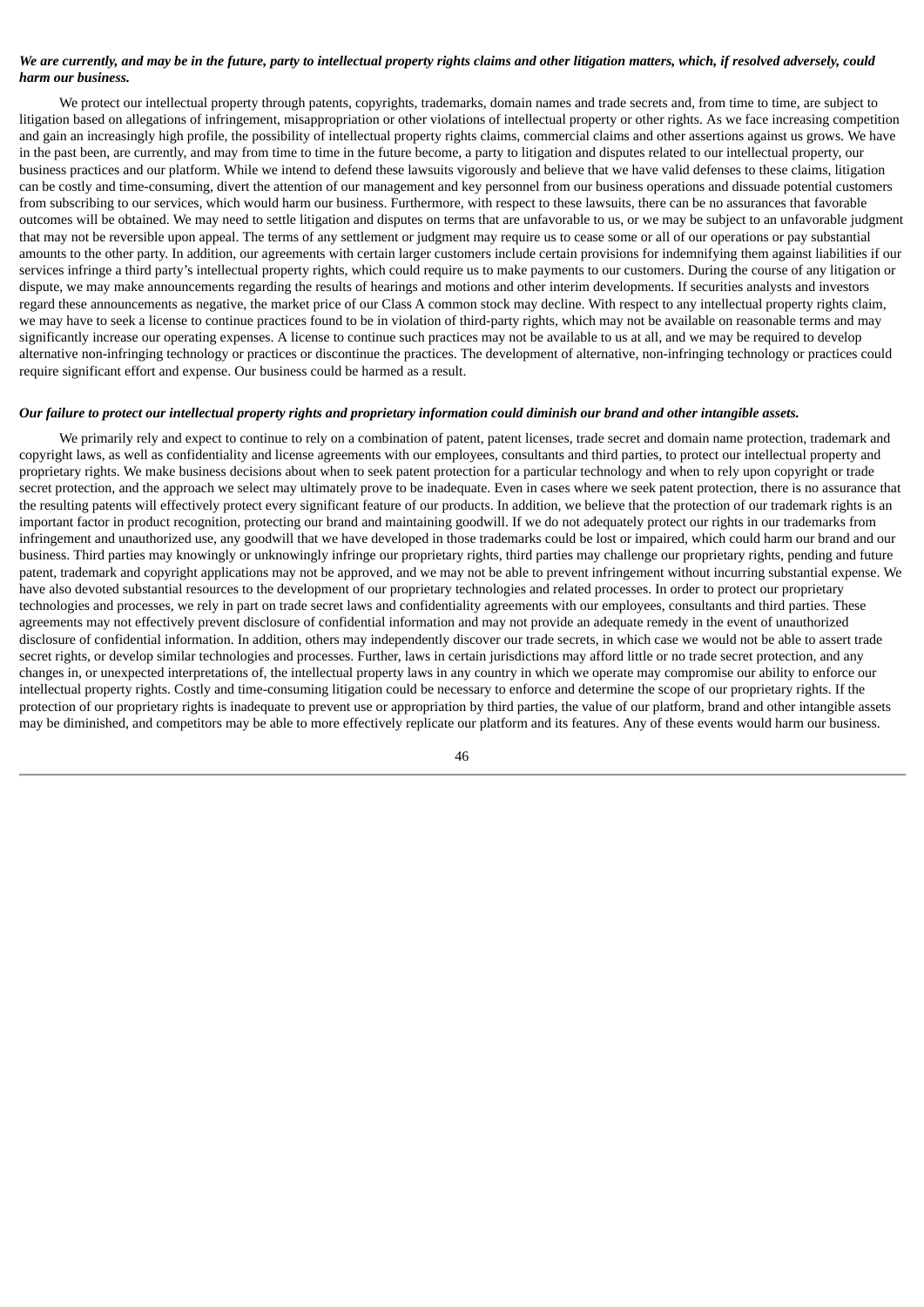# If we experience excessive fraudulent activity or cannot meet evolving credit card association merchant standards, we could incur substantial costs and lose the right to accept credit cards for payment, which could cause our customer and paid host base to decline significantly.

A large portion of our customers authorize us to bill their credit card accounts directly for our products. If customers pay for their subscriptions with stolen credit cards, we could incur substantial third-party vendor costs for which we may not be reimbursed. Further, our customers provide us with credit card billing information online or over the phone, and we do not review the physical credit cards used in these transactions, which increases our risk of exposure to fraudulent activity. We also incur charges, which we refer to as chargebacks, from the credit card companies for claims that the customer did not authorize the credit card transaction for our products, something that we have experienced in the past. If the number of claims of unauthorized credit card transactions becomes excessive, we could be assessed substantial fines for excess chargebacks, and we could lose the right to accept credit cards for payment. In addition, credit card issuers may change merchant standards, including data protection and documentation standards, required to utilize their services from time to time. If we fail to maintain compliance with current merchant standards or fail to meet new standards, the credit card associations could fine us or terminate their agreements with us, and we would be unable to accept credit cards as payment for our products. Our products may also be subject to fraudulent usage and schemes, including third parties accessing customer accounts or viewing and recording data from our communications solutions. These fraudulent activities can result in unauthorized access to customer accounts and data, unauthorized use of our products, and charges and expenses to customers for fraudulent usage. We may be required to pay for these charges and expenses with no reimbursement from the customer, and our reputation may be harmed if our products are subject to fraudulent usage. Although we implement multiple fraud prevention and detection controls, we cannot assure you that these controls will be adequate to protect against fraud. Substantial losses due to fraud or our inability to accept credit card payments would cause our customer base to significantly decrease and would harm our business.

# Our business may be significantly impacted by a change in the economy, including any resulting effect on consumer or business spending.

Our business may be affected by changes in the economy generally, including any resulting effect on spending by our customers. While some of our customers may consider our platform to be a cost-saving purchase, decreasing the need for business travel, others may view a subscription to our platform as a discretionary purchase, and our customers may reduce their discretionary spending on our platform during an economic downturn. If an economic downturn were to occur, we may experience such a reduction in demand and loss of customers, especially in the event of a prolonged recessionary period.

# *Our business could be disrupted by catastrophic events.*

Occurrence of any catastrophic event, including earthquake, fire, flood, tsunami or other weather event, power loss, telecommunications failure, software or hardware malfunctions, cyber-attack, war or terrorist attack, could result in lengthy interruptions in our service. In particular, our U.S. headquarters and some of the data centers we utilize are located in the San Francisco Bay Area, a region known for seismic activity, and our insurance coverage may not compensate us for losses that may occur in the event of an earthquake or other significant natural disaster. In addition, acts of terrorism could cause disruptions to the internet or the economy as a whole. Even with our disaster recovery arrangements, our service could be interrupted. If our systems were to fail or be negatively impacted as a result of a natural disaster or other event, our ability to deliver products to our users would be impaired, or we could lose critical data. If we are unable to develop adequate plans to ensure that our business functions continue to operate during and after a disaster and to execute successfully on those plans in the event of a disaster or emergency, our business would be harmed.

# *We may have exposure to greater than anticipated tax liabilities, which could harm our business.*

While to date we have not incurred significant income taxes in operating our business, we are subject to income taxes in the United States and various jurisdictions outside of the United States. Our effective tax rate could fluctuate due to changes in the proportion of our earnings and losses in countries with differing statutory tax rates. Our tax expense could also be impacted by changes in non-deductible expenses, changes in excess tax benefits of stock-based compensation expense, changes in the valuation of, or our ability to use, deferred tax assets and liabilities, the applicability of withholding taxes and effects from acquisitions.

The provision for taxes on our financial statements could also be impacted by changes in accounting principles, changes in U.S. federal, state or international tax laws applicable to corporate multinationals such as the recent legislation enacted in Australia, the United Kingdom and the United States, other fundamental changes in law currently being considered by many countries and changes in taxing jurisdictions' administrative interpretations, decisions, policies and positions.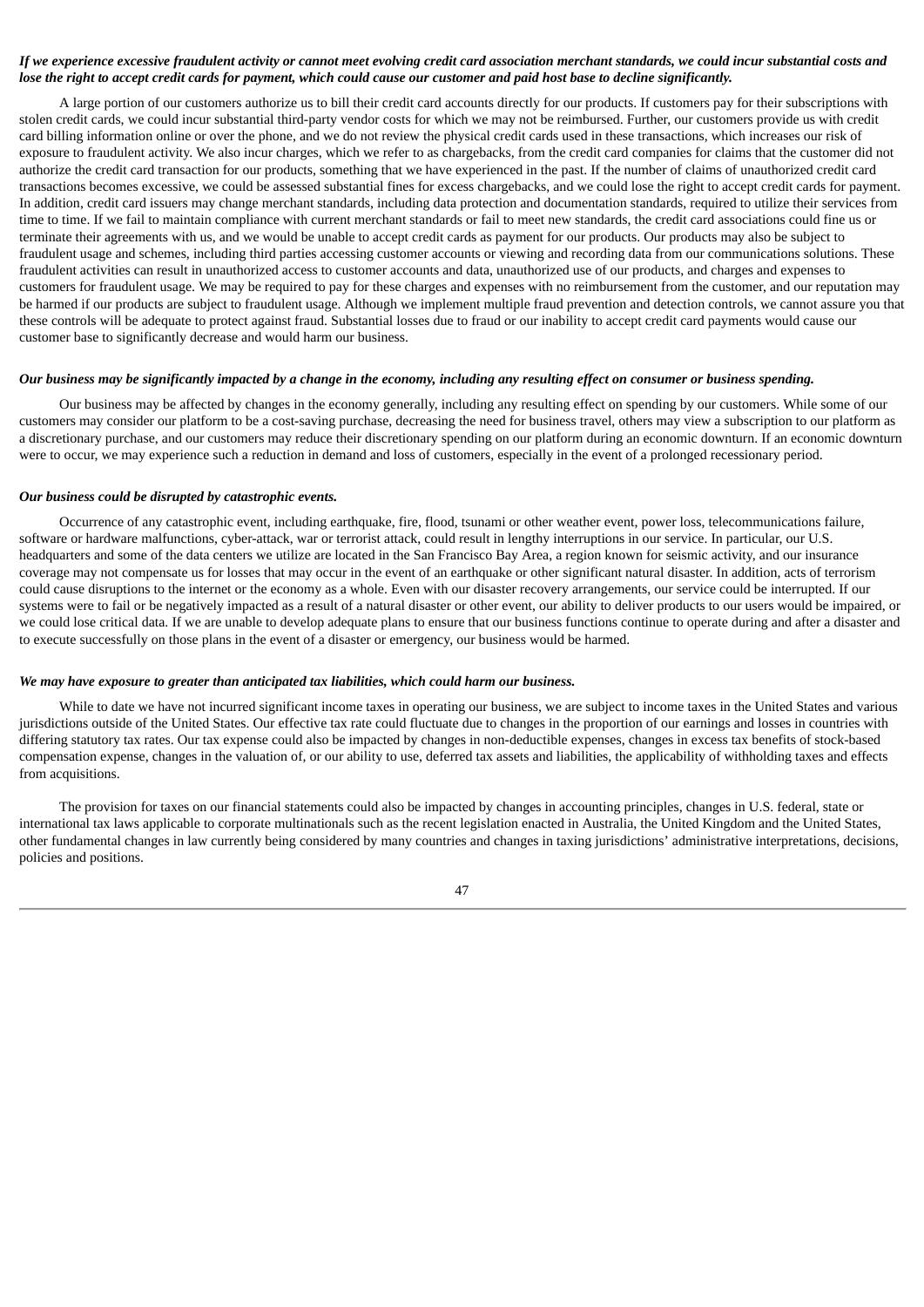We are subject to review and audit by U.S. federal, state, local and foreign tax authorities. Such tax authorities may disagree with tax positions we take, and if any such tax authority were to successfully challenge any such position, our business could be harmed. We may also be subject to additional tax liabilities due to changes in non-income based taxes resulting from changes in federal, state or international tax laws, changes in taxing jurisdictions' administrative interpretations, decisions, policies and positions, results of tax examinations, settlements or judicial decisions, changes in accounting principles, changes to our business operations, including acquisitions, as well as the evaluation of new information that results in a change to a tax position taken in a prior period.

#### *Our ability to use our net operating loss carryforwards and certain other tax attributes may be limited.*

As of January 31, 2019, we had \$26.9 million of U.S. federal and \$10.7 million of state net operating loss carryforwards available to reduce future taxable income, which will begin to expire in 2032 for federal and 2027 for state tax purposes. It is possible that we will not generate taxable income in time to use these net operating loss carryforwards before their expiration or at all. Under legislative changes made in December 2017, U.S. federal net operating losses incurred in 2018 and in future years may be carried forward indefinitely, but the deductibility of such net operating losses is limited. It is uncertain if and to what extent various states will conform to the newly enacted federal tax law. In addition, the federal and state net operating loss carryforwards and certain tax credits may be subject to significant limitations under Section 382 and Section 383 of the Internal Revenue Code of 1986, as amended (the Code), respectively, and similar provisions of state law. Under those sections of the Code, if a corporation undergoes an "ownership change," the corporation's ability to use its pre-change net operating loss carryforwards and other pre-change attributes, such as research tax credits, to offset its post-change income or tax may be limited. In general, an "ownership change" will occur if there is a cumulative change in our ownership by "5-percent shareholders" that exceeds 50 percentage points over a rolling three-year period. Similar rules may apply under state tax laws. We have completed a Section 382 calculation and have determined that none of the operating losses will expire solely due to Section 382 limitation(s). However, we may experience ownership changes as a result of our initial public offering or in the future as a result of subsequent shifts in our stock ownership, some of which may be outside of our control. If an ownership change occurs and our ability to use our net operating loss carryforwards and tax credits is materially limited, it would harm our business by effectively increasing our future tax obligations.

#### Our reported results of operations may be adversely affected by changes in accounting principles generally accepted in the United States.

Generally accepted accounting principles in the United States are subject to interpretation by the Financial Accounting Standards Board (FASB), the Securities and Exchange Commission (SEC) and various bodies formed to promulgate and interpret appropriate accounting principles. A change in these principles or interpretations could have a significant effect on our reported results of operations and may even affect the reporting of transactions completed before the announcement or effectiveness of a change. For example, we adopted *Accounting Standards Update (ASU) No. 2016-02 (Topic 842), Leases* (ASU 2016-02), effective as of February 1, 2019. See Note 1 to our condensed consolidated financial statements for more information. It is also difficult to predict the impact of future changes to accounting principles or our accounting policies, any of which could harm our business.

#### We may need additional capital, and we cannot be certain that additional financing will be available on favorable terms, or at all.

Historically, we have funded our operations and capital expenditures primarily through equity issuances and cash generated from our operations. Although we currently anticipate that our existing cash and cash equivalents and cash flow from operations will be sufficient to meet our cash needs for the foreseeable future, we may require additional financing. We evaluate financing opportunities from time to time, and our ability to obtain financing will depend, among other things, on our development efforts, business plans, operating performance and condition of the capital markets at the time we seek financing. We cannot assure you that additional financing will be available to us on favorable terms when required, or at all. If we raise additional funds through the issuance of equity or equity-linked or debt securities, those securities may have rights, preferences or privileges senior to the rights of our Class A common stock, and our stockholders may experience dilution.

# Our use of third-party open source software could negatively affect our ability to offer and sell subscriptions to our platform and subject us to possible *litigation.*

A portion of the technologies we use incorporates third-party open source software, and we may incorporate third-party open source software in the future. Open source software is generally licensed by its authors or other third parties under open source licenses. From time to time, companies that use third-party open source software have faced claims challenging the use of such open source software and requesting compliance with the open source software license terms. Accordingly, we may be subject to suits by parties claiming ownership of what we believe to be open source software or claiming non-compliance with the applicable open source licensing terms. Some open source software licenses require end-users who use, distribute or make available across a network software and services that include open source software to offer aspects of the technology that incorporates the open source software for no cost. We may also be required to make publicly available source code (which in some circumstances could include valuable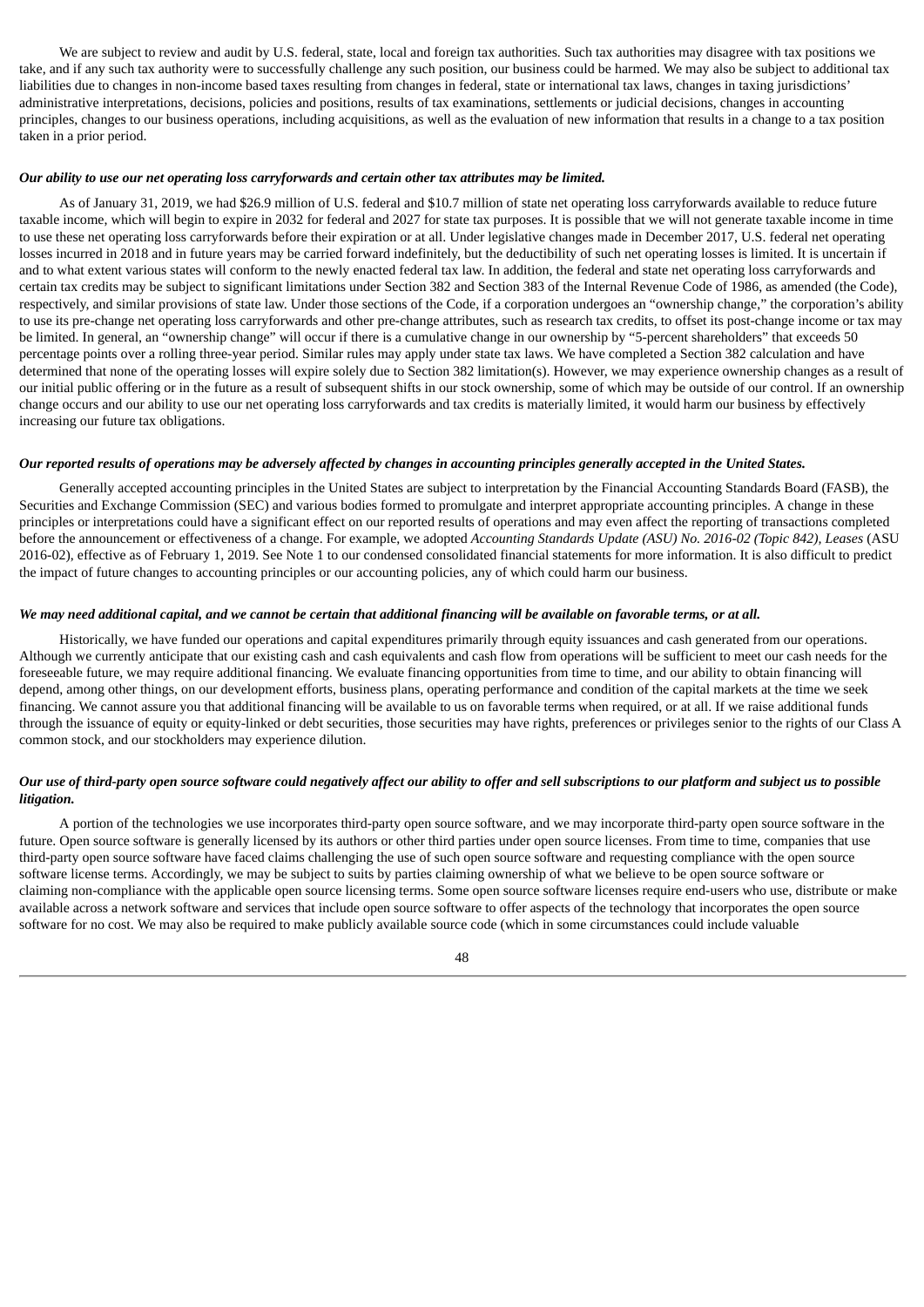proprietary code) for modifications or derivative works we create based upon, incorporating or using the open source software and/or to license such modifications or derivative works under the terms of the particular open source license. Additionally, if a third-party software provider has incorporated open source software into software that we license from such provider, we could be required to disclose any of our source code that incorporates or is a modification of our licensed software. While we employ practices designed to monitor our compliance with the licenses of third-party open source software and protect our valuable proprietary source code, we may inadvertently use third-party open source software in a manner that exposes us to claims of noncompliance with the terms of their licenses, including claims of intellectual property rights infringement or for breach of contract. Furthermore, there exists today an increasing number of types of open source software licenses, almost none of which have been tested in courts of law to provide guidance of their proper legal interpretations. If we were to receive a claim of non-compliance with the terms of any of these open source licenses, we may be required to publicly release certain portions of our proprietary source code. We could also be required to expend substantial time and resources to re-engineer some of our software. Any of the foregoing could disrupt and harm our business.

In addition, the use of third-party open source software typically exposes us to greater risks than the use of third-party commercial software because open source licensors generally do not provide warranties or controls on the functionality or origin of the software. Use of open source software may also present additional security risks because the public availability of such software may make it easier for hackers and other third parties to determine how to compromise our platform. Any of the foregoing could harm our business and could help our competitors develop products and services that are similar to or better than ours.

# If we fail to maintain an effective system of disclosure controls and internal control over financial reporting, our ability to produce timely and accurate *financial statements or comply with applicable regulations could be impaired.*

We are subject to the reporting requirements of the Securities Exchange Act of 1934, as amended (the Exchange Act), the Sarbanes-Oxley Act of 2002 (the Sarbanes-Oxley Act) and the rules and regulations of the applicable listing standards of The Nasdaq Stock Market. We expect that the requirements of these rules and regulations will continue to increase our legal, accounting and financial compliance costs, make some activities more difficult, timeconsuming and costly and place significant strain on our personnel, systems and resources.

The Sarbanes-Oxley Act requires, among other things, that we maintain effective disclosure controls and procedures and internal control over financial reporting. We are continuing to develop and refine our disclosure controls and other procedures that are designed to ensure that information required to be disclosed by us in the reports that we will file with the SEC is recorded, processed, summarized and reported within the time periods specified in SEC rules and forms and that information required to be disclosed in reports under the Exchange Act is accumulated and communicated to our principal executive and financial officers. We are also continuing to improve our internal control over financial reporting. In order to maintain and improve the effectiveness of our disclosure controls and procedures and internal control over financial reporting, we have expended, and anticipate that we will continue to expend, significant resources, including accounting-related costs and significant management oversight.

Our current controls and any new controls that we develop may become inadequate because of changes in conditions in our business. In addition, changes in accounting principles or interpretations could also challenge our internal controls and require that we establish new business processes, systems and controls to accommodate such changes. We have limited experience with implementing the systems and controls that will be necessary to operate as a public company, as well as adopting changes in accounting principles or interpretations mandated by the relevant regulatory bodies. Additionally, if these new systems, controls or standards and the associated process changes do not give rise to the benefits that we expect or do not operate as intended, it could adversely affect our financial reporting systems and processes, our ability to produce timely and accurate financial reports or the effectiveness of internal control over financial reporting. Moreover, our business may be harmed if we experience problems with any new systems and controls that result in delays in their implementation or increased costs to correct any post-implementation issues that may arise.

Further, weaknesses in our disclosure controls and internal control over financial reporting may be discovered in the future. Any failure to develop or maintain effective controls or any difficulties encountered in their implementation or improvement could harm our business or cause us to fail to meet our reporting obligations and may result in a restatement of our financial statements for prior periods. Any failure to implement and maintain effective internal control over financial reporting also could adversely affect the results of periodic management evaluations and annual independent registered public accounting firm attestation reports regarding the effectiveness of our internal control over financial reporting that we will eventually be required to include in our periodic reports that will be filed with the SEC. Ineffective disclosure controls and procedures and internal control over financial reporting could also cause investors to lose confidence in our reported financial and other information, which would likely have a negative effect on the trading price of our Class A common stock. In addition, if we are unable to continue to meet these requirements, we may not be able to remain listed on The Nasdaq Stock Market. We will be required to provide an annual management report on the effectiveness of our internal control over financial reporting commencing with our second annual report on Form 10-K.

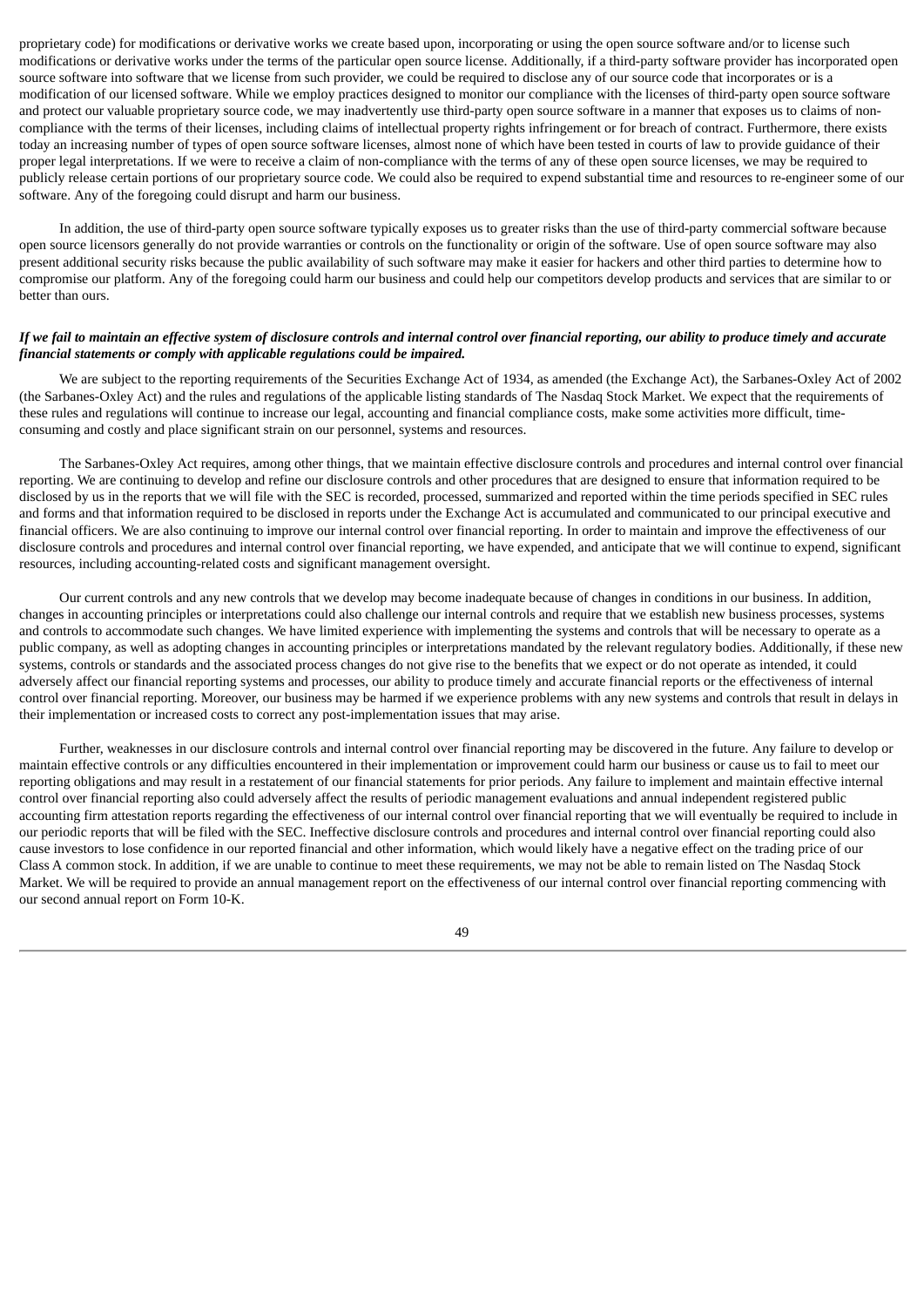Our independent registered public accounting firm is not required to formally attest to the effectiveness of our internal control over financial reporting until our first annual report filed with the SEC where we are an accelerated filer or a large accelerated filer. At such time, our independent registered public accounting firm may issue a report that is adverse in the event it is not satisfied with the level at which our internal control over financial reporting is documented, designed or operating. Any failure to maintain effective disclosure controls and internal control over financial reporting could harm our business and could cause a decline in the trading price of our Class A common stock.

# We may acquire other businesses or receive offers to be acquired, which could require significant management attention, disrupt our business or dilute *stockholder value.*

We may in the future make acquisitions of other companies, products and technologies. We have limited experience in acquisitions. We may not be able to find suitable acquisition candidates and we may not be able to complete acquisitions on favorable terms, if at all. If we do complete acquisitions, we may not ultimately strengthen our competitive position or achieve our goals, and any acquisitions we complete could be viewed negatively by users, developers or investors. In addition, we may not be able to integrate acquired businesses successfully or effectively manage the combined company following an acquisition. If we fail to successfully integrate our acquisitions, or the people or technologies associated with those acquisitions, into our company, the results of operations of the combined company could be adversely affected. Any integration process will require significant time and resources, require significant attention from management and disrupt the ordinary functioning of our business, and we may not be able to manage the process successfully, which could harm our business. In addition, we may not successfully evaluate or utilize the acquired technology and accurately forecast the financial impact of an acquisition transaction, including accounting charges.

We may have to pay cash, incur debt or issue equity securities to pay for any such acquisition, each of which could affect our financial condition or the value of our capital stock. The sale of equity to finance any such acquisitions could result in dilution to our stockholders. If we incur more debt, it would result in increased fixed obligations and could also subject us to covenants or other restrictions that would impede our ability to flexibly operate our business.

# **Risks Related to Ownership of Our Class A Common Stock**

#### The trading price of our Class A common stock may be volatile, and you could lose all or part of your investment.

Prior to our initial public offering, there was no public market for shares of our Class A common stock. The trading price of our Class A common stock is likely to be volatile and could be subject to fluctuations in response to various factors, some of which are beyond our control. These fluctuations could cause you to lose all or part of your investment in our Class A common stock. Factors that could cause fluctuations in the trading price of our Class A common stock include the following:

- price and volume fluctuations in the overall stock market from time to time;
- volatility in the trading prices and trading volumes of technology stocks;
- changes in operating performance and stock market valuations of other technology companies generally, or those in our industry in particular;
- sales of shares of our Class A common stock by us or our stockholders;
- failure of securities analysts to maintain coverage of us, changes in financial estimates by securities analysts who follow our company, or our failure to meet these estimates or the expectations of investors;
- the financial projections we may provide to the public, any changes in those projections, or our failure to meet those projections;
- announcements by us or our competitors of new products, features, or services;
- the public's reaction to our press releases, other public announcements and filings with the SEC;
- rumors and market speculation involving us or other companies in our industry;
- actual or anticipated changes in our results of operations or fluctuations in our results of operations;
- actual or anticipated developments in our business, our competitors' businesses or the competitive landscape generally;
- litigation involving us, our industry, or both, or investigations by regulators into our operations or those of our competitors;
- developments or disputes concerning our intellectual property or other proprietary rights;
- announced or completed acquisitions of businesses, products, services or technologies by us or our competitors;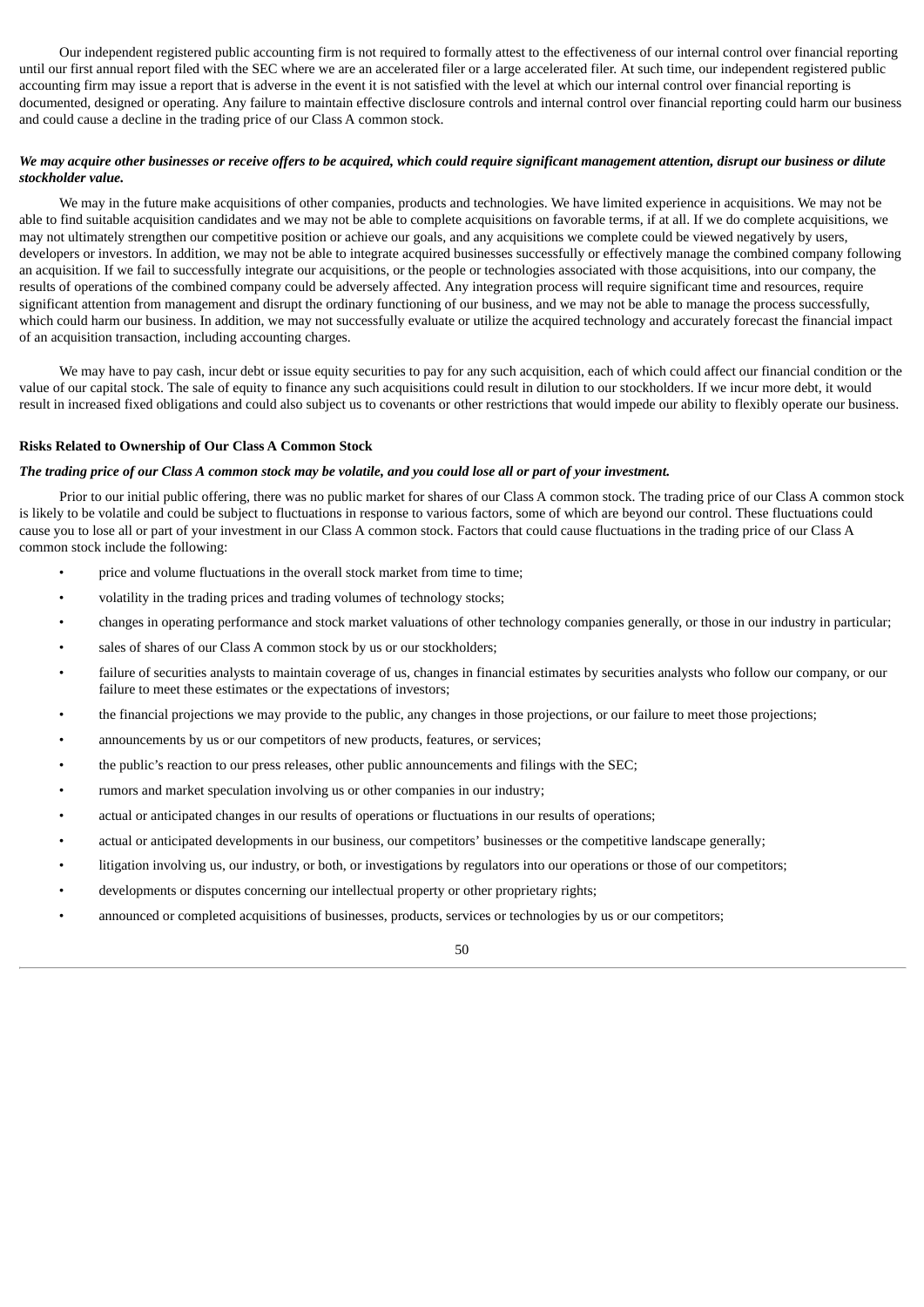- new laws or regulations or new interpretations of existing laws or regulations applicable to our business;
- changes in accounting standards, policies, guidelines, interpretations or principles;
- any significant change in our management; and
- general economic conditions and slow or negative growth of our markets.

In addition, in the past, following periods of volatility in the overall market and in the market price of a particular company's securities, securities class action litigation has often been instituted against these companies. This litigation, if instituted against us, could result in substantial costs and a diversion of our management's attention and resources.

# The dual class structure of our common stock as contained in our amended and restated certificate of incorporation has the effect of concentrating voting control with those stockholders who held our stock prior to our initial public offering, including our executive officers, employees and directors and their *affiliates, limiting your ability to influence corporate matters.*

Our Class B common stock has 10 votes per share and our Class A common stock has one vote per share. As of April 30, 2019, the holders of our outstanding Class B common stock held 98.7% of the voting power of our outstanding capital stock, with our directors, executive officers and 5% stockholders and their respective affiliates holding 59.0% of such voting power in the aggregate. As of April 30, 2019, our founder, President and Chief Executive Officer, Eric S. Yuan, together with his affiliates, held approximately 17.0% of our outstanding capital stock but controlled approximately 19.0% of the voting power of our outstanding capital stock. Therefore, these holders have significant influence over our management and affairs and over all matters requiring stockholder approval, including election of directors and significant corporate transactions, such as a merger or other sale of Zoom or our assets, for the foreseeable future. Each share of Class B common stock will be automatically converted into one share of Class A common stock upon the earliest of (i) the date that is six months following the death or incapacity of Mr. Yuan, (ii) the date that is six months following the date that Mr. Yuan is no longer providing services to us or his employment is terminated for cause, (iii) the date specified by the holders of a majority of the then outstanding shares of Class B common stock, voting as a separate class, and (iv) the 15-year anniversary of the closing of our initial public offering.

In addition, the holders of Class B common stock collectively will continue to be able to control all matters submitted to our stockholders for approval even if their stock holdings represent less than a majority of the outstanding shares of our common stock. This concentrated control will limit your ability to influence corporate matters for the foreseeable future, and, as a result, the market price of our Class A common stock could be adversely affected.

Future transfers by holders of Class B common stock will generally result in those shares converting to Class A common stock, which will have the effect, over time, of increasing the relative voting power of those holders of Class B common stock who retain their shares in the long term. If, for example, Mr. Yuan retains a significant portion of his holdings of Class B common stock for an extended period of time, he could, in the future, control a majority of the combined voting power of our Class A and Class B common stock. As a board member, Mr. Yuan owes a fiduciary duty to our stockholders and must act in good faith in a manner he reasonably believes to be in the best interests of our stockholders. As a stockholder, even a controlling stockholder, Mr. Yuan is entitled to vote his shares in his own interests, which may not always be in the interests of our stockholders generally.

In addition, in July 2017, FTSE Russell and Standard & Poor's announced that they would cease to allow most newly public companies utilizing dual or multi-class capital structures to be included in their indices. Affected indices include the Russell 2000 and the S&P 500, S&P MidCap 400 and S&P SmallCap 600, which together make up the S&P Composite 1500. Under the announced policies, our dual class capital structure would make us ineligible for inclusion in any of these indices, and as a result, mutual funds, exchange-traded funds and other investment vehicles that attempt to passively track these indices will not be investing in our stock. These policies are new, and it is as of yet unclear what effect, if any, they will have on the valuations of publicly traded companies excluded from the indices, but it is possible that they may depress these valuations or depress our trading volume compared to those of other similar companies that are included.

# Future sales and issuances of our capital stock or rights to purchase capital stock could result in additional dilution of the percentage ownership of our *stockholders and could cause our stock price to decline.*

Future sales and issuances of our capital stock or rights to purchase our capital stock could result in substantial dilution to our existing stockholders. We may sell Class A common stock, convertible securities and other equity securities in one or more transactions at prices and in a manner as we may determine from time to time. If we sell any such securities in subsequent transactions, investors may be materially diluted. New investors in such subsequent transactions could gain rights, preferences and privileges senior to those of holders of our Class A common stock.

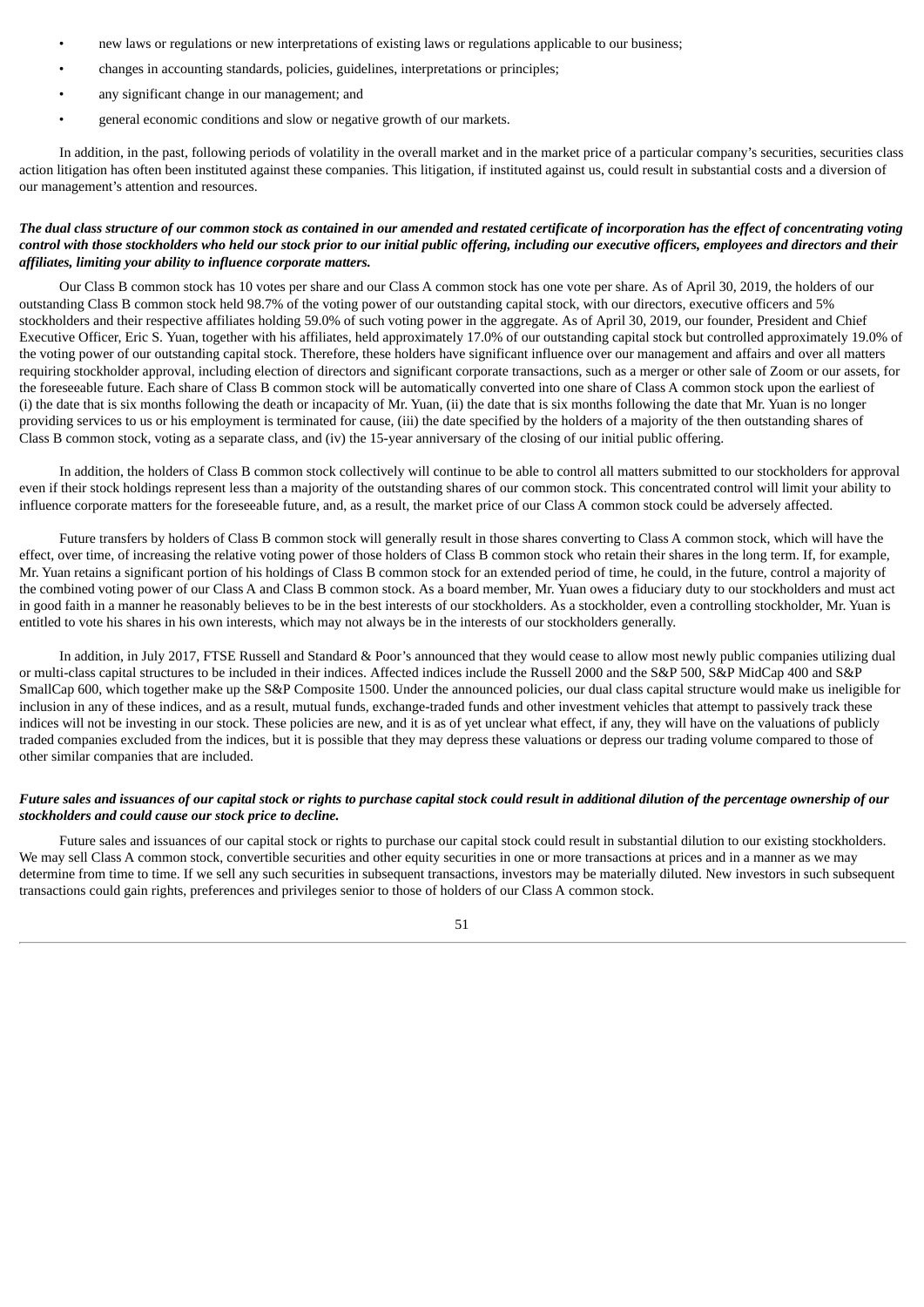# Substantial future sales of shares of our Class A common stock and Class B common stock could cause the market price of our Class A common stock to *decline.*

Sales of a substantial number of shares of our Class A common stock and Class B common stock (after automatically converting to Class A common stock) in the public market, or the perception that these sales might occur, could depress the market price of our Class A common stock and could impair our ability to raise capital through the sale of additional equity securities. All of the shares of common stock sold in our initial public offering are freely tradable without restrictions or further registration under the Securities Act of 1933, as amended, or the Securities Act, except for any shares held by our "affiliates" as defined in Rule 144 under the Securities Act. Substantially all of our outstanding shares of Class A common stock and Class B common stock prior to our initial public offering are currently restricted from resale as a result of market standoff agreements with us and "lock-up" agreements that have been entered into with Morgan Stanley & Co. LLC, J.P. Morgan Securities LLC and Goldman Sachs & Co. LLC in connection with our initial public offering. These shares will become available to be sold 181 days after the date of the final prospectus used in connection with our initial public offering. Morgan Stanley & Co. LLC, J.P. Morgan Securities LLC and Goldman Sachs & Co. LLC may, in their discretion, permit our stockholders to sell shares prior to the expiration of the restrictive provisions contained in those lock-up agreements. Shares held by directors, executive officers, and other affiliates will be subject to volume limitations under Rule 144 under the Securities Act of 1933, as amended, or the Securities Act, and various vesting agreements.

# Provisions in our corporate charter documents and under Delaware law may prevent or frustrate attempts by our stockholders to change our management or hinder efforts to acquire a controlling interest in us, and the market price of our Class A common stock may be lower as a result.

There are provisions in our certificate of incorporation and bylaws that may make it difficult for a third party to acquire, or attempt to acquire, control of Zoom, even if a change in control was considered favorable by our stockholders.

Our charter documents also contain other provisions that could have an anti-takeover effect, such as:

- establishing a classified board of directors so that not all members of our board of directors are elected at one time;
- permitting the board of directors to establish the number of directors and fill any vacancies and newly created directorships;
- providing that directors may only be removed for cause;
- prohibiting cumulative voting for directors;
- requiring super-majority voting to amend some provisions in our certificate of incorporation and bylaws;
- authorizing the issuance of "blank check" preferred stock that our board of directors could use to implement a stockholder rights plan;
- eliminating the ability of stockholders to call special meetings of stockholders;
- prohibiting stockholder action by written consent, which requires all stockholder actions to be taken at a meeting of our stockholders; and
- our dual class common stock structure as described above.

Moreover, because we are incorporated in Delaware, we are governed by the provisions of Section 203 of the Delaware General Corporation Law, which prohibit a person who owns 15% or more of our outstanding voting stock from merging or combining with us for a period of three years after the date of the transaction in which the person acquired in excess of 15% of our outstanding voting stock, unless the merger or combination is approved in a prescribed manner. Any provision in our certificate of incorporation or our bylaws or Delaware law that has the effect of delaying or deterring a change in control could limit the opportunity for our stockholders to receive a premium for their shares of our Class A common stock and could also affect the price that some investors are willing to pay for our Class A common stock.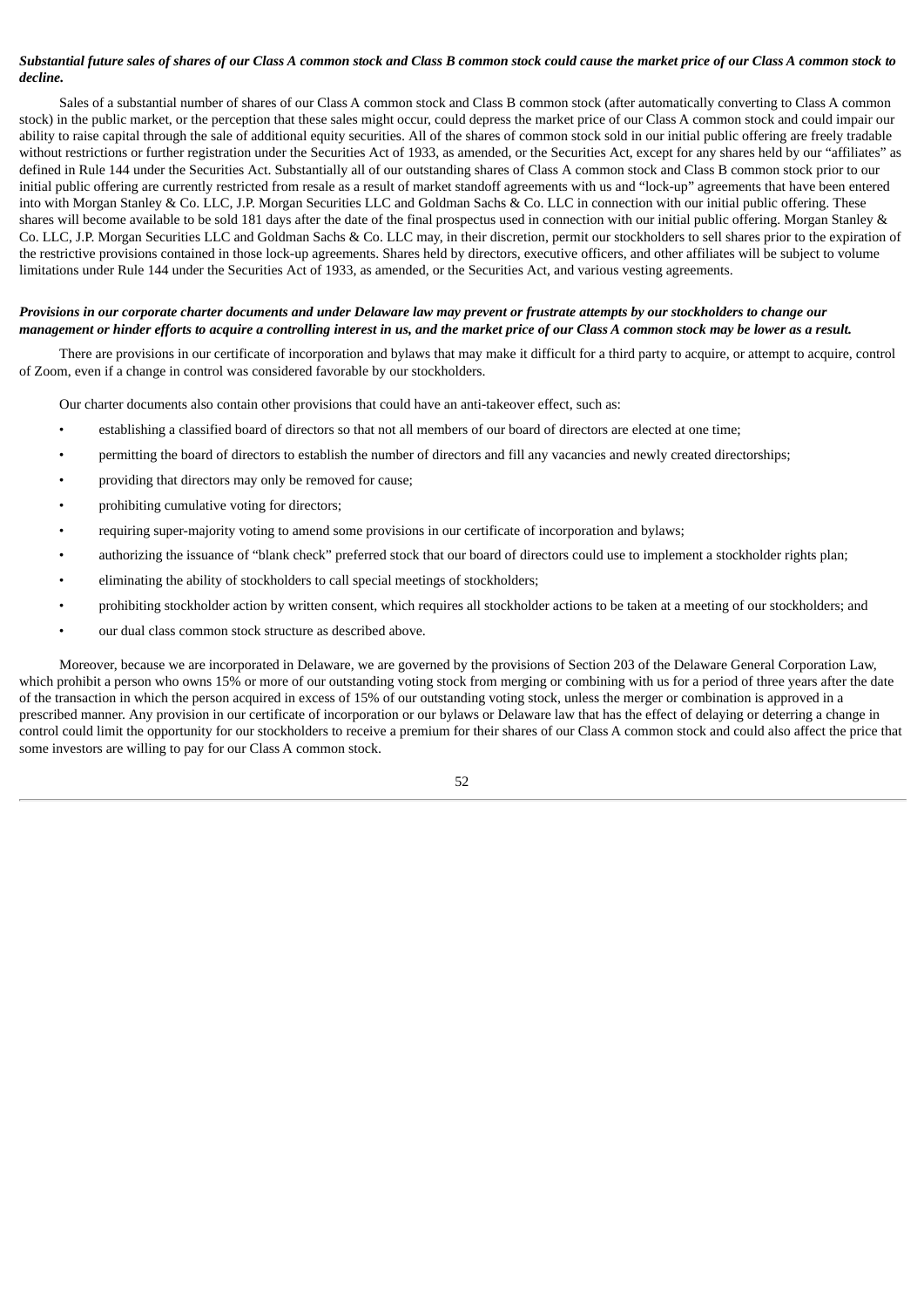# Our amended and restated certificate of incorporation designates the Court of Chancery of the State of Delaware and, to the extent enforceable, the federal district courts of the United States of America as the exclusive forums for certain disputes between us and our stockholders, which could limit our stockholders' ability to choose the judicial forum for disputes with us or our directors, officers or employees.

Our amended and restated certificate of incorporation provides that, unless we consent in writing to the selection of an alternative forum, the sole and exclusive forum for the following types of actions or proceedings under Delaware statutory or common law: (i) any derivative action or proceeding brought on our behalf, (ii) any action asserting a claim of breach of a fiduciary duty owed by any of our directors, officers, or other employees to us or our stockholders, (iii) any action arising pursuant to any provision of the Delaware General Corporation Law, or the certificate of incorporation or the amended and restated bylaws or (iv) any other action asserting a claim that is governed by the internal affairs doctrine shall be the Court of Chancery of the State of Delaware (or, if the Court of Chancery does not have jurisdiction, the federal district court for the District of Delaware), in all cases subject to the court having jurisdiction over indispensable parties named as defendants. In addition, our amended and restated certificate of incorporation will provide that the federal district courts of the United States of America will be the exclusive forum for resolving any complaint asserting a cause of action arising under the Securities Act, subject to and contingent upon a final adjudication in the State of Delaware of the enforceability of such exclusive forum provision.

Any person or entity purchasing or otherwise acquiring any interest in any of our securities shall be deemed to have notice of and consented to these provisions. These exclusive-forum provisions may limit a stockholder's ability to bring a claim in a judicial forum of its choosing for disputes with us or our directors, officers or other employees, which may discourage lawsuits against us and our directors, officers and other employees. If a court were to find either exclusive-forum provision in our amended and restated certificate of incorporation to be inapplicable or unenforceable in an action, we may incur additional costs associated with resolving the dispute in other jurisdictions, which could harm our results of operations. For example, the Court of Chancery of the State of Delaware recently determined that the exclusive forum provision of federal district courts of the United States of America for resolving any complaint asserting a cause of action arising under the Securities Act is not enforceable. However, this decision may be reviewed and ultimately overturned by the Delaware Supreme Court. If this ultimate adjudication were to occur, we would enforce the federal district court exclusive forum provision in our amended and restated certificate of incorporation.

# Our Class A common stock market price and trading volume could decline if securities or industry analysts do not publish research or publish inaccurate *or unfavorable research about our business.*

The trading market for our Class A common stock depends in part on the research and reports that securities or industry analysts publish about us or our business. The analysts' estimates are based upon their own opinions and are often different from our estimates or expectations. If one or more of the analysts who cover us downgrade our Class A common stock or publish inaccurate or unfavorable research about our business, the price of our securities would likely decline. If few securities analysts commence coverage of us, or if one or more of these analysts cease coverage of us or fail to publish reports on us regularly, demand for our securities could decrease, which might cause the price and trading volume of our Class A common stock to decline.

# We incur costs and demands upon management as a result of complying with the laws and regulations affecting public companies in the United States, *which may harm our business.*

As a public company listed in the United States, we incur significant additional legal, accounting and other expenses. In addition, changing laws, regulations and standards relating to corporate governance and public disclosure, including regulations implemented by the SEC and The Nasdaq Stock Market, may increase legal and financial compliance costs and make some activities more time consuming. These laws, regulations and standards are subject to varying interpretations, and as a result, their application in practice may evolve over time as new guidance is provided by regulatory and governing bodies. We intend to invest resources to comply with evolving laws, regulations and standards, and this investment may result in increased general and administrative expenses and a diversion of management's time and attention from revenue-generating activities to compliance activities. If, notwithstanding our efforts, we fail to comply with new laws, regulations and standards, regulatory authorities may initiate legal proceedings against us and our business may be harmed.

Failure to comply with these rules might also make it more difficult for us to obtain certain types of insurance, including director and officer liability insurance, and we might be forced to accept reduced policy limits and coverage or incur substantially higher costs to obtain the same or similar coverage. The impact of these events would also make it more difficult for us to attract and retain qualified persons to serve on our board of directors, on committees of our board of directors or as members of senior management.

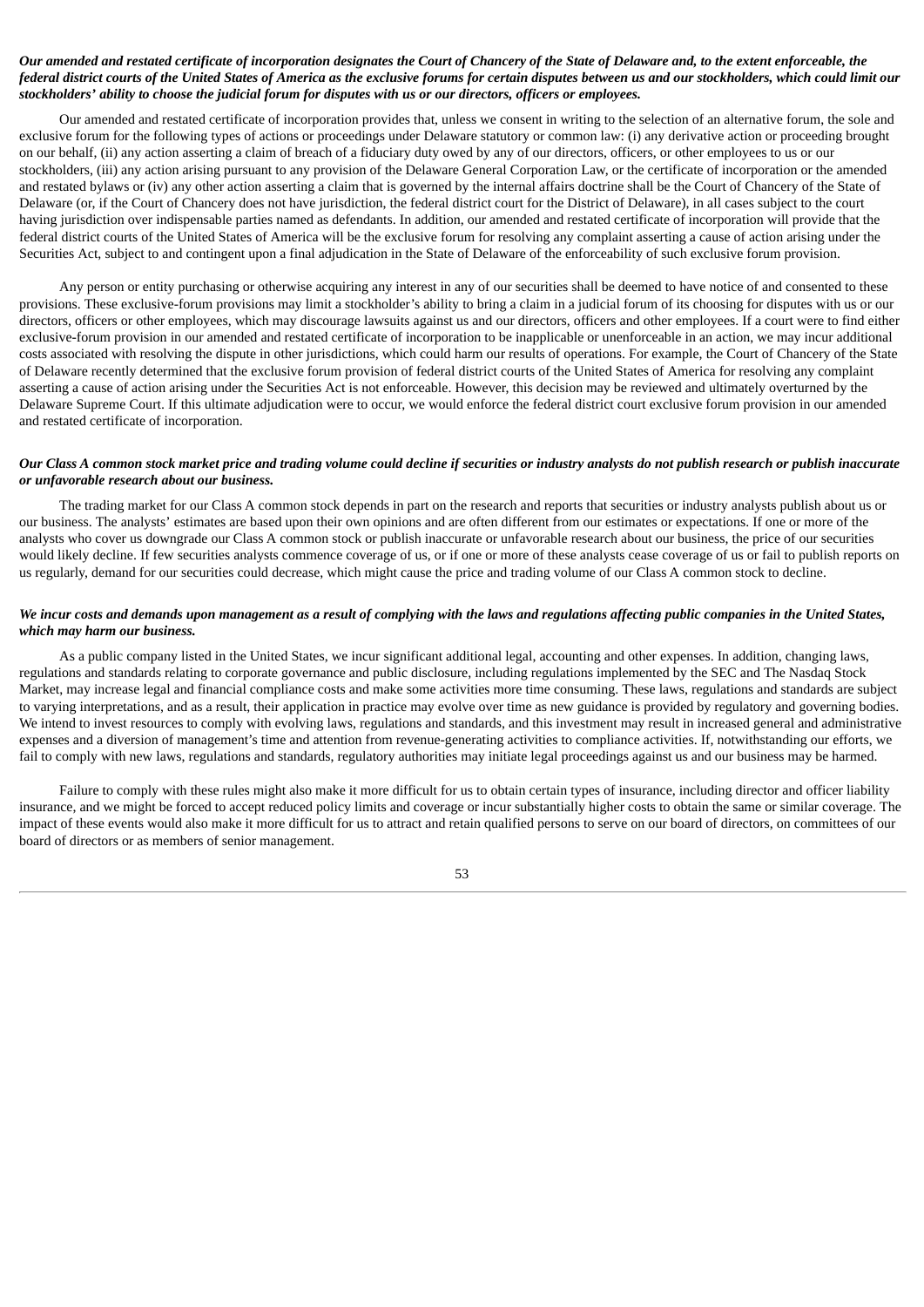# We are an "emerging growth company," and we intend to comply only with reduced disclosure requirements applicable to emerging growth companies. *As a result, our Class A common stock could be less attractive to investors.*

We are an "emerging growth company," as defined in the Jumpstart Our Business Startups Act, and for as long as we continue to be an emerging growth company, we may choose to take advantage of exemptions from various reporting requirements applicable to other public companies but not to emerging growth companies, including not being required to comply with the auditor attestation requirements of Section 404 of the Sarbanes-Oxley Act of 2002, reduced disclosure obligations regarding executive compensation in our periodic reports and proxy statements, and exemptions from the requirements of holding a nonbinding advisory vote on executive compensation and shareholder approval of any golden parachute payments not previously approved. We will remain an emerging growth company until the earlier of (i) the last day of the fiscal year (a) following the fifth anniversary of the completion of our initial public offering, (b) in which we have total annual gross revenue of over \$1.07 billion or (c) in which we are deemed to be a large accelerated filer, which means the market value of our common stock held by non-affiliates exceeds \$700 million as of the prior July 31 and (ii) the date on which we have issued more than \$1.0 billion in non-convertible debt during the prior three-year period. We cannot predict if investors will find our Class A common stock less attractive if we choose to rely on these exemptions. If some investors find our Class A common stock less attractive as a result of any choices to reduce future disclosure, there may be a less active trading market for our Class A common stock, and our stock price may be more volatile.

# *We do not intend to pay dividends for the foreseeable future.*

We have never declared nor paid cash dividends on our capital stock. We currently intend to retain any future earnings to finance the operation and expansion of our business, and we do not expect to declare or pay any dividends in the foreseeable future. As a result, stockholders must rely on sales of their Class A common stock after price appreciation as the only way to realize any future gains on their investment.

# <span id="page-53-0"></span>**Item 2. UNREGISTERED SALES OF EQUITY SECURITIES AND USE OF PROCEEDS**

#### **Unregistered Sales of Equity Securities**

From February 1, 2019 through April 23, 2019 (the date of the filing of our registration statement on Form S-8, File No. 333-230997), we granted to our directors, officers, employees, consultants, and other service providers options to purchase an aggregate of 1,147,500 shares of our Class B common stock and 177,150 shares of our Class A common stock under our equity compensation plans at exercise prices ranging from approximately \$16.72 to \$36.00 per share.

From February 1, 2019 through April 23, 2019 (the date of the filing of our registration statement on Form S-8, File No. 333-230997), we issued and sold to our directors, officers, employees, consultants, and other service providers an aggregate of 13,549,333 shares of our Class B common stock upon the exercise of options issued under our equity compensation plans at exercise prices ranging from approximately \$0.02 to \$16.72 per share, for an aggregate exercise price of \$1,794,505.

On April 23, 2019, we sold 2,777,777 shares of our Class A common stock to Salesforce Ventures LLC in a concurrent private placement with our initial public offering.

On April 23, 2019, we issued (1) 140,950 shares of our Class A common stock to Dropbox, Inc. and (2) 285,273 shares of our Class A common stock to Atlassian, Inc., each in connection with the conversion of outstanding convertible promissory notes.

None of the foregoing transactions involved any underwriters, underwriting discounts or commissions, or any public offering. The Registrant believes the offers, sales, and issuances of the above securities, including the transaction described under the title "Common Stock Issuances," were exempt from registration under the Securities Act by virtue of Section 4(a)(2) of the Securities Act, because the issuance of securities to the recipients did not involve a public offering, or were offered in reliance on Rule 701 because the transactions were pursuant to compensatory benefit plans or contracts relating to compensation as provided under such rule. The recipients of the securities in each of these transactions represented their intentions to acquire the securities for investment only and not with a view to or for sale in connection with any distribution thereof, and appropriate legends were placed upon the stock certificates issued in these transactions. All recipients had adequate access, through their relationships with the Registrant or otherwise, to information about the Registrant. The sales of these securities were made without any general solicitation or advertising.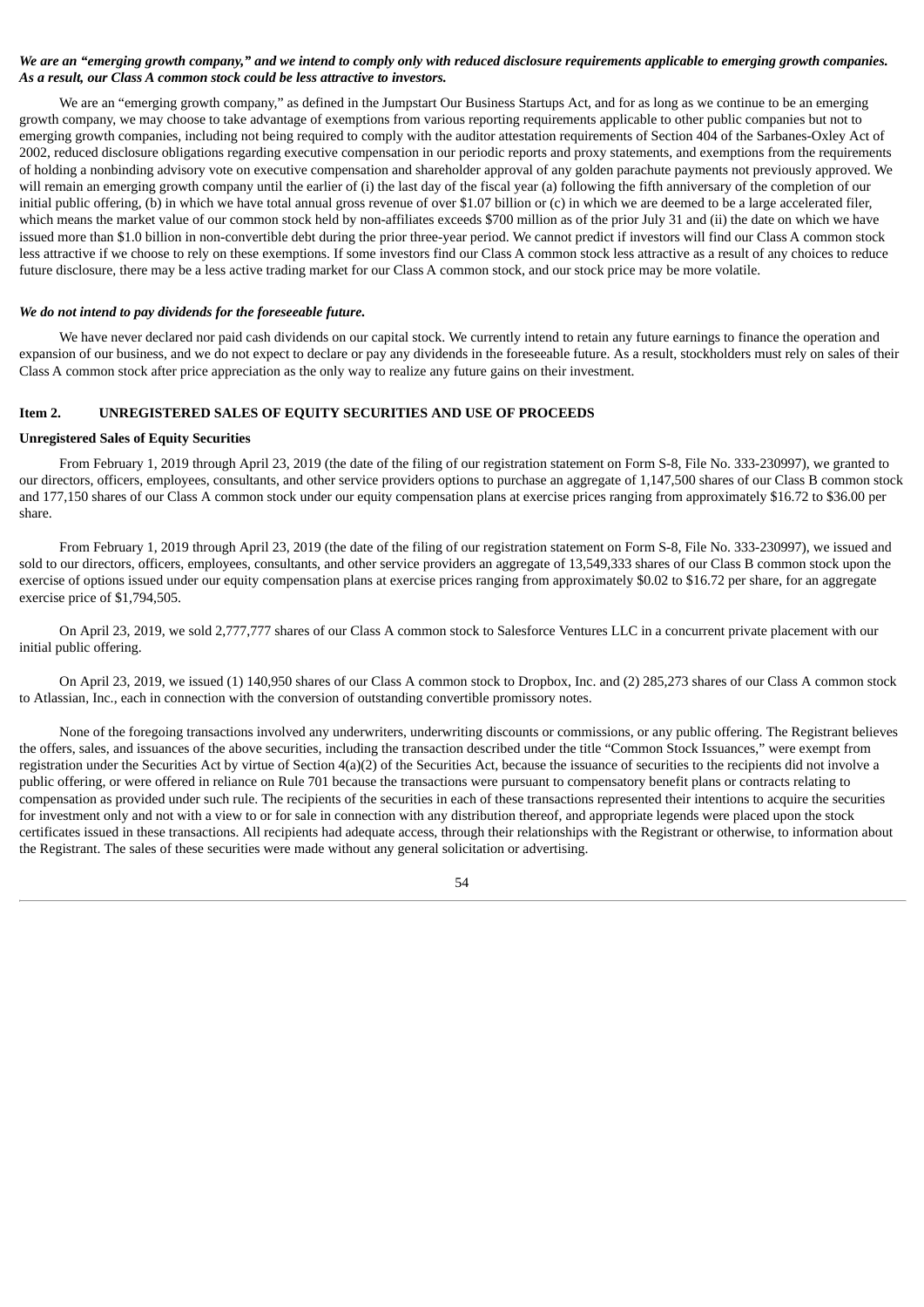# **Use of Proceeds**

The Registration Statement on Form S-1 (File No. 333-230444) (the "Form S-1") for the IPO was declared effective by the SEC on April 17, 2019. The Registration Statement on Form S-1 registered an aggregate of 24,000,000 shares of our Class A common stock (10,958,131 of which were held by selling stockholders), including 3,130,435 shares registered to cover the right to purchase additional shares granted by us to the underwriters. On April 23, 2019, we closed the IPO, in which we sold 13,041,869 shares of our Class A common stock, including 3,130,435 shares sold pursuant to the underwriters' full exercise of their right to purchase additional shares, at a public offering price of \$36.00 per share for an aggregate offering price of approximately \$469.5 million. The selling stockholders sold 10,958,131 shares of our Class A common stock at a public offering price of \$36.00 per share for an aggregate offering price of approximately \$394.5 million. Upon completion of the sale of the shares of our Class A common stock referenced in the preceding sentences, the IPO terminated.

Immediately subsequent to the closing of our initial public offering, Salesforce Ventures LLC purchased 2,777,777 shares of our Class A common stock from us at \$36.00 per share in a concurrent private placement.

Morgan Stanley & Co. LLC, J.P. Morgan Securities LLC, Goldman Sachs & Co. LLC, and Credit Suisse acted as lead book-running managers for the offering. BofA Merrill Lynch, RBC Capital Markets, and Wells Fargo Securities acted as book-running managers, and JMP Securities, KeyBanc Capital Markets, Piper Jaffray, Stifel, and William Blair were co-managers for the offering. We incurred underwriting discounts and commissions totaling approximately \$21.6 million. In addition, we incurred offering expenses of approximately \$6.4 million which, when added to the underwriting discounts and commissions, amount to total expenses of approximately \$28.0 million. Thus, our net offering proceeds, inclusive of the concurrent private placement, after deducting underwriting discounts and commissions and other offering costs, were approximately \$541.5 million. We did not receive any proceeds from the sale of shares by the selling stockholders in the IPO. No payments were made to our directors or officers or their associates, holders of 10% or more of any class of our equity securities or any affiliates.

There has been no material change in the planned use of proceeds from the IPO as described in our Prospectus.

#### **Issuer Purchases of Equity Securities**

The following table contains information relating to the repurchases of our Class B common stock made by us in the three months ended April 30, 2019:

| Period                          | <b>Total Number</b><br>of Shares<br>Purchased(1) |  | <b>Average Price</b><br><b>Paid Per</b><br>Share |  |
|---------------------------------|--------------------------------------------------|--|--------------------------------------------------|--|
| February 1 to February 28, 2019 |                                                  |  |                                                  |  |
| March 1 to March 31, 2019       | 525,000                                          |  | 0.1375                                           |  |
| April 1 to April 30, 2019       |                                                  |  |                                                  |  |
| Total                           | 525,000                                          |  | 0.1375                                           |  |

(1) Represents shares of unvested Class B common stock that were repurchased by us from a former employee upon termination of employment in accordance with the terms of the employee's stock option agreement. We purchased the shares from the former employee at the original exercise price.

### **Item 3. DEFAULTS UPON SENIOR SECURITIES**

<span id="page-54-0"></span>Not applicable.

# **Item 4. MINE SAFETY DISCLOSURES**

<span id="page-54-1"></span>Not applicable.

# **Item 5. OTHER INFORMATION**

<span id="page-54-2"></span>Not applicable.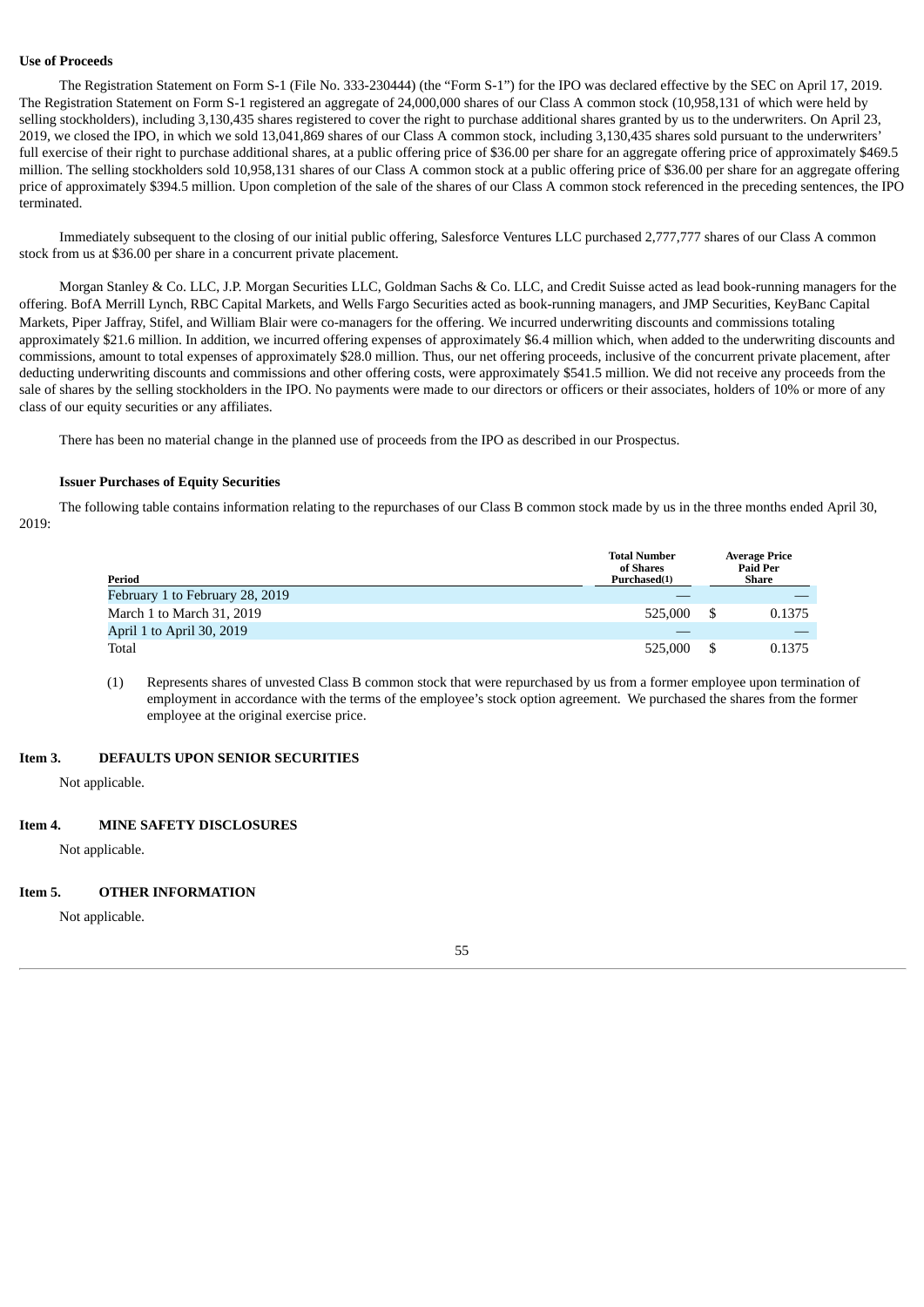# <span id="page-55-0"></span>**Item 6. EXHIBITS**

| Exhibit  | <b>Exhibit Description</b>                                                                                                                                                             | <b>Incorporated by Reference</b> |            |         |                    |  |  |
|----------|----------------------------------------------------------------------------------------------------------------------------------------------------------------------------------------|----------------------------------|------------|---------|--------------------|--|--|
| Number   |                                                                                                                                                                                        | Form                             | File No.   | Exhibit | <b>Filing Date</b> |  |  |
| 3.1      | <b>Amended and Restated Certificate of Incorporation of Zoom Video</b><br>Communications, Inc.                                                                                         | $8-K$                            | 001-38865  | 3.1     | April 23, 2019     |  |  |
| 3.2      | Amended and Restated Bylaws of Zoom Video Communications, Inc.                                                                                                                         | $S-1/A$                          | 333-230444 | 3.4     | April 8, 2019      |  |  |
| 4.1      | Form of Class A common stock certificate of Zoom Video Communications,<br>Inc.                                                                                                         | $S-1/A$                          | 333-230444 | 4.1     | April 8, 2019      |  |  |
| 10.1     | Zoom Video Communications, Inc. 2019 Equity Incentive Plan and forms of<br>agreements thereunder.                                                                                      | $S-1/A$                          | 333-230444 | 10.2    | April 8, 2019      |  |  |
| 10.2     | Zoom Video Communications, Inc 2019 Employee Stock Purchase Plan.                                                                                                                      | $S-1/A$                          | 333-230444 | 10.3    | April 8, 2019      |  |  |
| 10.3     | Form of Indemnification Agreement entered into by and between Zoom Video<br>Communications, Inc. and each director and executive officer.                                              | $S-1$                            | 333-230444 | 10.4    | March 22, 2019     |  |  |
| 10.4     | Zoom Video Communications, Inc. Officer Incentive Plan                                                                                                                                 | $S-1$                            | 333-230444 | 10.10   | March 22, 2019     |  |  |
| 10.5     | Common Stock Purchase Agreement by and among the Registrant,<br>salesforce.com, inc. and Salesforce Ventures LLC, dated as of April 5, 2019.                                           | $S-1/A$                          | 333-230444 | 10.11   | April 8, 2019      |  |  |
| $31.1*$  | Certification of Chief Executive Officer pursuant to Exchange Act Rules 13a-<br>14(a) and 15d-14(a), as adopted pursuant to Section 302 of the Sarbanes-Oxley<br>Act of 2002.          |                                  |            |         |                    |  |  |
| $31.2*$  | Certification of Chief Financial Officer pursuant to Exchange Act Rules 13a-<br>14(a) and 15d-14(a), as adopted pursuant to Section 302 of the Sarbanes-Oxley<br><b>Act of 2002.</b>   |                                  |            |         |                    |  |  |
| $32.1+$  | Certifications of Chief Executive Officer and Chief Financial Officer pursuant<br>to 18 U.S.C. Section 1350, as adopted pursuant to Section 906 of the Sarbanes-<br>Oxley Act of 2002. |                                  |            |         |                    |  |  |
| 101.INS* | <b>XBRL Instance Document</b>                                                                                                                                                          |                                  |            |         |                    |  |  |
| 101.SCH* | <b>XBRL Taxonomy Extension Schema Document</b>                                                                                                                                         |                                  |            |         |                    |  |  |
| 101.CAL* | XBRL Taxonomy Extension Calculation Linkbase Document                                                                                                                                  |                                  |            |         |                    |  |  |
| 101.DEF* | XBRL Taxonomy Extension Definition Linkbase Document                                                                                                                                   |                                  |            |         |                    |  |  |
| 101.LAB* | XBRL Taxonomy Extension Label Linkbase Document                                                                                                                                        |                                  |            |         |                    |  |  |
| 101.PRE* | XBRL Taxonomy Extension Presentation Linkbase Document                                                                                                                                 |                                  |            |         |                    |  |  |

\* Filed herewith.

† The certifications attached as Exhibit 32.1 that accompany this Quarterly Report on Form 10-Q are not deemed filed with the Securities and Exchange Commission and are not to be incorporated by reference into any filing of the Registrant under the Securities Act of 1933, as amended, or the Securities Exchange Act of 1934, as amended, whether made before or after the date of this Quarterly Report on Form 10-Q, irrespective of any general incorporation language contained in such filing.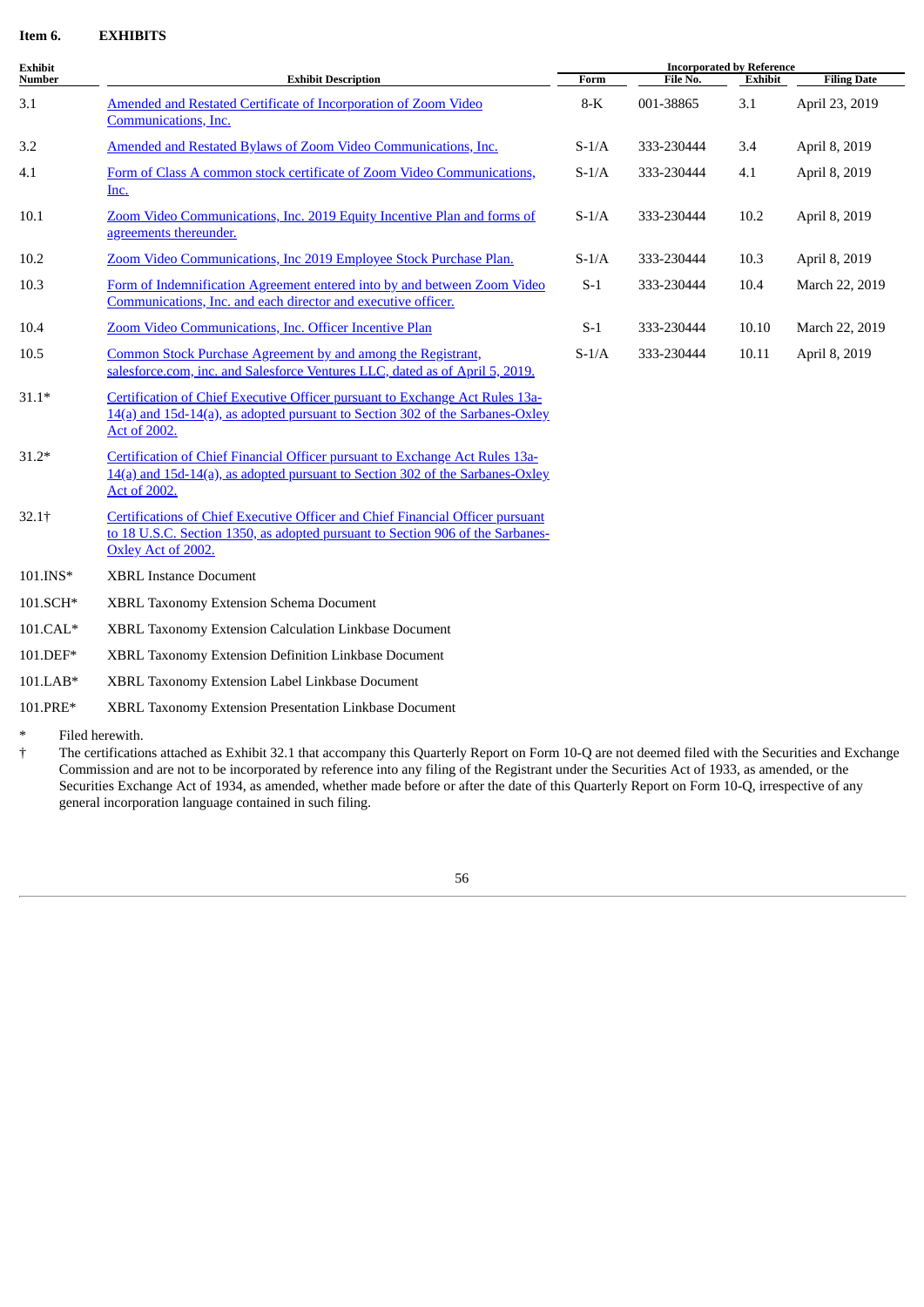# **SIGNATURES**

<span id="page-56-0"></span>Pursuant to the requirements of the Securities Exchange Act of 1934, the registrant has duly caused this report to be signed on its behalf by the undersigned thereunto duly authorized.

Date: June 7, 2019 By: /s/ Eric S. Yuan

# **ZOOM VIDEO COMMUNICATIONS, INC.**

Eric S. Yuan President and Chief Executive Officer *(Principal Executive Officer)*

Date: June 7, 2019 By: /s/ Kelly Steckelberg

Kelly Steckelberg Chief Financial Officer *(Principal Financial Officer)*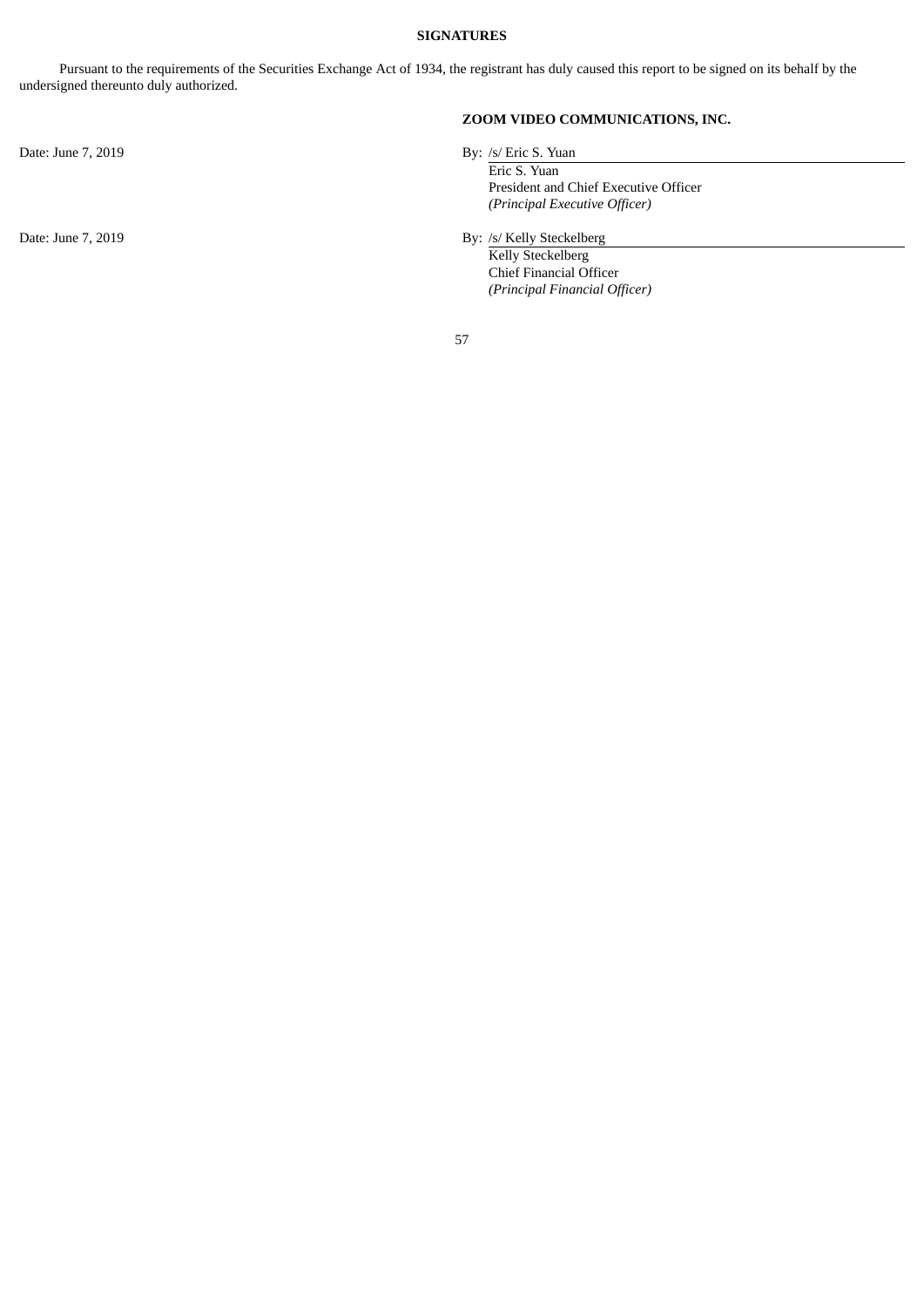# CERTIFICATION OF CHIEF EXECUTIVE OFFICER PURSUANT TO EXCHANGE ACT RULES 13a-14(a) AND 15d-14(a) AS ADOPTED PURSUANT TO SECTION 302 OF THE SARBANES-OXLEY ACT OF 2002

<span id="page-57-0"></span>I, Eric S. Yuan, certify that:

- 1. I have reviewed this Quarterly Report on Form 10-Q of Zoom Video Communications, Inc.;
- 2. Based on my knowledge, this report does not contain any untrue statement of a material fact or omit to state a material fact necessary to make the statements made, in light of the circumstances under which such statements were made, not misleading with respect to the period covered by this report;
- 3. Based on my knowledge, the financial statements, and other financial information included in this report, fairly present in all material respects the financial condition, results of operations and cash flows of the registrant as of, and for, the periods presented in this report;
- 4. The registrant's other certifying officer(s) and I are responsible for establishing and maintaining disclosure controls and procedures (as defined in Exchange Act Rules 13a-15(e) and 15d-15(e)) for the registrant and have:
	- a. Designed such disclosure controls and procedures, or caused such disclosure controls and procedures to be designed under our supervision, to ensure that material information relating to the registrant, including its consolidated subsidiaries, is made known to us by others within those entities, particularly during the period in which this report is being prepared;
	- b. Evaluated the effectiveness of the registrant's disclosure controls and procedures and presented in this report our conclusions about the effectiveness of the disclosure controls and procedures, as of the end of the period covered by this report based on such evaluation; and
	- c. Disclosed in this report any change in the registrant's internal control over financial reporting that occurred during the registrant's most recent fiscal quarter (the registrant's fourth fiscal quarter in the case of an annual report) that has materially affected, or is reasonably likely to materially affect, the registrant's internal control over financial reporting; and
- 5. The registrant's other certifying officer(s) and I have disclosed, based on our most recent evaluation of internal control over financial reporting, to the registrant's auditors and the audit committee of the registrant's board of directors (or persons performing the equivalent functions):
	- a. All significant deficiencies and material weaknesses in the design or operation of internal control over financial reporting which are reasonably likely to adversely affect the registrant's ability to record, process, summarize and report financial information; and
	- b. Any fraud, whether or not material, that involves management or other employees who have a significant role in the registrant's internal control over financial reporting.

# **ZOOM VIDEO COMMUNICATIONS, INC.**

By: /s/ Eric S. Yuan

Date: June 7, 2019 Eric S. Yuan

President and Chief Executive Officer *(Principal Executive Officer)*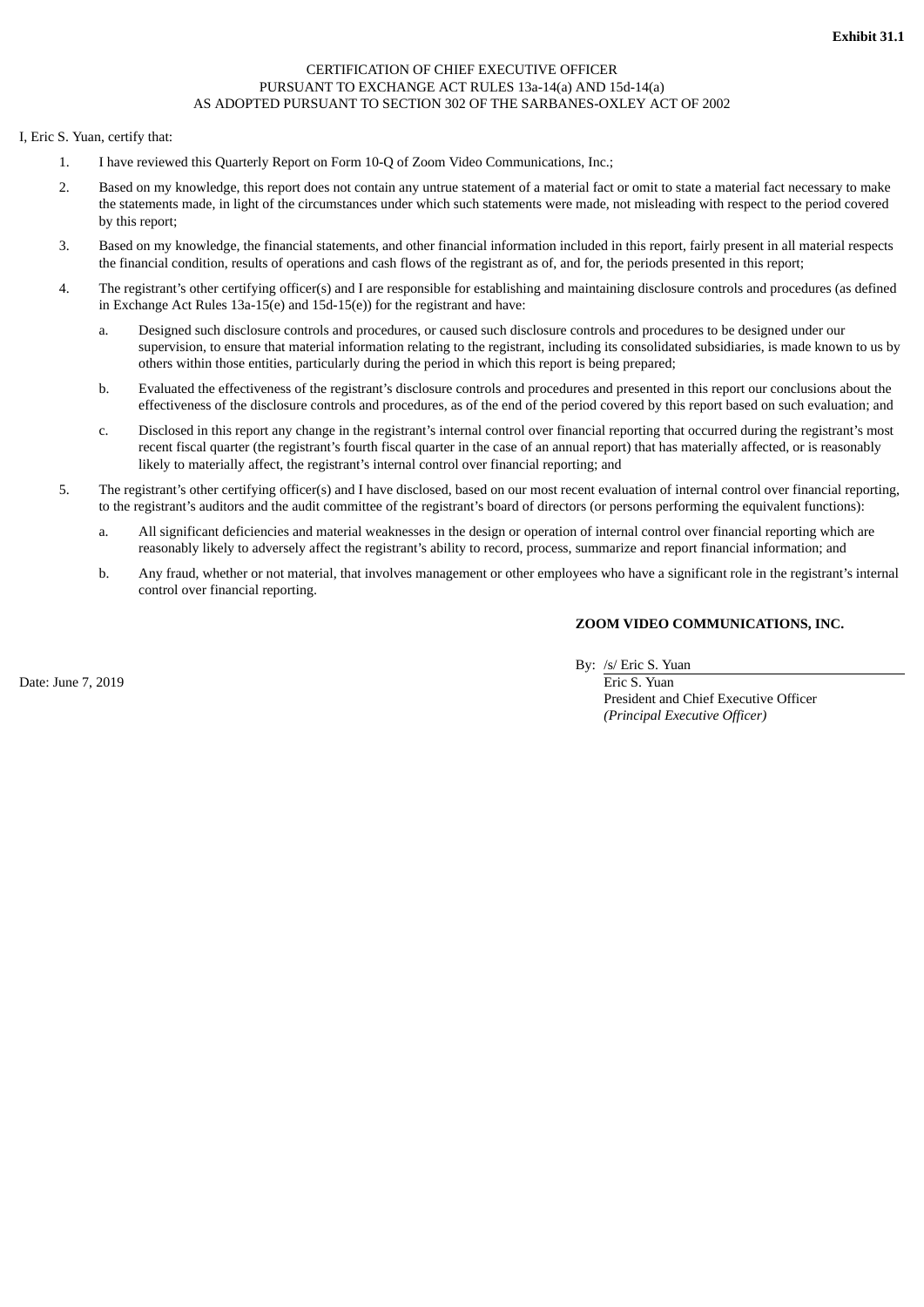# CERTIFICATION OF CHIEF FINANCIAL OFFICER PURSUANT TO EXCHANGE ACT RULES 13a-14(a) AND 15d-14(a) AS ADOPTED PURSUANT TO SECTION 302 OF THE SARBANES-OXLEY ACT OF 2002

<span id="page-58-0"></span>I, Kelly Steckelberg, certify that:

- 1. I have reviewed this Quarterly Report on Form 10-Q of Zoom Video Communications, Inc.;
- 2. Based on my knowledge, this report does not contain any untrue statement of a material fact or omit to state a material fact necessary to make the statements made, in light of the circumstances under which such statements were made, not misleading with respect to the period covered by this report;
- 3. Based on my knowledge, the financial statements, and other financial information included in this report, fairly present in all material respects the financial condition, results of operations and cash flows of the registrant as of, and for, the periods presented in this report;
- 4. The registrant's other certifying officer(s) and I are responsible for establishing and maintaining disclosure controls and procedures (as defined in Exchange Act Rules 13a-15(e) and 15d-15(e)) for the registrant and have:
	- a. Designed such disclosure controls and procedures, or caused such disclosure controls and procedures to be designed under our supervision, to ensure that material information relating to the registrant, including its consolidated subsidiaries, is made known to us by others within those entities, particularly during the period in which this report is being prepared;
	- b. Evaluated the effectiveness of the registrant's disclosure controls and procedures and presented in this report our conclusions about the effectiveness of the disclosure controls and procedures, as of the end of the period covered by this report based on such evaluation; and
	- c. Disclosed in this report any change in the registrant's internal control over financial reporting that occurred during the registrant's most recent fiscal quarter (the registrant's fourth fiscal quarter in the case of an annual report) that has materially affected, or is reasonably likely to materially affect, the registrant's internal control over financial reporting; and
- 5. The registrant's other certifying officer(s) and I have disclosed, based on our most recent evaluation of internal control over financial reporting, to the registrant's auditors and the audit committee of the registrant's board of directors (or persons performing the equivalent functions):
	- a. All significant deficiencies and material weaknesses in the design or operation of internal control over financial reporting which are reasonably likely to adversely affect the registrant's ability to record, process, summarize and report financial information; and
	- b. Any fraud, whether or not material, that involves management or other employees who have a significant role in the registrant's internal control over financial reporting.

# **ZOOM VIDEO COMMUNICATIONS, INC.**

By: /s/ Kelly Steckelberg

Date: June 7, 2019 **Kelly Steckelberg Kelly Steckelberg Kelly Steckelberg** 

Chief Financial Officer *(Principal Financial Officer)*